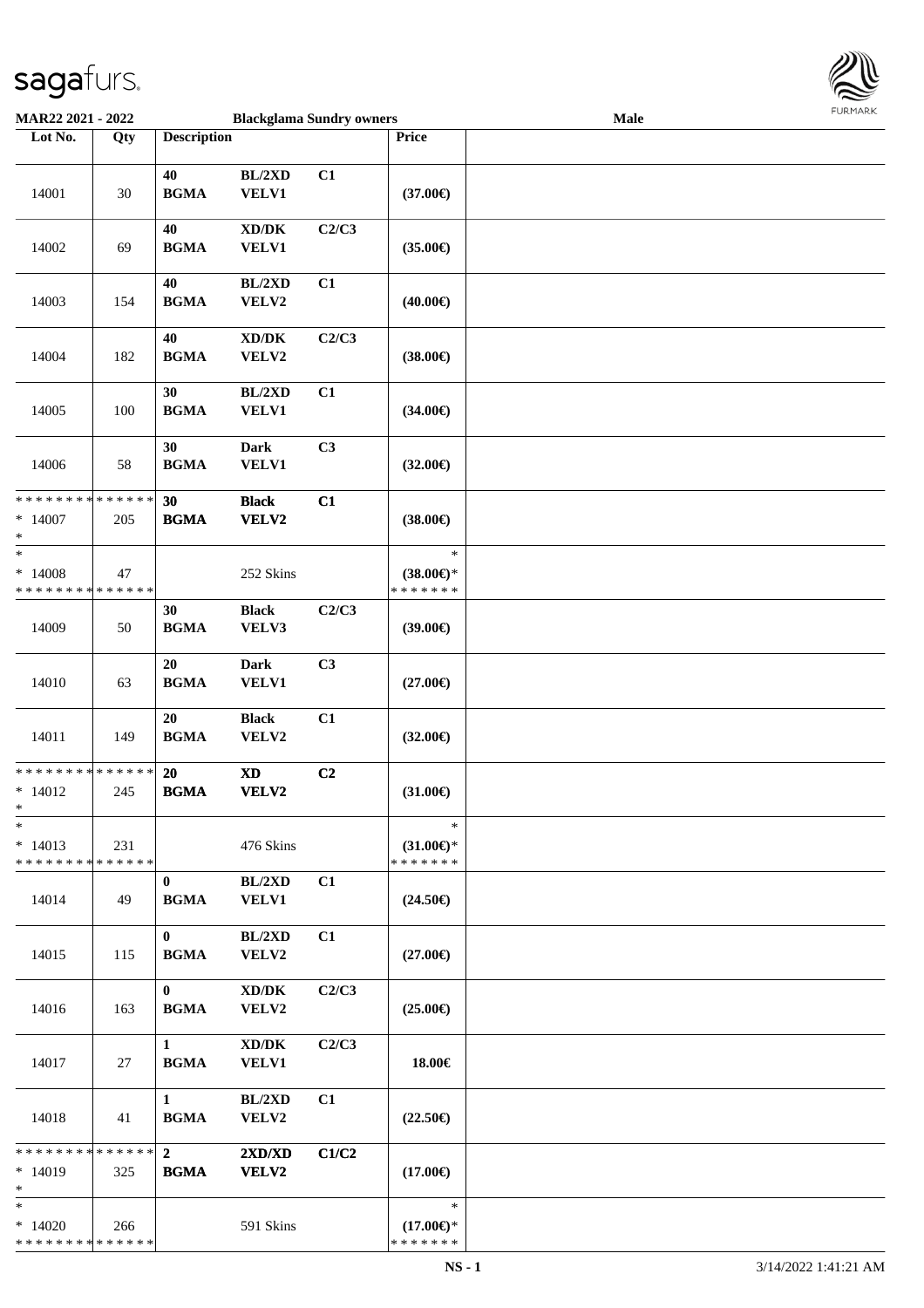

#### **MAR22 2021 - 2022 Blackglama Woodmont Male**

| 171111122 2021 2022 |     |                         | <i>blackgland vvocamont</i> |       |                   | $\cdots$ |
|---------------------|-----|-------------------------|-----------------------------|-------|-------------------|----------|
| Lot No.             | Qty | <b>Description</b>      |                             |       | Price             |          |
| 14021               | 64  | $\bf{0}$<br><b>BGMA</b> | 2XD/XD<br><b>VELV3</b>      | C1/C2 | $(27.00\epsilon)$ |          |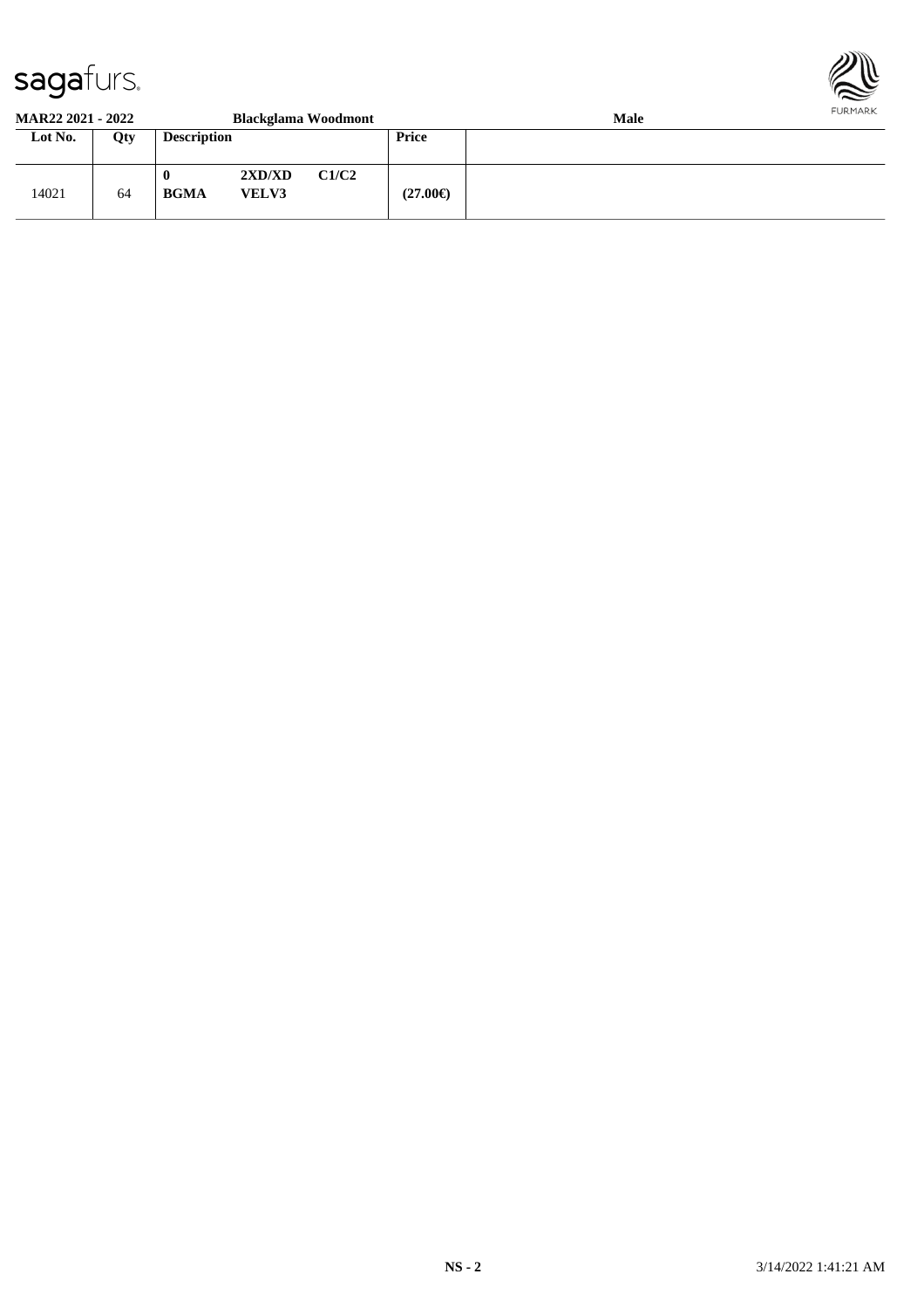

| <b>MAR22 2021 - 2022</b>                   |     |                    | <b>Blackglama Ames Black Satin</b> |       |                     | Male |  |
|--------------------------------------------|-----|--------------------|------------------------------------|-------|---------------------|------|--|
| Lot No.                                    | Qty | <b>Description</b> |                                    |       | Price               |      |  |
|                                            |     |                    |                                    |       |                     |      |  |
| * * * * * * * * <mark>* * * * * * *</mark> |     | 40                 | 2XD/XD                             | C1/C2 |                     |      |  |
| $* 14041$                                  | 205 | <b>BGMA</b>        | VELV2                              |       | $(40.00\epsilon)$   |      |  |
| $\ast$                                     |     |                    |                                    |       |                     |      |  |
| $\ast$                                     |     |                    |                                    |       | $\ast$              |      |  |
| $*14042$                                   | 206 |                    | 411 Skins                          |       | $(40.00€)$ *        |      |  |
| * * * * * * * * <mark>* * * * * *</mark>   |     |                    |                                    |       | * * * * * * *       |      |  |
| * * * * * * * * <mark>* * * * * *</mark>   |     | 30                 | 2XD/XD                             | C1/C2 |                     |      |  |
|                                            |     |                    |                                    |       |                     |      |  |
| $*14043$                                   | 205 | <b>BGMA</b>        | VELV2                              |       | $(37.00\epsilon)$   |      |  |
| $\ast$<br>$\ast$                           |     |                    |                                    |       |                     |      |  |
|                                            |     |                    |                                    |       | $\ast$              |      |  |
| $*14044$                                   | 180 |                    | 2                                  |       | $(37.00\epsilon)$ * |      |  |
| $\ast$                                     |     |                    |                                    |       | $\ast$              |      |  |
| $\ast$                                     |     |                    |                                    |       | $\ast$              |      |  |
| $*14045$                                   | 180 |                    | 3                                  |       | $(37.00\epsilon)$ * |      |  |
| $\ast$                                     |     |                    |                                    |       | $\ast$              |      |  |
| $\ast$                                     |     |                    |                                    |       | $\ast$              |      |  |
| $*14046$                                   | 180 |                    | 4                                  |       | $(37.00\epsilon)$ * |      |  |
| $\ast$                                     |     |                    |                                    |       | $\ast$              |      |  |
| $*$                                        |     |                    |                                    |       | $\ast$              |      |  |
| $* 14047$                                  | 180 |                    | 5                                  |       | $(37.00\epsilon)$ * |      |  |
| $\ast$                                     |     |                    |                                    |       | $\ast$              |      |  |
| $\ast$                                     |     |                    |                                    |       | $\ast$              |      |  |
| $* 14048$                                  | 50  |                    | 975 Skins                          |       | $(37.00\epsilon)$ * |      |  |
| * * * * * * * * <mark>* * * * * * *</mark> |     |                    |                                    |       | * * * * * * *       |      |  |
| * * * * * * * * * * * * * * *              |     | 30                 | 2XD/XD                             | C1/C2 |                     |      |  |
|                                            | 205 | <b>BGMA</b>        | VELV2                              |       |                     |      |  |
| $*14049$<br>$\ast$                         |     |                    |                                    |       | $(37.00\epsilon)$   |      |  |
| $\ast$                                     |     |                    |                                    |       | $\ast$              |      |  |
|                                            |     |                    |                                    |       |                     |      |  |
| $*14050$                                   | 186 |                    | 391 Skins                          |       | $(37.00\epsilon)$ * |      |  |
| * * * * * * * * * * * * * *                |     |                    |                                    |       | * * * * * * *       |      |  |
| * * * * * * * * * * * * * * *              |     | 20                 | 2XD/XD                             | C1/C2 |                     |      |  |
| $* 14051$                                  | 245 | <b>BGMA</b>        | VELV2                              |       | $(32.00\epsilon)$   |      |  |
| $\ast$                                     |     |                    |                                    |       |                     |      |  |
| $*$                                        |     |                    |                                    |       | $\ast$              |      |  |
| $*14052$                                   | 220 |                    | 2                                  |       | $(32.00\epsilon)$ * |      |  |
| $*$                                        |     |                    |                                    |       | $\ast$              |      |  |
| $\ast$                                     |     |                    |                                    |       | $\ast$              |      |  |
| $*14053$                                   | 220 |                    | 3                                  |       | $(32.00\epsilon)$ * |      |  |
| $\ast$                                     |     |                    |                                    |       | $\ast$              |      |  |
| $\ast$                                     |     |                    |                                    |       | $\ast$              |      |  |
| $*14054$                                   | 220 |                    | 4                                  |       | $(32.00\epsilon)$ * |      |  |
| $\ast$                                     |     |                    |                                    |       | $\ast$              |      |  |
| $\ast$                                     |     |                    |                                    |       | $\ast$              |      |  |
| $*14055$                                   | 220 |                    | 5                                  |       | $(32.00\epsilon)$ * |      |  |
| $\ast$                                     |     |                    |                                    |       | $*$                 |      |  |
| $\ast$                                     |     |                    |                                    |       | $\ast$              |      |  |
| $*14056$                                   | 220 |                    | 6                                  |       | $(32.00\epsilon)$ * |      |  |
| $\ast$                                     |     |                    |                                    |       | $\ast$              |      |  |
| $*$ $-$                                    |     |                    |                                    |       | $\ast$              |      |  |
| $*14057$                                   | 41  |                    | 1386 Skins                         |       | $(32.00\epsilon)$ * |      |  |
| * * * * * * * * * * * * * * *              |     |                    |                                    |       | * * * * * * *       |      |  |
| * * * * * * * * * * * * * * <mark>*</mark> |     | $\mathbf{0}$       | BL/2XD                             | C1    |                     |      |  |
|                                            |     |                    |                                    |       |                     |      |  |
| $*14058$<br>$\ast$                         | 265 | <b>BGMA</b>        | <b>VELV2</b>                       |       | $(28.00\epsilon)$   |      |  |
| $\ast$                                     |     |                    |                                    |       |                     |      |  |
|                                            |     |                    |                                    |       | $\ast$              |      |  |
| $*14059$                                   | 156 |                    | 421 Skins                          |       | $(28.00\epsilon)$ * |      |  |
| * * * * * * * * * * * * * * *              |     |                    |                                    |       | * * * * * * *       |      |  |
|                                            |     |                    | 2XD/XD                             | C1/C2 |                     |      |  |
| $*14060$                                   | 265 | <b>BGMA</b>        | <b>VELV2</b>                       |       | $(27.00\epsilon)$   |      |  |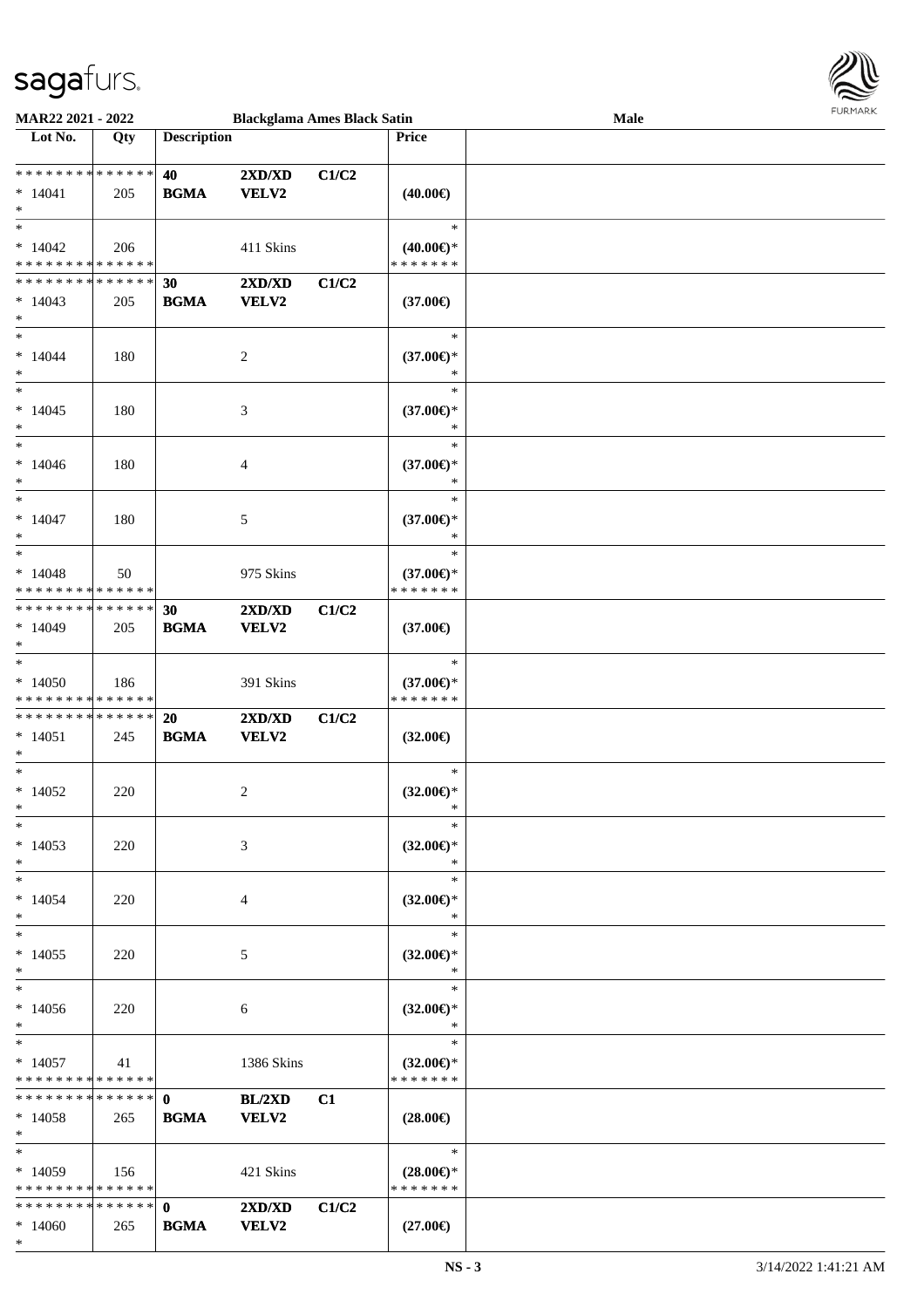

| MAR22 2021 - 2022                    |     |                             | <b>Blackglama Ames Black Satin</b> |       |                                           | Male | FURMARK |
|--------------------------------------|-----|-----------------------------|------------------------------------|-------|-------------------------------------------|------|---------|
| Lot No.                              | Qty | <b>Description</b>          |                                    |       | Price                                     |      |         |
| $\ast$<br>$*14061$<br>$\ast$         | 240 | $\bf{0}$<br><b>BGMA</b>     | 2XD/XD<br>VELV2                    | C1/C2 | $\ast$<br>$(27.00\epsilon)$ *<br>∗        |      |         |
| $*$<br>$*14062$<br>$\ast$            | 240 |                             | $\mathfrak{Z}$                     |       | *<br>$(27.00\epsilon)$ *<br>*             |      |         |
| $\ast$<br>$*14063$<br>$\ast$         | 240 |                             | 4                                  |       | *<br>$(27.00\epsilon)$ *<br>∗             |      |         |
| $\ast$<br>$*14064$<br>$\ast$         | 240 |                             | 5                                  |       | *<br>$(27.00\epsilon)$ *<br>∗             |      |         |
| $\ast$<br>$*14065$<br>************** | 55  |                             | 1280 Skins                         |       | *<br>$(27.00\epsilon)$ *<br>* * * * * * * |      |         |
| 14066                                | 132 | $\mathbf{0}$<br><b>BGMA</b> | 2XD/XD<br>VELV2                    | C1/C2 | $(27.00\epsilon)$                         |      |         |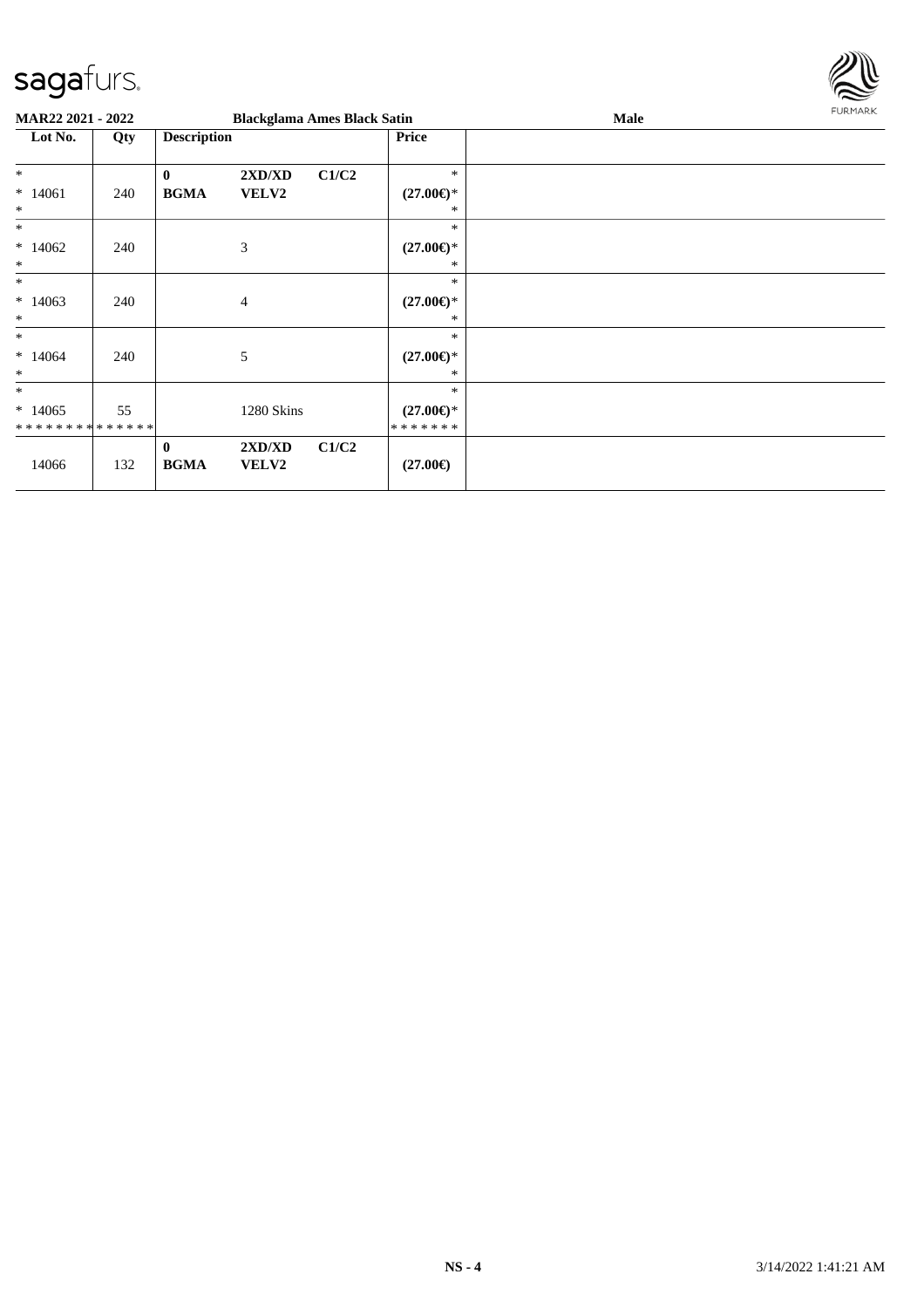

| MAR22 2021 - 2022                                                       |                    |                    | <b>Blackglama Springbrook</b>                                                                                        |       |                                                | Male |  |
|-------------------------------------------------------------------------|--------------------|--------------------|----------------------------------------------------------------------------------------------------------------------|-------|------------------------------------------------|------|--|
| Lot No.                                                                 | Qty                | <b>Description</b> |                                                                                                                      |       | <b>Price</b>                                   |      |  |
| ******** <mark>******</mark><br>$* 14081$                               | 205                | 40<br><b>BGMA</b>  | 2XD/XD<br><b>VELV2</b>                                                                                               | C1/C2 | 41.00€                                         |      |  |
| $\ast$<br>$\overline{\ast}$<br>$*14082$                                 | 180                |                    | $\sqrt{2}$                                                                                                           |       | $\ast$<br>41.00€*                              |      |  |
| $\ast$<br>$\overline{\ast}$<br>$*14083$                                 | 180                |                    |                                                                                                                      |       | $\ast$<br>$\ast$<br>40.00€*                    |      |  |
| $\ast$<br>$\overline{\ast}$                                             |                    |                    | $\mathfrak{Z}$                                                                                                       |       | $\ast$<br>$\ast$                               |      |  |
| $* 14084$<br>* * * * * * * * * * * * * *<br>* * * * * * * * * * * * * * | 182                | 30                 | 747 Skins<br>BL/2XD                                                                                                  | C1    | 40.00€*<br>* * * * * * *                       |      |  |
| $*14085$<br>$\ast$<br>$\ast$                                            | 205                | <b>BGMA</b>        | <b>VELV2</b>                                                                                                         |       | $(38.00\epsilon)$<br>$\ast$                    |      |  |
| $*14086$<br>$\ast$                                                      | 180                |                    | $\sqrt{2}$                                                                                                           |       | $(38.00\epsilon)$ *<br>$\ast$                  |      |  |
| $\ast$<br>$* 14087$<br>$\ast$                                           | 180                |                    | $\ensuremath{\mathfrak{Z}}$                                                                                          |       | $\ast$<br>$(38.00\epsilon)$ *<br>$\ast$        |      |  |
| $\ast$<br>$* 14088$<br>$\ast$                                           | 180                |                    | 4                                                                                                                    |       | $\ast$<br>$(38.00\epsilon)$ *<br>$\ast$        |      |  |
| $\ast$<br>$*14089$<br>$\ast$                                            | 180                |                    | $\mathfrak{S}$                                                                                                       |       | $\ast$<br>$(38.00\in)^\ast$<br>$\ast$          |      |  |
| $\ast$<br>$*14090$<br>$\ast$                                            | 180                |                    | 6                                                                                                                    |       | $\ast$<br>$(38.00\in)^\ast$<br>$\ast$          |      |  |
| $\ast$<br>$* 14091$<br>* * * * * * * * * * * * * *                      | 39                 |                    | 1144 Skins                                                                                                           |       | $\ast$<br>$(38.00\epsilon)$ *<br>* * * * * * * |      |  |
| ******** <mark>******</mark><br>$*14092$<br>$*$                         | 205                | 30<br><b>BGMA</b>  | $\boldsymbol{\text{X}}\boldsymbol{\text{D}}\boldsymbol{/}\boldsymbol{\text{D}}\boldsymbol{\text{K}}$<br><b>VELV2</b> | C2    | $(37.00\epsilon)$                              |      |  |
| $*$<br>$*14093$<br>$\ast$                                               | 180                |                    | $\overline{c}$                                                                                                       |       | $\ast$<br>$(37.00\epsilon)$ *<br>$\ast$        |      |  |
| $\ast$<br>$*14094$<br>$\ast$                                            | 180                |                    | 3                                                                                                                    |       | $\ast$<br>$(37.00\epsilon)$ *<br>$\ast$        |      |  |
| $\ast$<br>$*14095$<br>$\ast$                                            | 180                |                    | 4                                                                                                                    |       | $\ast$<br>$(37.00\epsilon)$ *<br>$\ast$        |      |  |
| $\ast$<br>$*14096$<br>* * * * * * * * * * * * * *                       | 157                |                    | 902 Skins                                                                                                            |       | $\ast$<br>$(37.00\epsilon)$ *<br>* * * * * * * |      |  |
| * * * * * * * *<br>$*14097$<br>$*$                                      | * * * * * *<br>245 | 20<br><b>BGMA</b>  | BL/2XD<br><b>VELV2</b>                                                                                               | C1    | $(32.00\epsilon)$                              |      |  |
| $\ast$<br>$*14098$<br>$\ast$                                            | 220                |                    | 2                                                                                                                    |       | $\ast$<br>$(32.00\epsilon)$ *<br>$\ast$        |      |  |
| $\ast$<br>$*14099$<br>$\ast$                                            | 220                |                    | 3                                                                                                                    |       | $\ast$<br>$(32.00\epsilon)$ *<br>$\ast$        |      |  |
| $\ast$<br>$* 14100$<br>$*$                                              | 220                |                    | $\overline{4}$                                                                                                       |       | $\ast$<br>$(32.00\epsilon)$ *<br>$\ast$        |      |  |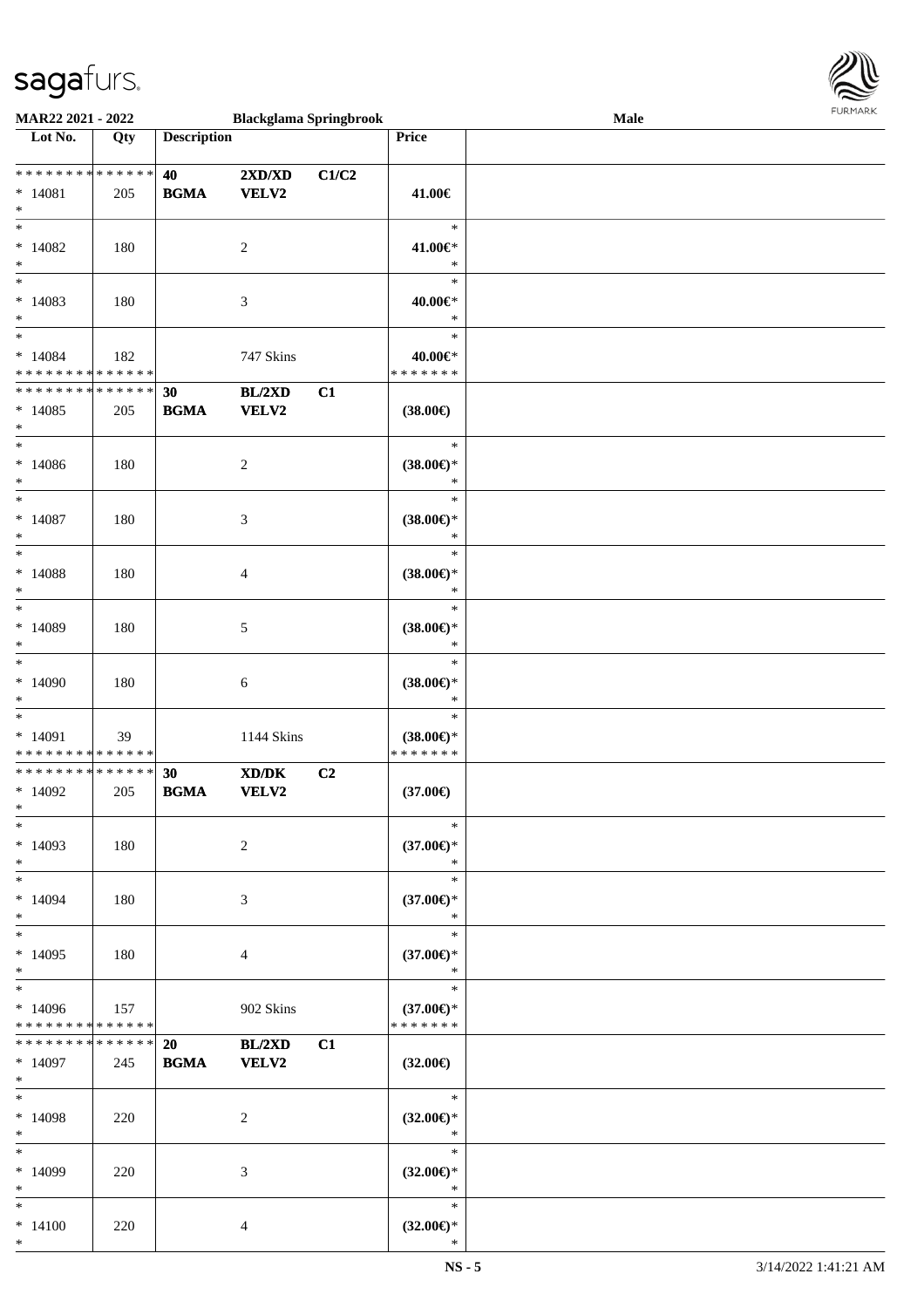

| MAR22 2021 - 2022<br><b>Blackglama Springbrook</b>        |     |                             |                                           |       | Male                                               | FURMARK |  |
|-----------------------------------------------------------|-----|-----------------------------|-------------------------------------------|-------|----------------------------------------------------|---------|--|
| Lot No.                                                   | Qty | <b>Description</b>          |                                           |       | Price                                              |         |  |
| $*$<br>$* 14101$<br>$*$                                   | 220 | 20<br><b>BGMA</b>           | BL/2XD<br>VELV2                           | C1    | $\ast$<br>$(32.00\epsilon)$ *<br>$\ast$            |         |  |
| $\ddot{\ast}$<br>$* 14102$<br>* * * * * * * * * * * * * * | 81  |                             | 1206 Skins                                |       | $\ast$<br>$(32.00\epsilon)$ *<br>* * * * * * *     |         |  |
| * * * * * * * * * * * * * * *<br>$* 14103$<br>$*$         | 245 | <b>20</b><br><b>BGMA</b>    | XD/DK<br>VELV2                            | C2    | $(31.00\epsilon)$                                  |         |  |
| $*$<br>$* 14104$<br>$*$                                   | 220 |                             | 2                                         |       | $\ast$<br>$(31.00\epsilon)$ *<br>$\ast$            |         |  |
| $\overline{\phantom{0}}$<br>$* 14105$<br>$*$              | 220 |                             | 3                                         |       | $\ast$<br>$(31.00\epsilon)$ *<br>$\ast$            |         |  |
| $*$<br>$* 14106$<br>$*$                                   | 220 |                             | 4                                         |       | $\ast$<br>$(31.00\epsilon)$ *<br>$\ast$            |         |  |
| $*$<br>$* 14107$<br>* * * * * * * * * * * * * *           | 161 |                             | 1066 Skins                                |       | $\ast$<br>$(31.00\epsilon)$ *<br>* * * * * * *     |         |  |
| * * * * * * * * * * * * * *<br>$*14108$<br>$\ast$         | 265 | $\mathbf{0}$<br><b>BGMA</b> | 2XD/XD<br>VELV2                           | C1/C2 | $(27.00\epsilon)$                                  |         |  |
| $\overline{\phantom{0}}$<br>$* 14109$<br>$*$              | 240 |                             | 2                                         |       | $\ast$<br>$(27.00\epsilon)$ *<br>$\ast$            |         |  |
| $*$<br>$* 14110$<br>$\ast$                                | 240 |                             | 3                                         |       | $\ast$<br>$(27.00\epsilon)$ *<br>$\ast$            |         |  |
| $*$<br>$* 14111$<br>$*$                                   | 240 |                             | $\overline{4}$                            |       | $\ast$<br>$(27.00\mathnormal{\infty})^*$<br>$\ast$ |         |  |
| $*$<br>$* 14112$<br>* * * * * * * * * * * * * *           | 69  |                             | <b>1054 Skins</b>                         |       | $\ast$<br>$(27.00\epsilon)$ *<br>* * * * * * *     |         |  |
| 14113                                                     | 177 | $\bf{0}$<br><b>BGMA</b>     | $2{\bf X}{\bf D}/{\bf X}{\bf D}$<br>VELV2 | C1/C2 | $(27.00\epsilon)$                                  |         |  |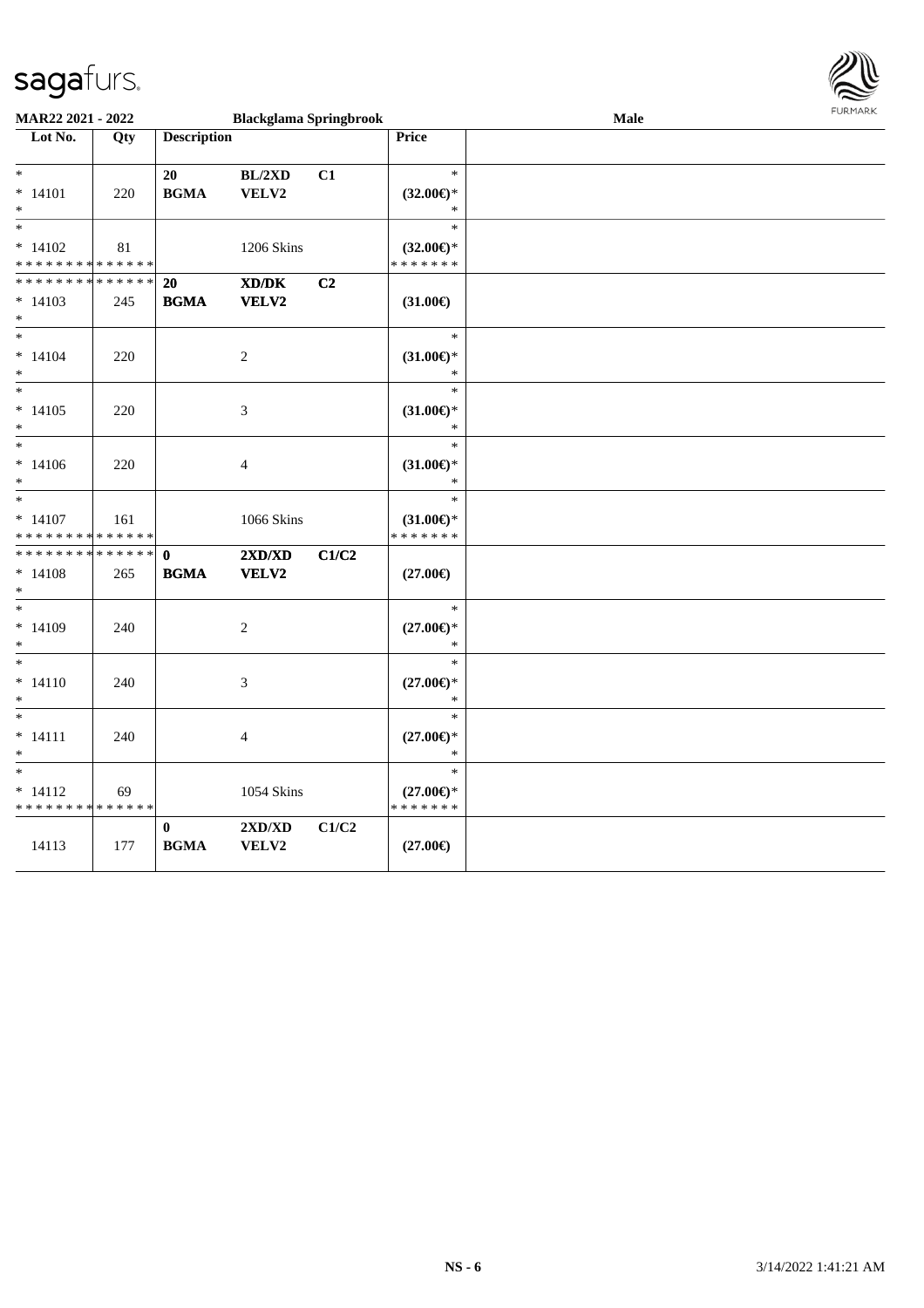

| <b>MAR22 2021 - 2022</b>        |     |                                   | <b>Blackglama Zimbal Mink</b> |                |                               | Male |
|---------------------------------|-----|-----------------------------------|-------------------------------|----------------|-------------------------------|------|
| Lot No.                         | Qty | <b>Description</b>                |                               |                | Price                         |      |
|                                 |     |                                   |                               |                |                               |      |
| **************                  |     | 50                                | BL/2XD                        | C1             |                               |      |
| $* 14121$                       | 180 | <b>BGMA</b>                       | <b>VELV2</b>                  |                | 44.00€                        |      |
| $\ast$                          |     |                                   |                               |                |                               |      |
| $\overline{\phantom{0}}$        |     |                                   |                               |                | $\ast$                        |      |
| $* 14122$                       | 93  |                                   | 273 Skins                     |                | 44.00€*                       |      |
| * * * * * * * * * * * * * *     |     |                                   |                               |                | * * * * * * *                 |      |
|                                 |     | 50                                | $\mathbf{X}\mathbf{D}$        | C <sub>2</sub> |                               |      |
| 14123                           |     |                                   |                               |                |                               |      |
|                                 | 89  | <b>BGMA</b>                       | VELV2                         |                | 42.00€                        |      |
| ******** <mark>******</mark>    |     |                                   |                               |                |                               |      |
|                                 |     | 40                                | <b>Black</b>                  | C1             |                               |      |
| $* 14124$                       | 200 | <b>BGMA</b>                       | VELV2                         |                | $(42.00\epsilon)$             |      |
| $*$<br>$\overline{\phantom{0}}$ |     |                                   |                               |                |                               |      |
|                                 |     |                                   |                               |                | $\ast$                        |      |
| $* 14125$                       | 180 |                                   | $\overline{c}$                |                | $(42.00\epsilon)$ *           |      |
| $\ast$                          |     |                                   |                               |                | $\ast$                        |      |
| $\overline{\phantom{0}}$        |     |                                   |                               |                | $\ast$                        |      |
| $* 14126$                       | 180 |                                   | 3                             |                | $(42.00\epsilon)$ *           |      |
| $\ast$                          |     |                                   |                               |                | $\ast$                        |      |
| $*$                             |     |                                   |                               |                | $\ast$                        |      |
| $* 14127$                       | 180 |                                   | 4                             |                | $(42.00\epsilon)$ *           |      |
| $\ast$                          |     |                                   |                               |                | $\ast$                        |      |
| $*$                             |     |                                   |                               |                | $\ast$                        |      |
| $* 14128$                       | 180 |                                   | 5                             |                | $(42.00\epsilon)$ *           |      |
| $\ast$                          |     |                                   |                               |                | $\ast$                        |      |
| $*$                             |     |                                   |                               |                | $\ast$                        |      |
| $* 14129$                       | 180 |                                   | 6                             |                | $(42.00\epsilon)$ *           |      |
| $*$                             |     |                                   |                               |                | $\ast$                        |      |
| $\overline{\phantom{a}^*}$      |     |                                   |                               |                | $\ast$                        |      |
| $* 14130$                       | 180 |                                   | $\tau$                        |                | $(42.00\epsilon)$ *           |      |
| $*$                             |     |                                   |                               |                | $\ast$                        |      |
| $*$                             |     |                                   |                               |                | $\ast$                        |      |
|                                 |     |                                   |                               |                |                               |      |
| $* 14131$                       | 180 |                                   | 8                             |                | $(42.00\epsilon)$ *           |      |
| $\ast$                          |     |                                   |                               |                | $\ast$                        |      |
| $\ast$                          |     |                                   |                               |                | $\ast$                        |      |
| $* 14132$                       | 180 |                                   | 9                             |                | $(42.00\epsilon)$ *           |      |
| $*$                             |     |                                   |                               |                | $\ast$                        |      |
| $*$                             |     |                                   |                               |                | $\ast$                        |      |
| $* 14133$                       | 63  |                                   | 1703 Skins                    |                | $(42.00\epsilon)$ *           |      |
| * * * * * * * * * * * * * *     |     |                                   |                               |                | * * * * * * *                 |      |
| * * * * * * * * * * * * * * *   |     | <b>40</b> and the set of $\theta$ | $2\mathbf{X}\mathbf{D}$       | C1             |                               |      |
| $* 14134$                       | 200 |                                   | <b>BGMA</b> VELV2             |                | $(41.00\epsilon)$             |      |
| $*$                             |     |                                   |                               |                |                               |      |
| $*$                             |     |                                   |                               |                | $*$                           |      |
| $* 14135$                       | 180 |                                   | 2                             |                | 41.00€*                       |      |
| $*$                             |     |                                   |                               |                | $\ast$                        |      |
|                                 |     |                                   |                               |                | $\ast$                        |      |
| $* 14136$                       | 180 |                                   | 3                             |                | 41.00€*                       |      |
| $*$                             |     |                                   |                               |                | $\ast$                        |      |
| $*$                             |     |                                   |                               |                | $\ast$                        |      |
| $* 14137$                       | 180 |                                   | 4                             |                | $(41.00\epsilon)$ *           |      |
| $*$                             |     |                                   |                               |                | $\ast$                        |      |
| $\ast$                          |     |                                   |                               |                | $\ast$                        |      |
|                                 |     |                                   |                               |                |                               |      |
| $* 14138$                       | 180 |                                   | 5                             |                | $(41.00\epsilon)$ *<br>$\ast$ |      |
| $*$<br>$*$                      |     |                                   |                               |                |                               |      |
|                                 |     |                                   |                               |                | $\ast$                        |      |
| $* 14139$                       | 180 |                                   | 6                             |                | $(41.00\epsilon)$ *           |      |
| $*$                             |     |                                   |                               |                | $\ast$                        |      |
| $*$ and $*$                     |     |                                   |                               |                | $\ast$                        |      |
| $* 14140$                       | 180 |                                   | $\tau$                        |                | $(41.00\epsilon)$ *           |      |
| $*$                             |     |                                   |                               |                | $\ast$                        |      |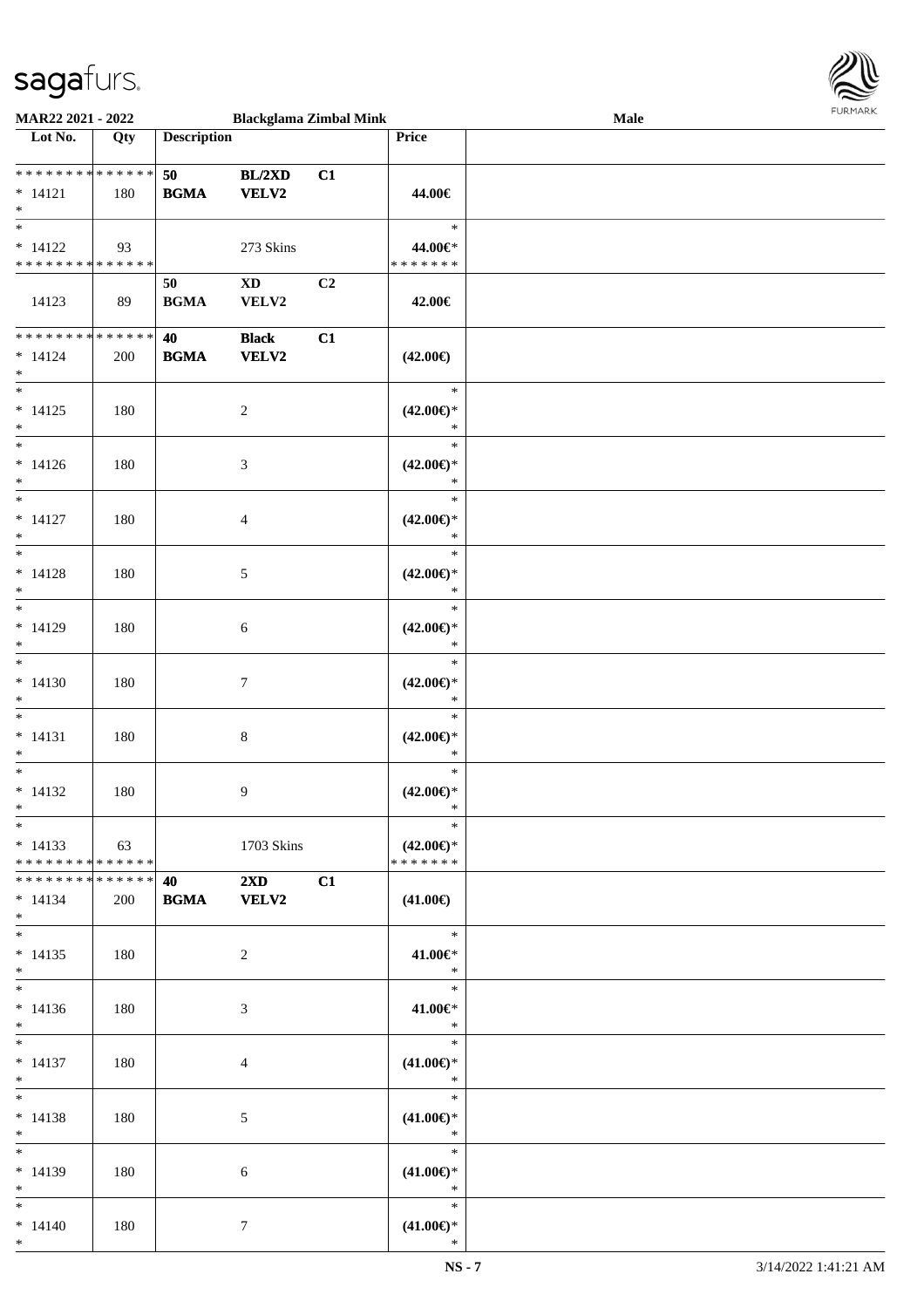

| MAR22 2021 - 2022                        |     |                    | <b>Blackglama Zimbal Mink</b> |    |                                         | Male | <b>FUNITANN</b> |
|------------------------------------------|-----|--------------------|-------------------------------|----|-----------------------------------------|------|-----------------|
| $\overline{\phantom{1}}$ Lot No.         | Qty | <b>Description</b> |                               |    | Price                                   |      |                 |
|                                          |     |                    |                               |    |                                         |      |                 |
| $*$<br>$* 14141$                         | 180 | 40<br><b>BGMA</b>  | 2XD<br>VELV2                  | C1 | $\ast$<br>$(41.00\epsilon)$ *           |      |                 |
| $\ast$<br>$\overline{\phantom{1}}$       |     |                    |                               |    | $\ast$                                  |      |                 |
| $* 14142$<br>$\ast$                      | 180 |                    | 9                             |    | $\ast$<br>$(41.00\epsilon)$ *<br>$\ast$ |      |                 |
| $\overline{\phantom{0}}$                 |     |                    |                               |    | $\ast$                                  |      |                 |
| $* 14143$<br>$\ast$                      | 180 |                    | 10                            |    | $(41.00\epsilon)$ *<br>$\ast$           |      |                 |
| $*$                                      |     |                    |                               |    | $\ast$                                  |      |                 |
| $* 14144$<br>$\ast$                      | 180 |                    | 11                            |    | $(41.00\epsilon)$ *<br>$\ast$           |      |                 |
|                                          |     |                    |                               |    | $\ast$                                  |      |                 |
| $* 14145$<br>$*$                         | 180 |                    | 12                            |    | $(41.00\epsilon)$ *<br>$\ast$           |      |                 |
|                                          |     |                    |                               |    | $\ast$                                  |      |                 |
| $* 14146$<br>$*$                         | 180 |                    | 13                            |    | $(41.00\epsilon)$ *<br>$\ast$           |      |                 |
| $*$                                      |     |                    |                               |    | $\ast$                                  |      |                 |
| $* 14147$<br>* * * * * * * * * * * * * * | 22  |                    | 2382 Skins                    |    | 41.00€*<br>* * * * * * *                |      |                 |
| ******** <mark>******</mark>             |     | 40                 | $\mathbf{X}\mathbf{D}$        | C2 |                                         |      |                 |
| $* 14148$<br>$*$                         | 200 | <b>BGMA</b>        | VELV2                         |    | $(41.00\epsilon)$                       |      |                 |
| $\overline{\ast}$                        |     |                    |                               |    | $\ast$                                  |      |                 |
| $* 14149$<br>$*$                         | 180 |                    | $\overline{c}$                |    | $(41.00\epsilon)$ *<br>$\ast$           |      |                 |
| $*$                                      |     |                    |                               |    | $\ast$                                  |      |                 |
| $* 14150$<br>$\ast$                      | 180 |                    | 3                             |    | $(41.00\epsilon)$ *<br>$\ast$           |      |                 |
| $\overline{\ast}$                        |     |                    |                               |    | $\ast$                                  |      |                 |
| $* 14151$                                | 180 |                    | 4                             |    | $(41.00\epsilon)$ *                     |      |                 |
| $*$<br>$\overline{\ast}$                 |     |                    |                               |    | $\ast$<br>$\ast$                        |      |                 |
| $* 14152$                                |     |                    |                               |    |                                         |      |                 |
| ******** <mark>******</mark>             | 31  |                    | 771 Skins                     |    | $(41.00\epsilon)$ *<br>* * * * * * *    |      |                 |
| * * * * * * * * * * * * * * *            |     | 30                 | <b>Black</b>                  | C1 |                                         |      |                 |
| $* 14153$<br>$*$                         | 200 | <b>BGMA</b> VELV2  |                               |    | $(40.00\epsilon)$                       |      |                 |
| $*$                                      |     |                    |                               |    | $\ast$                                  |      |                 |
| $* 14154$<br>$*$ $-$                     | 180 |                    | 2                             |    | $(40.00\epsilon)$ *<br>$\ast$           |      |                 |
| $*$                                      |     |                    |                               |    | $\ast$                                  |      |                 |
| $* 14155$<br>$*$                         | 180 |                    | 3                             |    | $(40.00\epsilon)$ *<br>$\ast$           |      |                 |
| $*$                                      |     |                    |                               |    | $\ast$                                  |      |                 |
| $* 14156$<br>$*$                         | 180 |                    | 4                             |    | $(40.00\epsilon)$ *<br>$\ast$           |      |                 |
| $*$                                      |     |                    |                               |    | $\ast$                                  |      |                 |
| $* 14157$<br>$*$ $-$                     | 180 |                    | 5                             |    | $(40.00\epsilon)$ *<br>$\ast$           |      |                 |
| $*$                                      |     |                    |                               |    | $\ast$                                  |      |                 |
| $* 14158$<br>$*$                         | 180 |                    | 6                             |    | $(40.00\epsilon)$ *<br>$\ast$           |      |                 |
| $*$                                      |     |                    |                               |    | $\ast$                                  |      |                 |
| $* 14159$<br>$*$ $-$                     | 180 |                    | 7                             |    | $(40.00\epsilon)$ *<br>$\ast$           |      |                 |
| $*$ and $*$                              |     |                    |                               |    | $\ast$                                  |      |                 |
| $*14160$<br>$*$                          | 180 |                    | 8                             |    | $(40.00\epsilon)$ *<br>$\ast$           |      |                 |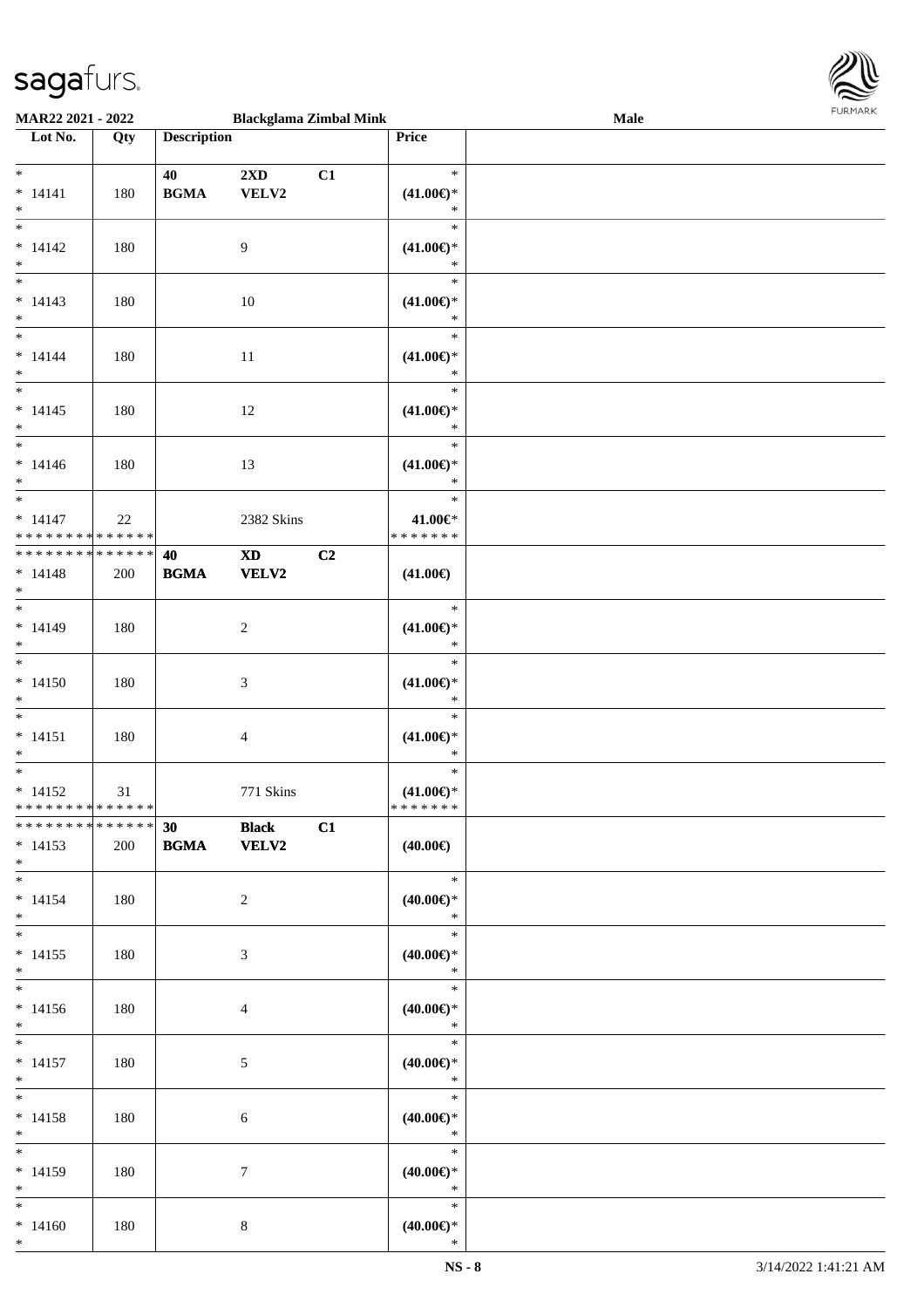

| MAR22 2021 - 2022                                                               |     |                    | <b>Blackglama Zimbal Mink</b> |    |                                         | <b>Male</b> |  |
|---------------------------------------------------------------------------------|-----|--------------------|-------------------------------|----|-----------------------------------------|-------------|--|
| Lot No.                                                                         | Qty | <b>Description</b> |                               |    | Price                                   |             |  |
| $\overline{\ast}$<br>$* 14161$<br>$\ast$                                        | 180 | 30<br><b>BGMA</b>  | <b>Black</b><br>VELV2         | C1 | $\ast$<br>$(40.00\epsilon)$ *<br>$\ast$ |             |  |
| $\overline{\phantom{0}}$<br>$* 14162$<br>$\ast$                                 | 180 |                    | 10                            |    | $\ast$<br>$(40.00\epsilon)$ *<br>$\ast$ |             |  |
| $\overline{\phantom{0}}$<br>$* 14163$<br>$\ast$                                 | 180 |                    | $11\,$                        |    | $\ast$<br>$(40.00\epsilon)$ *<br>$\ast$ |             |  |
| $\overline{\phantom{a}^*}$<br>$* 14164$<br>$\ast$<br>$\overline{\phantom{a}^*}$ | 180 |                    | 12                            |    | $\ast$<br>$(40.00\in)^\ast$<br>$\ast$   |             |  |
| $* 14165$<br>$\ast$<br>$_{\ast}^{-}$                                            | 180 |                    | 13                            |    | $\ast$<br>$(40.00\epsilon)$ *<br>$\ast$ |             |  |
| $* 14166$<br>$\ast$<br>$\overline{\ast}$                                        | 180 |                    | 14                            |    | $\ast$<br>(40.00)<br>$\ast$             |             |  |
| $* 14167$<br>$\ast$<br>$_{\ast}$                                                | 180 |                    | 15                            |    | $\ast$<br>$(40.00\epsilon)$ *<br>$\ast$ |             |  |
| $* 14168$<br>$\ast$<br>$\overline{\phantom{1}}$                                 | 180 |                    | $16\,$                        |    | $\ast$<br>$(40.00\epsilon)$ *<br>$\ast$ |             |  |
| $* 14169$<br>$\ast$<br>$\overline{\phantom{1}}$                                 | 180 |                    | 17                            |    | $\ast$<br>$(40.00\epsilon)$ *<br>$\ast$ |             |  |
| $* 14170$<br>$\ast$                                                             | 180 |                    | $18\,$                        |    | $\ast$<br>$(40.00\in)^\ast$<br>$\ast$   |             |  |
| $\ast$<br>$* 14171$<br>$\ast$                                                   | 180 |                    | 19                            |    | $\ast$<br>$(40.00 \in )^*$<br>$\ast$    |             |  |
| $\ast$<br>$* 14172$<br>$*$                                                      | 180 |                    | $20\,$                        |    | $\ast$<br>$(40.00\epsilon)$ *<br>$\ast$ |             |  |
| $*$<br>$* 14173$<br>$*$<br>$\overline{\ast}$                                    | 180 |                    | 21                            |    | $\ast$<br>$(40.00\epsilon)$ *<br>$*$    |             |  |
| $* 14174$<br>$*$<br>$\overline{\phantom{a}^*}$                                  | 180 |                    | $22\,$                        |    | $\ast$<br>$(40.00\epsilon)$ *<br>$\ast$ |             |  |
| $* 14175$<br>$*$<br>$\overline{\ast}$                                           | 180 |                    | 23                            |    | $\ast$<br>$(40.00\epsilon)$ *<br>$\ast$ |             |  |
| $* 14176$<br>$*$                                                                | 180 |                    | 24                            |    | $\ast$<br>$(40.00\epsilon)$ *<br>$\ast$ |             |  |
| $*$ $*$<br>$* 14177$<br>$*$                                                     | 180 |                    | 25                            |    | $\ast$<br>$(40.00\epsilon)$ *<br>$\ast$ |             |  |
| $\ast$<br>$* 14178$<br>$*$<br>$\overline{\phantom{a}^*}$                        | 180 |                    | 26                            |    | $\ast$<br>$(40.00\epsilon)$ *<br>$\ast$ |             |  |
| $* 14179$<br>$*$                                                                | 180 |                    | 27                            |    | $\ast$<br>$(40.00\epsilon)$ *<br>$\ast$ |             |  |
| $*$<br>$* 14180$<br>$*$                                                         | 180 |                    | $28\,$                        |    | $\ast$<br>$(40.00\epsilon)$ *<br>$\ast$ |             |  |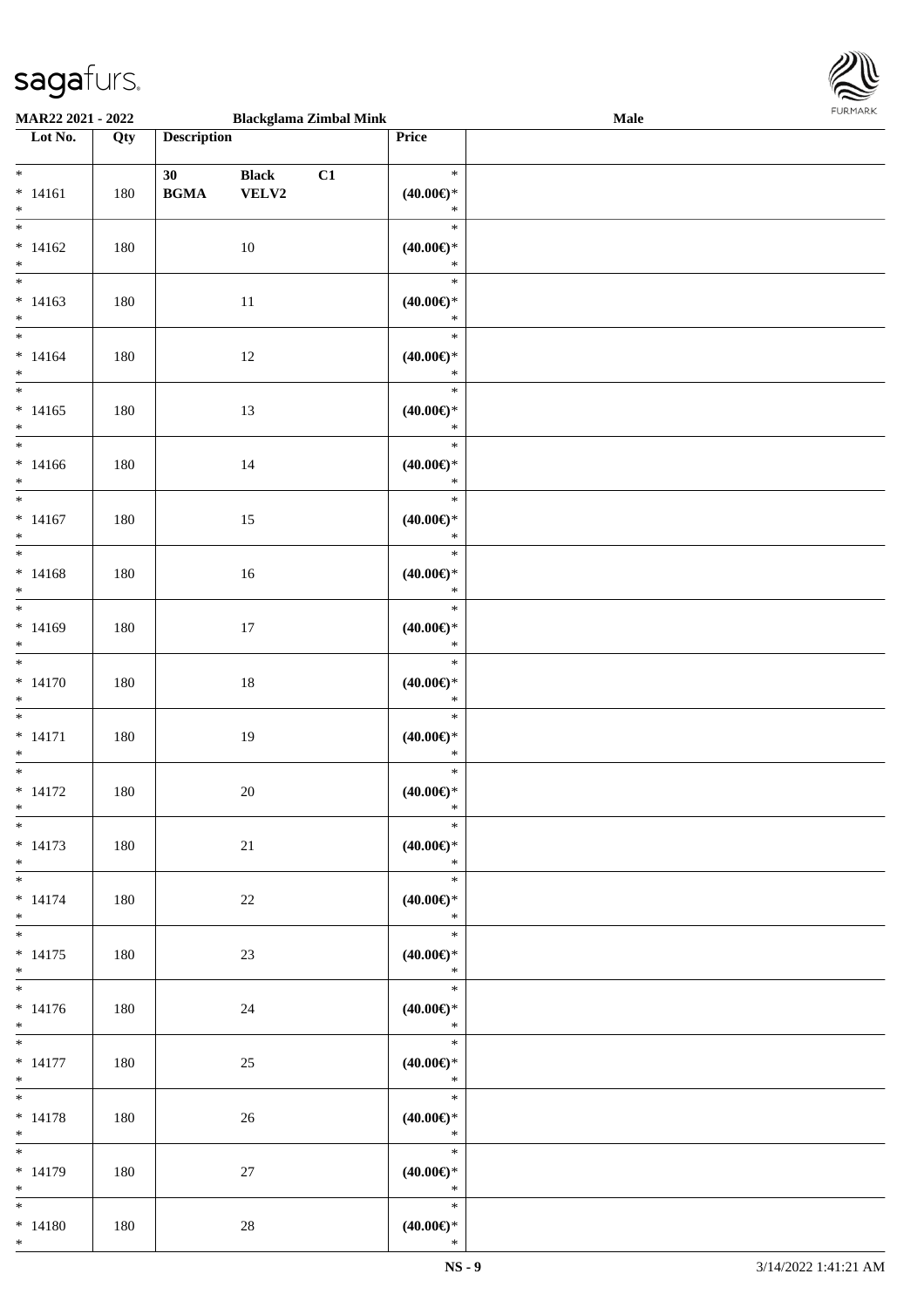

| MAR22 2021 - 2022                |     |                    | <b>Blackglama Zimbal Mink</b> |    |                               | Male | 1.91511111515 |
|----------------------------------|-----|--------------------|-------------------------------|----|-------------------------------|------|---------------|
| $\overline{\phantom{1}}$ Lot No. | Qty | <b>Description</b> |                               |    | Price                         |      |               |
|                                  |     |                    |                               |    |                               |      |               |
| $*$                              |     | 30                 | <b>Black</b>                  | C1 | $\ast$                        |      |               |
| $* 14181$                        | 180 | <b>BGMA</b>        | VELV2                         |    | $(40.00\epsilon)$ *           |      |               |
| $*$                              |     |                    |                               |    | $\ast$                        |      |               |
| $\overline{\phantom{0}}$         |     |                    |                               |    | $\ast$                        |      |               |
| $* 14182$                        | 180 |                    | $30\,$                        |    | $(40.00\epsilon)$ *           |      |               |
| $*$                              |     |                    |                               |    | $\ast$                        |      |               |
| $\overline{\phantom{0}}$         |     |                    |                               |    | $\ast$                        |      |               |
| $* 14183$                        | 180 |                    | 31                            |    | $(40.00\epsilon)$ *           |      |               |
| $*$                              |     |                    |                               |    | $\ast$                        |      |               |
| $*$                              |     |                    |                               |    | $\ast$                        |      |               |
| $* 14184$                        | 173 |                    | 5773 Skins                    |    | $(40.00\epsilon)$ *           |      |               |
| * * * * * * * * * * * * * *      |     |                    |                               |    | * * * * * * *                 |      |               |
| * * * * * * * * * * * * * * *    |     | 30                 | $2\mathbf{X}\mathbf{D}$       | C1 |                               |      |               |
| $* 14185$                        | 200 | <b>BGMA</b>        | VELV2                         |    | (39.00)                       |      |               |
| $\ast$                           |     |                    |                               |    |                               |      |               |
| $*$                              |     |                    |                               |    | $\ast$                        |      |               |
| $* 14186$                        | 180 |                    | $\overline{2}$                |    | $(39.00\epsilon)$ *           |      |               |
| $*$                              |     |                    |                               |    | $\ast$                        |      |               |
| $*$                              |     |                    |                               |    | $\ast$                        |      |               |
| $* 14187$                        | 179 |                    | 3                             |    | $(39.00\epsilon)$ *           |      |               |
| $*$                              |     |                    |                               |    | $\ast$                        |      |               |
| $*$                              |     |                    |                               |    | $\ast$                        |      |               |
| $* 14188$                        | 180 |                    | $\overline{4}$                |    | $(39.00\epsilon)$ *           |      |               |
| $\ast$<br>$\overline{\ast}$      |     |                    |                               |    | $\ast$                        |      |               |
|                                  |     |                    |                               |    | $\ast$                        |      |               |
| $* 14189$                        | 180 |                    | 5                             |    | $(39.00\epsilon)$ *           |      |               |
| $\ast$<br>$\overline{\ast}$      |     |                    |                               |    | $\ast$                        |      |               |
|                                  |     |                    |                               |    | $\ast$                        |      |               |
| $* 14190$                        | 180 |                    | 6                             |    | $(39.00\epsilon)$ *<br>$\ast$ |      |               |
| $\ast$<br>$\ast$                 |     |                    |                               |    | $\ast$                        |      |               |
|                                  |     |                    |                               |    |                               |      |               |
| $* 14191$<br>$*$                 | 180 |                    | $\boldsymbol{7}$              |    | $(39.00\epsilon)$ *<br>$\ast$ |      |               |
| $\ast$                           |     |                    |                               |    | $\ast$                        |      |               |
| $* 14192$                        |     |                    |                               |    | $(39.00\epsilon)$ *           |      |               |
| $*$ $-$                          | 180 |                    | $\,8\,$                       |    | $*$                           |      |               |
| $\ast$                           |     |                    |                               |    | $\ast$                        |      |               |
| $* 14193$                        | 180 |                    | 9                             |    | $(39.00\epsilon)$ *           |      |               |
| $*$                              |     |                    |                               |    | $\ast$                        |      |               |
| $*$                              |     |                    |                               |    | $\ast$                        |      |               |
| $* 14194$                        | 180 |                    | 10                            |    | $(39.00\epsilon)$ *           |      |               |
| $*$                              |     |                    |                               |    | $\ast$                        |      |               |
| $*$                              |     |                    |                               |    | $\ast$                        |      |               |
| $* 14195$                        | 180 |                    | 11                            |    | $(39.00\epsilon)$ *           |      |               |
| $*$                              |     |                    |                               |    | $\ast$                        |      |               |
| $*$                              |     |                    |                               |    | $\ast$                        |      |               |
| $* 14196$                        | 181 |                    | 12                            |    | $(39.00\epsilon)$ *           |      |               |
| $*$                              |     |                    |                               |    | $\ast$                        |      |               |
| $*$                              |     |                    |                               |    | $\ast$                        |      |               |
| $* 14197$                        | 180 |                    | 13                            |    | $(39.00\epsilon)$ *           |      |               |
| $*$ and $*$                      |     |                    |                               |    | $\ast$                        |      |               |
| $*$ $*$                          |     |                    |                               |    | $\ast$                        |      |               |
| $* 14198$                        | 180 |                    | 14                            |    | $(39.00\epsilon)$ *           |      |               |
| $*$                              |     |                    |                               |    | $\ast$                        |      |               |
| $*$                              |     |                    |                               |    | $\ast$                        |      |               |
| $* 14199$                        | 180 |                    | 15                            |    | $(39.00\epsilon)$ *           |      |               |
| $*$                              |     |                    |                               |    | $\ast$                        |      |               |
| $\ast$                           |     |                    |                               |    | $\ast$                        |      |               |
| $*14200$                         | 180 |                    | 16                            |    | $(39.00\epsilon)$ *           |      |               |
| $*$                              |     |                    |                               |    | $\ast$                        |      |               |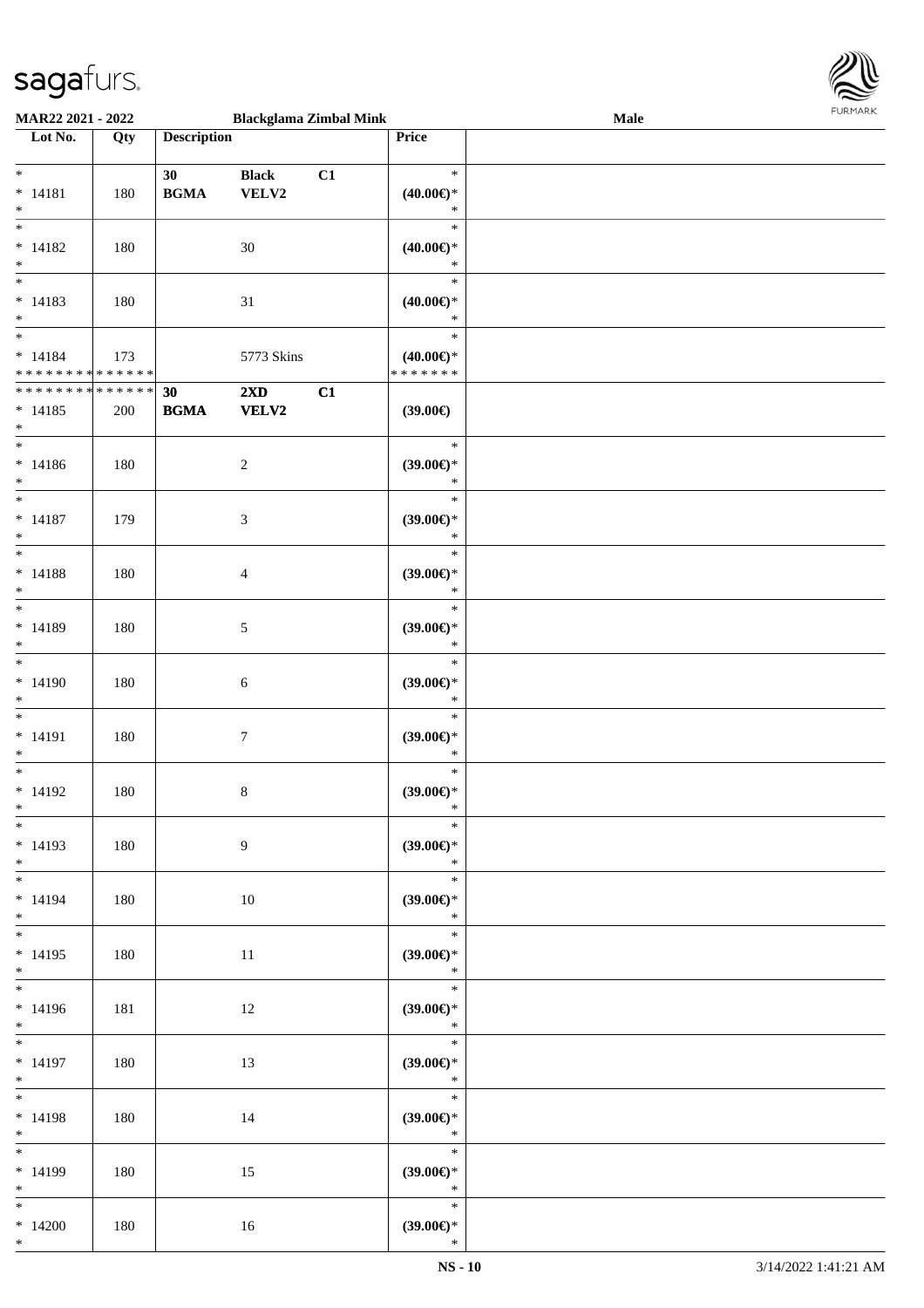

| MAR22 2021 - 2022                                 |     |                                                  |                                  | <b>Blackglama Zimbal Mink</b> |                                               | <b>Male</b> |  |
|---------------------------------------------------|-----|--------------------------------------------------|----------------------------------|-------------------------------|-----------------------------------------------|-------------|--|
| Lot No.                                           | Qty | <b>Description</b>                               |                                  |                               | Price                                         |             |  |
| $*$<br>$* 14201$<br>$\ast$                        | 180 | 30<br>$\mathbf{B}\mathbf{G}\mathbf{M}\mathbf{A}$ | $2\mathbf{X}\mathbf{D}$<br>VELV2 | C1                            | $\ast$<br>(39.00)<br>$\ast$                   |             |  |
| $\overline{\ast}$<br>$*14202$<br>$\ast$           | 180 |                                                  | $18\,$                           |                               | $\ast$<br>(39.00)<br>$\ast$                   |             |  |
| $\overline{\ast}$<br>$*14203$<br>$\ast$           | 180 |                                                  | 19                               |                               | $\ast$<br>(39.00)<br>$\ast$                   |             |  |
| $\overline{\phantom{a}^*}$<br>$*14204$<br>$\ast$  | 180 |                                                  | 20                               |                               | $\ast$<br>$(39.00\epsilon)$ *<br>$\ast$       |             |  |
| $\overline{\ast}$<br>$*14205$<br>$\ast$           | 180 |                                                  | 21                               |                               | $\ast$<br>$(39.00\in)^\ast$<br>$\ast$         |             |  |
| $\ast$<br>$*14206$<br>$\ast$<br>$\overline{\ast}$ | 180 |                                                  | 22                               |                               | $\ast$<br>(39.00)<br>$\ast$                   |             |  |
| $*14207$<br>$\ast$<br>$\overline{\phantom{a}^*}$  | 180 |                                                  | 23                               |                               | $\ast$<br>(39.00)<br>$\ast$                   |             |  |
| $*14208$<br>$\ast$                                | 180 |                                                  | $24\,$                           |                               | $\ast$<br>(39.00)<br>$\ast$                   |             |  |
| $\ast$<br>$*14209$<br>$\ast$<br>$\ast$            | 180 |                                                  | $25\,$                           |                               | $\ast$<br>(39.00)<br>$\ast$                   |             |  |
| $*14210$<br>$\ast$<br>$\overline{\phantom{0}}$    | 180 |                                                  | 26                               |                               | $\ast$<br>(39.00)<br>$\ast$                   |             |  |
| $* 14211$<br>$\ast$<br>$\ast$                     | 180 |                                                  | $27\,$                           |                               | $\ast$<br>$(39.00\in)^\ast$<br>$\ast$         |             |  |
| $* 14212$<br>$*$<br>$*$                           | 180 |                                                  | $28\,$                           |                               | $\ast$<br>(39.00)<br>$\ast$<br>$\ast$         |             |  |
| $* 14213$<br>$*$<br>$\overline{\phantom{0}}$      | 180 |                                                  | 29                               |                               | (39.00)<br>$\ast$<br>$\ast$                   |             |  |
| $* 14214$<br>$*$<br>$*$                           | 180 |                                                  | 30                               |                               | $(39.00\epsilon)$ *<br>$\ast$<br>$\ast$       |             |  |
| $* 14215$<br>$*$<br>$*$                           | 180 |                                                  | 31                               |                               | (39.00)<br>$\ast$<br>$\overline{\phantom{0}}$ |             |  |
| $* 14216$<br>$*$                                  | 180 |                                                  | $32\,$                           |                               | $(39.00\epsilon)$ *<br>$\ast$<br>$\ast$       |             |  |
| $* 14217$<br>$*$<br>$*$ and $*$                   | 180 |                                                  | 33                               |                               | (39.00)<br>$\mathbb{R}^n$<br>$\ast$           |             |  |
| $* 14218$<br>$*$ $-$<br>$*$                       | 180 |                                                  | 34                               |                               | $(39.00\epsilon)$ *<br>$\ast$<br>$\ast$       |             |  |
| $* 14219$<br>$*$<br>$\overline{\phantom{0}}$      | 180 |                                                  | 35                               |                               | $(39.00\epsilon)$ *<br>$\ast$<br>$\ast$       |             |  |
| $*14220$<br>$*$                                   | 180 |                                                  | 36                               |                               | $(39.00\epsilon)$ *<br>$\ast$                 |             |  |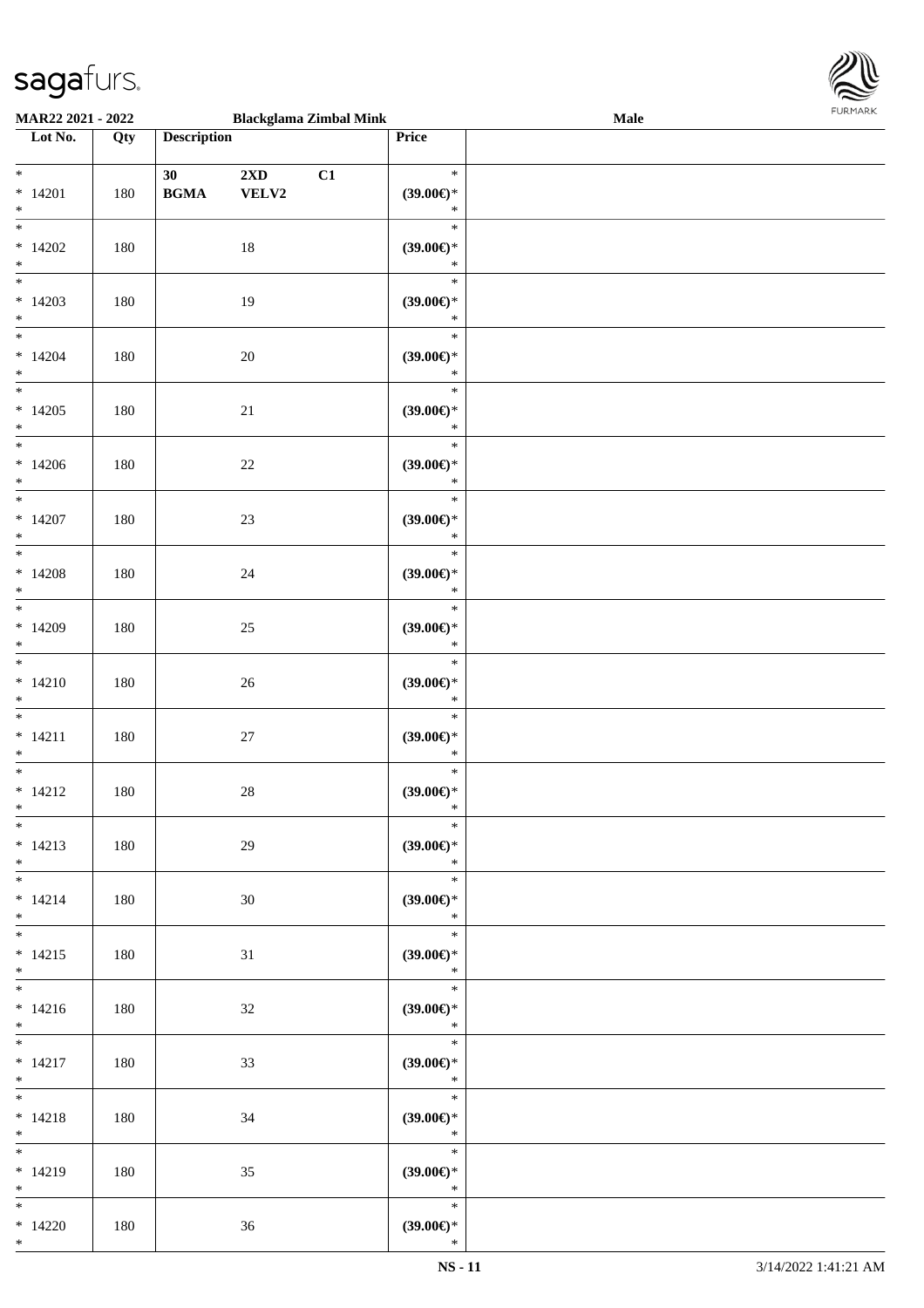

| MAR22 2021 - 2022                                                 |     |                                                  | <b>Blackglama Zimbal Mink</b>                      |                                                | Male | 10111111111 |
|-------------------------------------------------------------------|-----|--------------------------------------------------|----------------------------------------------------|------------------------------------------------|------|-------------|
| Lot No.                                                           | Qty | <b>Description</b>                               |                                                    | Price                                          |      |             |
| $\ast$<br>$* 14221$<br>$\ast$                                     | 180 | 30<br><b>BGMA</b>                                | $2{\bf X}{\bf D}$<br>C1<br>VELV2                   | $\ast$<br>$(39.00\epsilon)$ *<br>$\ast$        |      |             |
| $*$<br>$*14222$<br>$\ast$                                         | 180 |                                                  | $38\,$                                             | $\ast$<br>(39.00)<br>$\ast$                    |      |             |
| $\overline{\phantom{0}}$<br>$* 14223$<br>$\ast$                   | 180 |                                                  | 39                                                 | $\ast$<br>(39.00)<br>$\ast$                    |      |             |
| $*$<br>$* 14224$<br>$\ast$                                        | 180 |                                                  | 40                                                 | $\ast$<br>$(39.00\epsilon)$ *<br>$\ast$        |      |             |
| $\overline{\ast}$<br>$* 14225$<br>$\ast$                          | 180 |                                                  | 41                                                 | $\ast$<br>(39.00)<br>$\ast$                    |      |             |
| $\overline{\phantom{a}^*}$<br>$*14226$<br>$\ast$                  | 180 |                                                  | 42                                                 | $\ast$<br>(39.00)<br>$\ast$                    |      |             |
| $\ast$<br>$* 14227$<br>$\ast$                                     | 180 |                                                  | 43                                                 | $\ast$<br>$(39.00\epsilon)$ *<br>$\ast$        |      |             |
| $\overline{\phantom{a}^*}$<br>$* 14228$<br>$\ast$                 | 180 |                                                  | 44                                                 | $\ast$<br>(39.00)<br>$\ast$                    |      |             |
| $\overline{\phantom{0}}$<br>$*14229$<br>$\ast$                    | 180 |                                                  | 45                                                 | $\ast$<br>$(39.00\epsilon)$ *<br>$\ast$        |      |             |
| $\ast$<br>$*14230$<br>* * * * * * * * * * * * * *                 | 139 |                                                  | 8259 Skins                                         | $\ast$<br>$(39.00\epsilon)$ *<br>* * * * * * * |      |             |
| * * * * * * * * <mark>* * * * * * *</mark><br>$* 14231$<br>$\ast$ | 200 | 30<br>$\mathbf{B}\mathbf{G}\mathbf{M}\mathbf{A}$ | C2<br>$\boldsymbol{\textbf{X}\textbf{D}}$<br>VELV2 | $(38.00\in)$                                   |      |             |
| $*$<br>$*14232$<br>$*$                                            | 180 |                                                  | $\sqrt{2}$                                         | $\ast$<br>$(38.00\epsilon)$ *<br>$\ast$        |      |             |
| $*$<br>$*14233$<br>$*$                                            | 180 |                                                  | $\mathfrak{Z}$                                     | $\ast$<br>$(38.00\epsilon)$ *<br>$\ast$        |      |             |
| $\overline{\phantom{0}}$<br>$* 14234$<br>$\ast$                   | 180 |                                                  | $\overline{4}$                                     | $\ast$<br>$(38.00\epsilon)$ *<br>$\ast$        |      |             |
| $*$<br>$*14235$<br>$*$                                            | 180 |                                                  | 5                                                  | $\ast$<br>$(38.00\epsilon)$ *<br>$\ast$        |      |             |
| $\overline{\phantom{0}}$<br>$*14236$<br>$*$                       | 180 |                                                  | 6                                                  | $\ast$<br>$(38.00\epsilon)$ *<br>$\ast$        |      |             |
| $\ast$<br>$* 14237$<br>$*$ $*$                                    | 180 |                                                  | $\tau$                                             | $\ast$<br>$(38.00\epsilon)$ *<br>$\ast$        |      |             |
| $*$<br>$* 14238$<br>$*$                                           | 180 |                                                  | $\,8\,$                                            | $\ast$<br>$(38.00\epsilon)$ *<br>$\ast$        |      |             |
| $\ast$<br>$*14239$<br>$*$                                         | 180 |                                                  | 9                                                  | $\ast$<br>$(38.00\epsilon)$ *<br>$\ast$        |      |             |
| $\ast$<br>$*14240$<br>$*$                                         | 180 |                                                  | 10                                                 | $\ast$<br>$(38.00\epsilon)$ *<br>$\ast$        |      |             |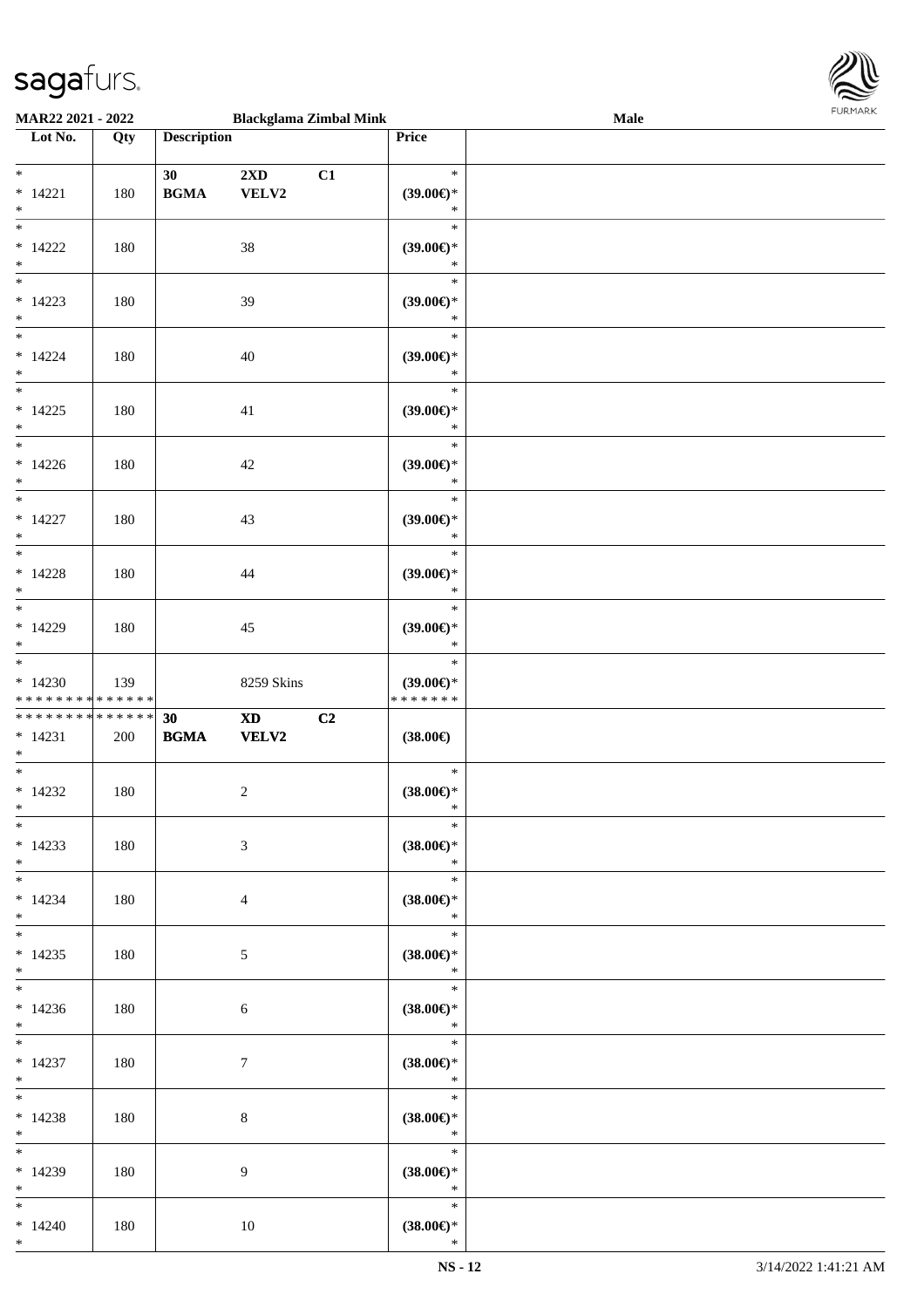

| <b>MAR22 2021 - 2022</b>                   |     |                    | <b>Blackglama Zimbal Mink</b> |                |                          | Male |  |
|--------------------------------------------|-----|--------------------|-------------------------------|----------------|--------------------------|------|--|
| Lot No.                                    | Qty | <b>Description</b> |                               |                | Price                    |      |  |
|                                            |     |                    |                               |                |                          |      |  |
| $*$                                        |     | 30                 | $\mathbf{X}\mathbf{D}$        | C <sub>2</sub> | $\ast$                   |      |  |
| $* 14241$                                  | 180 | <b>BGMA</b>        | VELV2                         |                | $(38.00\epsilon)$ *      |      |  |
| $*$                                        |     |                    |                               |                | $\ast$                   |      |  |
|                                            |     |                    |                               |                | $\ast$                   |      |  |
| $*14242$                                   | 180 |                    | 12                            |                | $(38.00\epsilon)$ *      |      |  |
| $*$                                        |     |                    |                               |                | $\ast$                   |      |  |
| $\overline{\phantom{0}}$                   |     |                    |                               |                | $\ast$                   |      |  |
|                                            |     |                    |                               |                |                          |      |  |
| $* 14243$                                  | 134 |                    | 2314 Skins                    |                | $(38.00\epsilon)$ *      |      |  |
| * * * * * * * * * * * * * * *              |     |                    |                               |                | * * * * * * *            |      |  |
| ******** <mark>******</mark>               |     | 20                 | <b>Black</b>                  | C1             |                          |      |  |
| $* 14244$                                  | 240 | <b>BGMA</b>        | <b>VELV2</b>                  |                | $(34.00\epsilon)$        |      |  |
| $*$                                        |     |                    |                               |                |                          |      |  |
| $*$                                        |     |                    |                               |                | $\ast$                   |      |  |
| $* 14245$                                  | 220 |                    | $\overline{c}$                |                | $(34.00\epsilon)$ *      |      |  |
| $*$                                        |     |                    |                               |                | $\ast$                   |      |  |
| $\overline{\phantom{0}}$                   |     |                    |                               |                | $\ast$                   |      |  |
|                                            |     |                    |                               |                |                          |      |  |
| $*14246$                                   | 220 |                    | 3                             |                | $(34.00\epsilon)$ *      |      |  |
| $*$                                        |     |                    |                               |                | $\ast$                   |      |  |
|                                            |     |                    |                               |                | $\ast$                   |      |  |
| $* 14247$                                  | 220 |                    | $\overline{4}$                |                | $(34.00\epsilon)$ *      |      |  |
| $*$                                        |     |                    |                               |                | $\ast$                   |      |  |
| $*$                                        |     |                    |                               |                | $\ast$                   |      |  |
| $* 14248$                                  | 220 |                    | 5                             |                | $(34.00\epsilon)$ *      |      |  |
| $*$                                        |     |                    |                               |                | $\ast$                   |      |  |
| $\overline{\phantom{0}}$                   |     |                    |                               |                | $\ast$                   |      |  |
|                                            |     |                    |                               |                |                          |      |  |
| $* 14249$                                  | 220 |                    | 6                             |                | $(34.00\epsilon)$ *      |      |  |
| $*$                                        |     |                    |                               |                | $\ast$                   |      |  |
| $*$                                        |     |                    |                               |                | $\ast$                   |      |  |
| $*14250$                                   | 220 |                    | $7\phantom{.0}$               |                | $(34.00\epsilon)$ *      |      |  |
| $*$                                        |     |                    |                               |                | $\ast$                   |      |  |
| $*$                                        |     |                    |                               |                | $\ast$                   |      |  |
| $* 14251$                                  | 220 |                    | $\,8\,$                       |                | $(34.00\epsilon)$ *      |      |  |
| $*$                                        |     |                    |                               |                | $\ast$                   |      |  |
| $*$                                        |     |                    |                               |                | $\ast$                   |      |  |
| $*14252$                                   | 220 |                    | 9                             |                | $(34.00\epsilon)$ *      |      |  |
| $*$                                        |     |                    |                               |                | $\ast$                   |      |  |
| $*$                                        |     |                    |                               |                | $*$                      |      |  |
|                                            |     |                    |                               |                |                          |      |  |
| $*14253$                                   | 220 |                    | 10                            |                | $(34.00\epsilon)$ *      |      |  |
| $*$                                        |     |                    |                               |                | $\ast$                   |      |  |
| $*$                                        |     |                    |                               |                | $\ast$                   |      |  |
| $*14254$                                   | 220 |                    | 11                            |                | $(34.00\epsilon)$ *      |      |  |
| $*$                                        |     |                    |                               |                | $\ast$                   |      |  |
| $*$                                        |     |                    |                               |                | $\ast$                   |      |  |
| $*14255$                                   | 220 |                    | 12                            |                | $(34.00\epsilon)$ *      |      |  |
| $*$                                        |     |                    |                               |                | $\ast$                   |      |  |
|                                            |     |                    |                               |                | $\overline{\phantom{a}}$ |      |  |
| $*14256$                                   |     |                    |                               |                |                          |      |  |
|                                            | 220 |                    | 13                            |                | $(34.00\epsilon)$ *      |      |  |
| $*$<br>$\ast$                              |     |                    |                               |                | $\ast$<br>$-$ *          |      |  |
|                                            |     |                    |                               |                |                          |      |  |
| $*14257$                                   | 220 |                    | 14                            |                | $(34.00\epsilon)$ *      |      |  |
| $*$                                        |     |                    |                               |                | $\ast$                   |      |  |
| $*$ $-$                                    |     |                    |                               |                | $ *$                     |      |  |
| $*14258$                                   | 122 |                    | 3222 Skins                    |                | $(34.00\epsilon)$ *      |      |  |
| * * * * * * * * <mark>* * * * * *</mark> * |     |                    |                               |                | * * * * * * *            |      |  |
| * * * * * * * * <mark>* * * * * * *</mark> |     | 20                 | $2\mathbf{X}\mathbf{D}$       | C1             |                          |      |  |
| $*14259$                                   | 240 | <b>BGMA</b>        | <b>VELV2</b>                  |                | 33.00€                   |      |  |
| $*$ $-$                                    |     |                    |                               |                |                          |      |  |
| $*$                                        |     |                    |                               |                | $\ast$                   |      |  |
| $*14260$                                   | 220 |                    | $\overline{2}$                |                | 33.00€*                  |      |  |
|                                            |     |                    |                               |                |                          |      |  |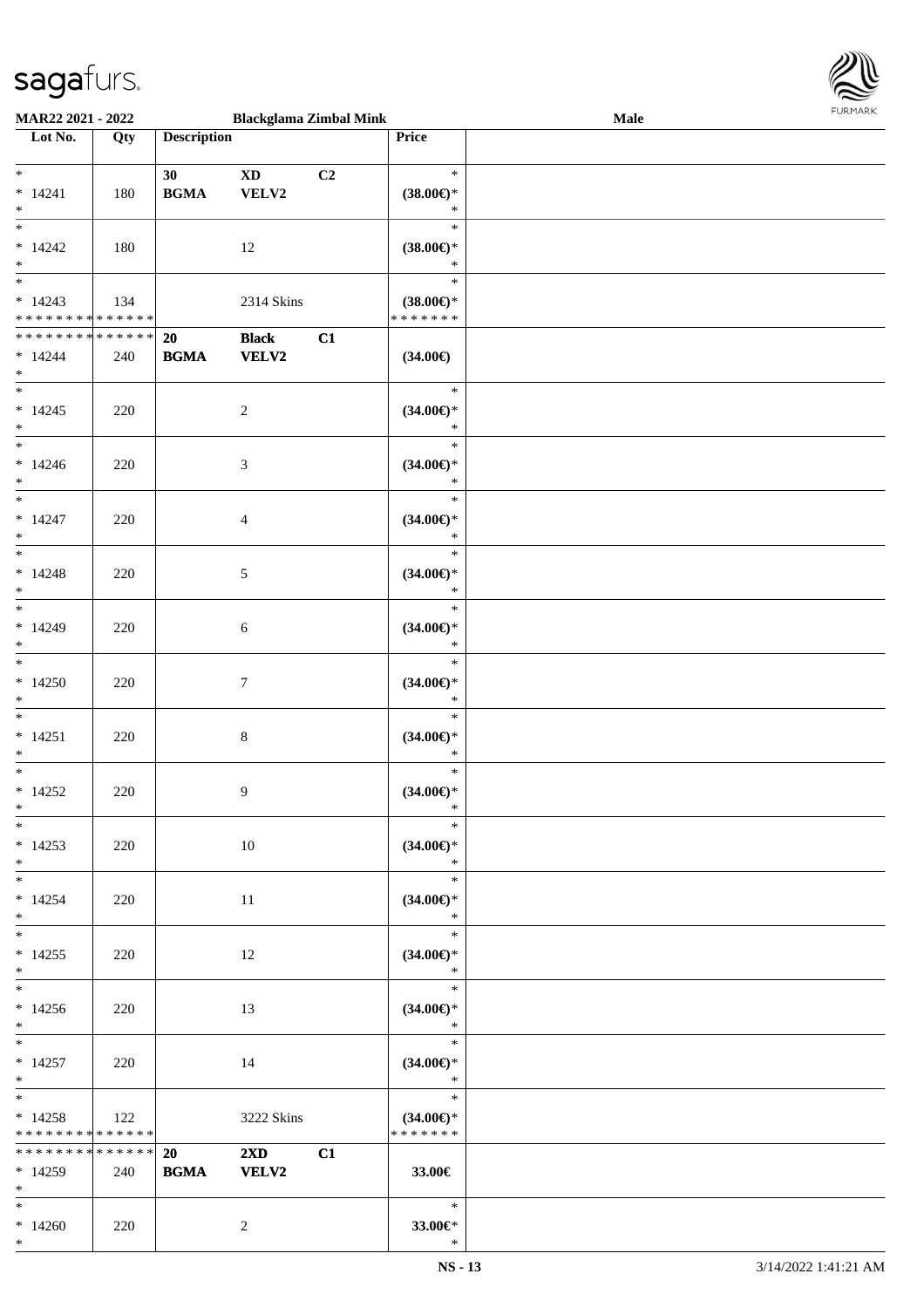

| MAR22 2021 - 2022                                                   |     |                             | <b>Blackglama Zimbal Mink</b>                                    |    |                                                | Male |  |
|---------------------------------------------------------------------|-----|-----------------------------|------------------------------------------------------------------|----|------------------------------------------------|------|--|
| Lot No.                                                             | Qty | <b>Description</b>          |                                                                  |    | Price                                          |      |  |
| $\ddot{x}$                                                          |     | 20                          | $2\mathbf{X}\mathbf{D}$                                          | C1 | $\ast$                                         |      |  |
| $* 14261$<br>$*$                                                    | 220 | <b>BGMA</b>                 | VELV2                                                            |    | 33.00€*<br>$\ast$                              |      |  |
| $\overline{\ast}$<br>$*14262$<br>$\ast$                             | 220 |                             | $\overline{4}$                                                   |    | $\ast$<br>33.00€*<br>$\ast$                    |      |  |
| $*14263$<br>$*$                                                     | 220 |                             | $\sqrt{5}$                                                       |    | $\ast$<br>33.00€*<br>$\ast$                    |      |  |
| $*14264$<br>$*$                                                     | 220 |                             | 6                                                                |    | $\ast$<br>33.00€*<br>$\ast$                    |      |  |
| $*14265$<br>$*$                                                     | 220 |                             | $\tau$                                                           |    | $\ast$<br>33.00€*<br>$\ast$                    |      |  |
| $\overline{\ast}$<br>$*14266$<br>$*$                                | 220 |                             | $\,8\,$                                                          |    | $\ast$<br>33.00€*<br>$\ast$                    |      |  |
| $\overline{\phantom{0}}$<br>$*14267$<br>$*$                         | 220 |                             | 9                                                                |    | $\ast$<br>33.00€*<br>$\ast$                    |      |  |
| $*$<br>$*14268$<br>$\ast$                                           | 220 |                             | 10                                                               |    | $\ast$<br>33.00€*<br>$\ast$                    |      |  |
| $*$<br>$*14269$<br>$*$                                              | 220 |                             | 11                                                               |    | $\ast$<br>33.00€*<br>$\ast$                    |      |  |
| $*$<br>$*14270$<br>$*$                                              | 220 |                             | 12                                                               |    | $\ast$<br>33.00€*<br>$\ast$                    |      |  |
| $*$<br>$* 14271$<br>$\ast$                                          | 220 |                             | 13                                                               |    | $\ast$<br>33.00€*<br>$\ast$                    |      |  |
| $*$<br>$*14272$<br>$*$                                              | 220 |                             | 14                                                               |    | $\ast$<br>33.00€*<br>$\ast$                    |      |  |
| $\ast$<br>$*14273$<br>$*$                                           | 220 |                             | 15                                                               |    | $\ast$<br>33.00€*<br>$\ast$                    |      |  |
| $*$<br>$* 14274$<br>* * * * * * * * * * * * * *                     | 92  |                             | 3412 Skins                                                       |    | $\ast$<br>33.00€*<br>* * * * * * *             |      |  |
| * * * * * * * * * * * * * * *<br>$* 14275$<br>$*$                   | 240 | <b>20</b><br><b>BGMA</b>    | $\boldsymbol{\mathrm{X}}\boldsymbol{\mathrm{D}}$<br><b>VELV2</b> | C2 | $(32.00\epsilon)$                              |      |  |
| $\overline{\phantom{0}}$<br>$* 14276$<br>$*$                        | 240 |                             | 2                                                                |    | $\ast$<br>$(32.00\epsilon)$ *<br>$\ast$        |      |  |
| $*$<br>$* 14277$<br>$*$                                             | 220 |                             | 3                                                                |    | $\ast$<br>$(32.00\epsilon)$ *<br>$\ast$        |      |  |
| $*$<br>$* 14278$<br>$*$                                             | 220 |                             | 4                                                                |    | $\ast$<br>$(32.00\epsilon)$ *<br>$\ast$        |      |  |
| $\overline{\phantom{0}}$<br>$*14279$<br>* * * * * * * * * * * * * * | 41  |                             | 961 Skins                                                        |    | $\ast$<br>$(32.00\epsilon)$ *<br>* * * * * * * |      |  |
| * * * * * * * * * * * * * * *<br>$*14280$<br>$*$                    | 260 | $\mathbf{0}$<br><b>BGMA</b> | <b>Black</b><br><b>VELV2</b>                                     | C1 | $(29.50\epsilon)$                              |      |  |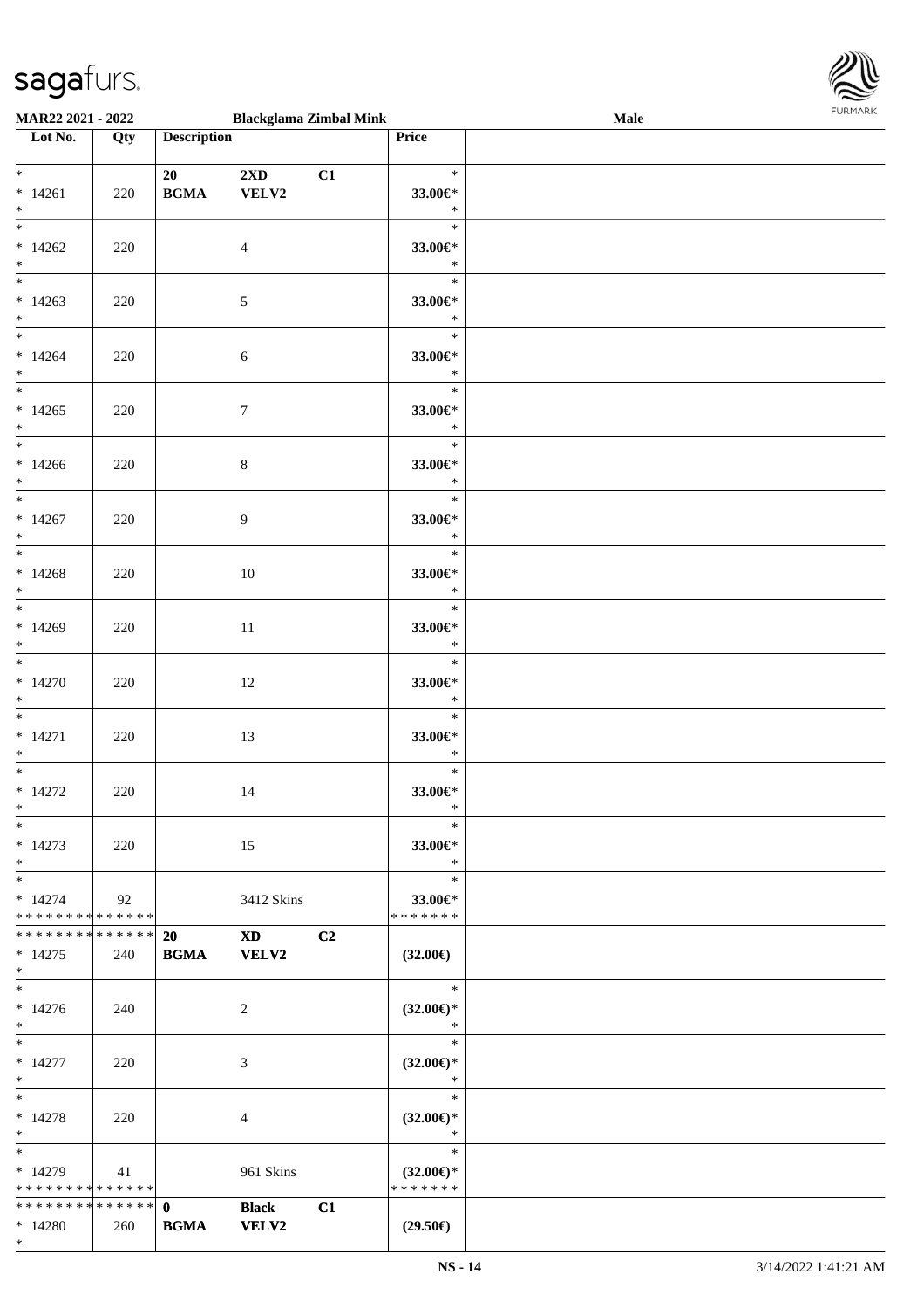

| <b>MAR22 2021 - 2022</b>    |     |                    | <b>Blackglama Zimbal Mink</b> |                |                     | Male | FURMARK |
|-----------------------------|-----|--------------------|-------------------------------|----------------|---------------------|------|---------|
| Lot No.                     | Qty | <b>Description</b> |                               |                | <b>Price</b>        |      |         |
| $\ast$                      |     | $\mathbf{0}$       | <b>Black</b>                  | C <sub>1</sub> | $\ast$              |      |         |
| $* 14281$                   | 55  | <b>BGMA</b>        | <b>VELV2</b>                  |                | $(29.50\epsilon)$ * |      |         |
| **************              |     |                    |                               |                | *******             |      |         |
|                             |     |                    | $2\mathbf{X}\mathbf{D}$       | C1             |                     |      |         |
| $*14282$                    | 260 | <b>BGMA</b>        | <b>VELV2</b>                  |                | $(29.00\epsilon)$   |      |         |
| $\ast$                      |     |                    |                               |                |                     |      |         |
| $\ast$                      |     |                    |                               |                | $\ast$              |      |         |
| $*14283$                    | 194 |                    | 454 Skins                     |                | $(29.00\epsilon)$ * |      |         |
| * * * * * * * * * * * * * * |     |                    |                               |                | *******             |      |         |
|                             |     | $\mathbf{0}$       | <b>XD</b>                     | C <sub>2</sub> |                     |      |         |
| 14284                       | 175 | <b>BGMA</b>        | <b>VELV2</b>                  |                | $(28.00\epsilon)$   |      |         |
|                             |     |                    |                               |                |                     |      |         |
|                             |     | 1                  | 2XD/XD                        | C1/C2          |                     |      |         |
| 14285                       | 99  | <b>BGMA</b>        | <b>VELV2</b>                  |                | $(24.50\epsilon)$   |      |         |
|                             |     |                    |                               |                |                     |      |         |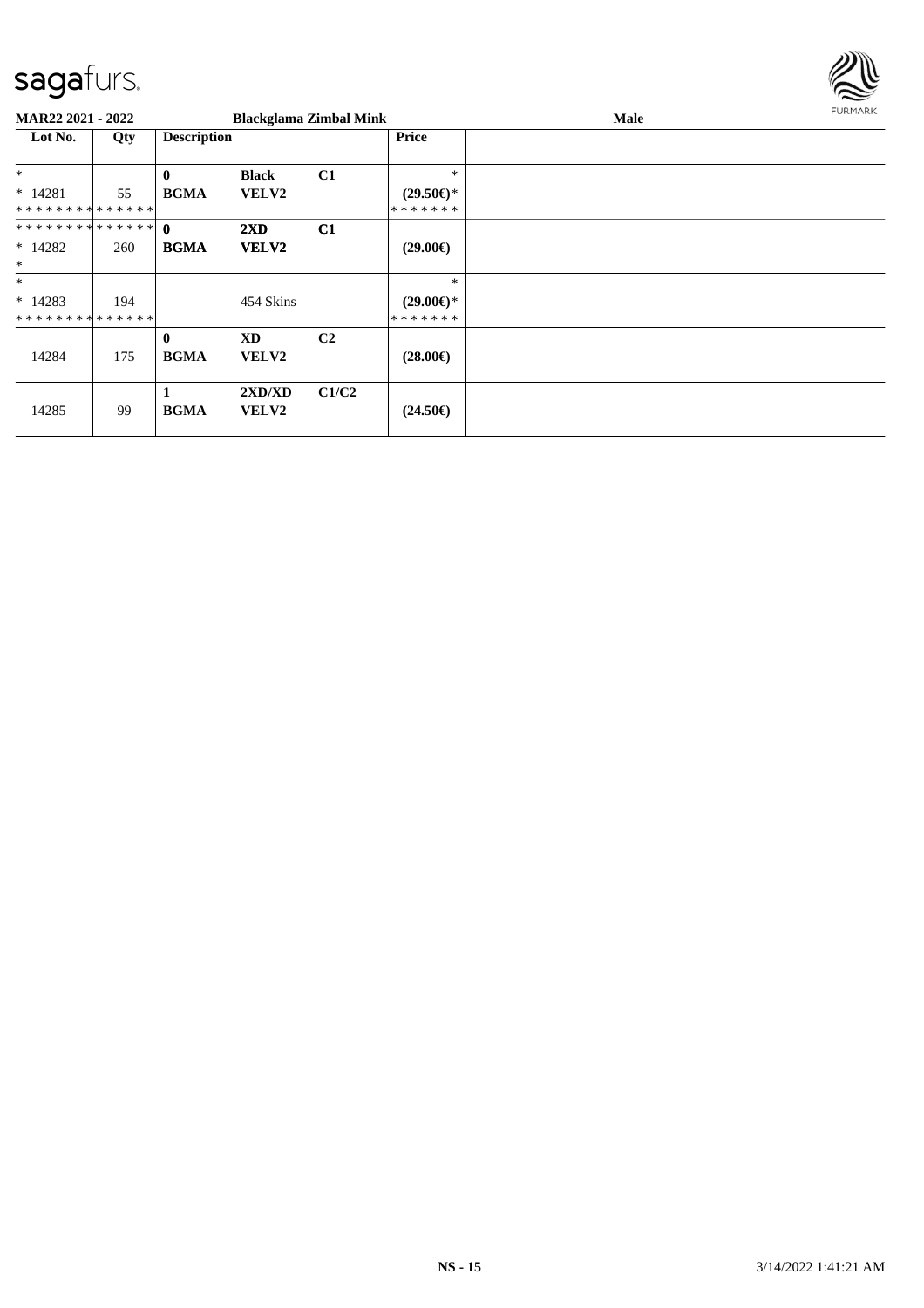

| MAR22 2021 - 2022                                      |                    |                    | <b>Blackglama David Dittrich</b>                                                                                     |       |                                                   | Male |  |
|--------------------------------------------------------|--------------------|--------------------|----------------------------------------------------------------------------------------------------------------------|-------|---------------------------------------------------|------|--|
| Lot No.                                                | Qty                | <b>Description</b> |                                                                                                                      |       | Price                                             |      |  |
| ******** <mark>******</mark><br>$* 14301$<br>$\ast$    | 205                | 40<br><b>BGMA</b>  | BL/2XD<br><b>VELV2</b>                                                                                               | C1    | $(42.00\epsilon)$                                 |      |  |
| $\ast$<br>$*14302$<br>* * * * * * * * * * * * * *      | 207                |                    | 412 Skins                                                                                                            |       | $\ast$<br>$(42.00\epsilon)$ *<br>* * * * * * *    |      |  |
| 14303                                                  | 147                | 40<br><b>BGMA</b>  | 2XD/XD<br>VELV2                                                                                                      | C1/C2 | $(41.00\epsilon)$                                 |      |  |
| ******** <mark>******</mark><br>$* 14304$<br>$\ast$    | 205                | 40<br><b>BGMA</b>  | $\boldsymbol{\text{X}}\boldsymbol{\text{D}}\boldsymbol{/}\boldsymbol{\text{D}}\boldsymbol{\text{K}}$<br><b>VELV2</b> | C2    | $(41.00\epsilon)$                                 |      |  |
| $\ast$<br>$*14305$<br>**************                   | 145                |                    | 350 Skins                                                                                                            |       | $\ast$<br>$(41.00\epsilon)$ *<br>* * * * * * *    |      |  |
| * * * * * * * *<br>$*14306$<br>$\ast$                  | * * * * * *<br>205 | 30<br><b>BGMA</b>  | BL/2XD<br>VELV2                                                                                                      | C1    | $(40.00\epsilon)$                                 |      |  |
| $\overline{\ast}$<br>$* 14307$<br>$\ast$               | 180                |                    | $\boldsymbol{2}$                                                                                                     |       | $\ast$<br>$(40.00\epsilon)$ *<br>$\ast$           |      |  |
| $\ast$<br>$*14308$<br>$\ast$                           | 180                |                    | $\mathfrak{Z}$                                                                                                       |       | $\ast$<br>$(40.00\epsilon)$ *<br>$\ast$           |      |  |
| $\ast$<br>$*14309$<br>$\ast$                           | 180                |                    | 4                                                                                                                    |       | $\ast$<br>$(40.00\epsilon)$ *<br>$\ast$           |      |  |
| $\ast$<br>$* 14310$<br>$\ast$                          | 180                |                    | $\sqrt{5}$                                                                                                           |       | $\ast$<br>(40.00)<br>$\ast$                       |      |  |
| $\ast$<br>$* 14311$<br>$\ast$<br>$\ast$                | 180                |                    | $\sqrt{6}$                                                                                                           |       | $\ast$<br>$(40.00\epsilon)$ *<br>$\ast$<br>$\ast$ |      |  |
| $* 14312$<br>$*$<br>$\ast$                             | 180                |                    | $\tau$                                                                                                               |       | $(40.00\epsilon)$ *<br>$\ast$<br>$\ast$           |      |  |
| $* 14313$<br>* * * * * * * * * * * * * * *             | 121                |                    | 1406 Skins                                                                                                           |       | $(40.00\epsilon)$ *<br>* * * * * * *              |      |  |
| * * * * * * * * * * * * * * *<br>$* 14314$<br>$*$      | 205                | 30<br><b>BGMA</b>  | $\mathbf{X}\mathbf{D}/\mathbf{D}\mathbf{K}$<br><b>VELV2</b>                                                          | C2    | $(39.00\epsilon)$                                 |      |  |
| $\ast$<br>$* 14315$<br>$*$<br>$\overline{\phantom{0}}$ | 180                |                    | 2                                                                                                                    |       | $\ast$<br>$(39.00\epsilon)$ *<br>$\ast$           |      |  |
| $* 14316$<br>$*$                                       | 180                |                    | 3                                                                                                                    |       | $\ast$<br>$(39.00\epsilon)$ *<br>$\ast$           |      |  |
| $\ast$<br>$* 14317$<br>$*$                             | 180                |                    | $\overline{4}$                                                                                                       |       | $\ast$<br>$(39.00\epsilon)$ *<br>$\ast$           |      |  |
| $\ast$<br>$* 14318$<br>$*$                             | 180                |                    | $\mathfrak{S}$                                                                                                       |       | $\ast$<br>$(39.00\epsilon)$ *<br>$\ast$           |      |  |
| $\ast$<br>$* 14319$<br>$*$                             | 180                |                    | 6                                                                                                                    |       | $\ast$<br>$(39.00\epsilon)$ *<br>$\ast$           |      |  |
| $\ast$<br>$*14320$<br>* * * * * * * * * * * * * *      | 97                 |                    | 1202 Skins                                                                                                           |       | $\ast$<br>39.00€*<br>* * * * * * *                |      |  |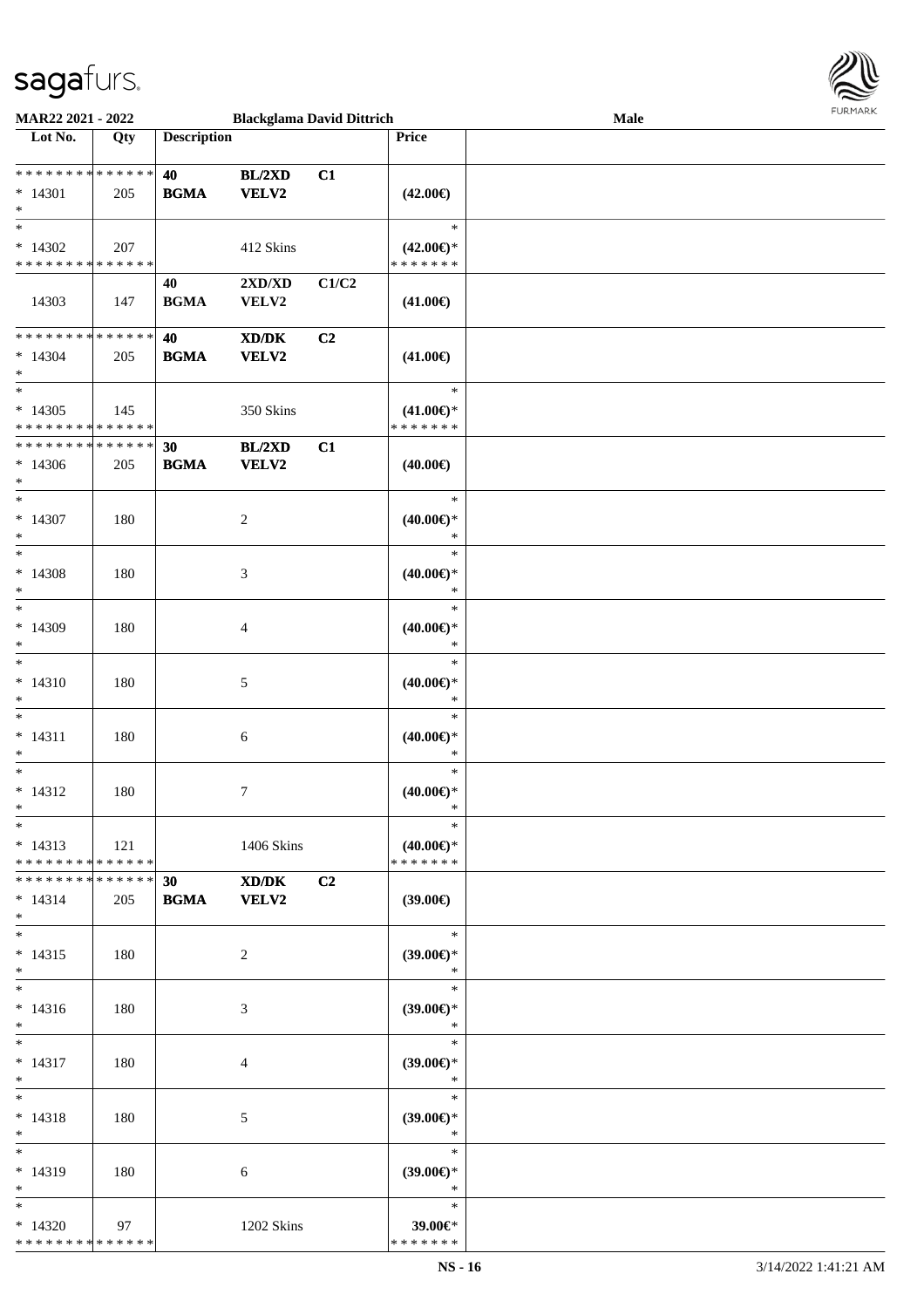

| MAR22 2021 - 2022                    |             |                                            | <b>Blackglama David Dittrich</b>                            |    |                     | Male |
|--------------------------------------|-------------|--------------------------------------------|-------------------------------------------------------------|----|---------------------|------|
| Lot No.                              | Qty         | <b>Description</b>                         |                                                             |    | Price               |      |
|                                      |             |                                            |                                                             |    |                     |      |
|                                      |             | 20                                         | BL/2XD                                                      | C1 |                     |      |
|                                      |             | <b>BGMA</b>                                | VELV2                                                       |    |                     |      |
| $* 14321$                            | 245         |                                            |                                                             |    | $(34.00\epsilon)$   |      |
| $\ast$                               |             |                                            |                                                             |    |                     |      |
| $\overline{\ast}$                    |             |                                            |                                                             |    | $\ast$              |      |
| $* 14322$                            | 220         |                                            | 2                                                           |    | $(34.00\epsilon)$ * |      |
| $\ast$                               |             |                                            |                                                             |    | $\ast$              |      |
| $\overline{\phantom{a}^*}$           |             |                                            |                                                             |    | $\ast$              |      |
|                                      |             |                                            |                                                             |    |                     |      |
| $* 14323$                            | 220         |                                            | 3                                                           |    | $(34.00\epsilon)$ * |      |
| $\ast$                               |             |                                            |                                                             |    | $\ast$              |      |
| $\overline{\ast}$                    |             |                                            |                                                             |    | $\ast$              |      |
| $* 14324$                            | 220         |                                            | 4                                                           |    | $(34.00\epsilon)$ * |      |
| $\ast$                               |             |                                            |                                                             |    | $\ast$              |      |
| $\overline{\ast}$                    |             |                                            |                                                             |    | $\ast$              |      |
| $* 14325$                            | 220         |                                            |                                                             |    | $(34.00\epsilon)$ * |      |
|                                      |             |                                            | 5                                                           |    | $\ast$              |      |
| $\ast$<br>$\overline{\phantom{a}^*}$ |             |                                            |                                                             |    |                     |      |
|                                      |             |                                            |                                                             |    | $\ast$              |      |
| $*14326$                             | 220         |                                            | 6                                                           |    | $(34.00\epsilon)$ * |      |
| $\ast$                               |             |                                            |                                                             |    | $\ast$              |      |
| $\overline{\phantom{a}^*}$           |             |                                            |                                                             |    | $\ast$              |      |
| $* 14327$                            | 220         |                                            | 7                                                           |    | $(34.00\epsilon)$ * |      |
| $\ast$                               |             |                                            |                                                             |    | $\ast$              |      |
| $\overline{\ast}$                    |             |                                            |                                                             |    | $\ast$              |      |
|                                      |             |                                            |                                                             |    |                     |      |
| $* 14328$                            | 220         |                                            | 8                                                           |    | $(34.00\epsilon)$ * |      |
| $\ast$                               |             |                                            |                                                             |    | $\ast$              |      |
| $\overline{\phantom{a}^*}$           |             |                                            |                                                             |    | $\ast$              |      |
| $*14329$                             | 183         |                                            | 1968 Skins                                                  |    | $(34.00\epsilon)$ * |      |
| * * * * * * * *                      | ******      |                                            |                                                             |    | * * * * * * *       |      |
| * * * * * * * *                      | * * * * * * | 20                                         | $\boldsymbol{\text{X} \text{D} \text{/} \text{D} \text{K}}$ | C2 |                     |      |
| $*14330$                             | 245         | $\mathbf{B}\mathbf{G}\mathbf{M}\mathbf{A}$ | <b>VELV2</b>                                                |    | $(33.00\epsilon)$   |      |
| $\ast$                               |             |                                            |                                                             |    |                     |      |
| $\ast$                               |             |                                            |                                                             |    | $\ast$              |      |
|                                      |             |                                            |                                                             |    |                     |      |
| $* 14331$                            | 220         |                                            | $\overline{c}$                                              |    | $(33.00\epsilon)$ * |      |
| $\ast$                               |             |                                            |                                                             |    | $\ast$              |      |
| $\ast$                               |             |                                            |                                                             |    | $\ast$              |      |
| $* 14332$                            | 220         |                                            | 3                                                           |    | $(33.00\epsilon)$ * |      |
| $*$                                  |             |                                            |                                                             |    | $\ast$              |      |
| $*$                                  |             |                                            |                                                             |    | $\ast$              |      |
| $*14333$                             | 220         |                                            | 4                                                           |    | $(33.00\epsilon)$ * |      |
| $\ast$                               |             |                                            |                                                             |    | $\ast$              |      |
| $*$                                  |             |                                            |                                                             |    | $\ast$              |      |
|                                      |             |                                            |                                                             |    |                     |      |
| $* 14334$                            | 220         |                                            | 5                                                           |    | $(33.00\epsilon)$ * |      |
| $*$                                  |             |                                            |                                                             |    | $\ast$              |      |
| $\ast$                               |             |                                            |                                                             |    | $\ast$              |      |
| $*14335$                             | 220         |                                            | 6                                                           |    | $(33.00\epsilon)$ * |      |
| $*$                                  |             |                                            |                                                             |    | $\ast$              |      |
| $\ast$                               |             |                                            |                                                             |    | $\ast$              |      |
| $*14336$                             | 193         |                                            | 1538 Skins                                                  |    | $(33.00\epsilon)$ * |      |
| * * * * * * * *                      | * * * * * * |                                            |                                                             |    | * * * * * * *       |      |
| * * * * * * * *                      | * * * * * * | $\mathbf{0}$                               | <b>BL/2XD</b>                                               | C1 |                     |      |
| $* 14337$                            | 265         | <b>BGMA</b>                                | <b>VELV2</b>                                                |    | $(29.50\epsilon)$   |      |
| $*$ $*$                              |             |                                            |                                                             |    |                     |      |
| $\ast$                               |             |                                            |                                                             |    | —<br>*              |      |
|                                      |             |                                            |                                                             |    |                     |      |
| $* 14338$                            | 240         |                                            | 2                                                           |    | $(29.50\epsilon)$ * |      |
| $*$                                  |             |                                            |                                                             |    | $\ast$              |      |
| $*$                                  |             |                                            |                                                             |    | $\ast$              |      |
| $*14339$                             | 240         |                                            | 3                                                           |    | $(29.50\epsilon)$ * |      |
| $\ast$                               |             |                                            |                                                             |    | $\ast$              |      |
| $*$                                  |             |                                            |                                                             |    | $\ast$              |      |
| $*14340$                             | 240         |                                            | 4                                                           |    | $(29.50\epsilon)$ * |      |
| $*$                                  |             |                                            |                                                             |    | $\ast$              |      |
|                                      |             |                                            |                                                             |    |                     |      |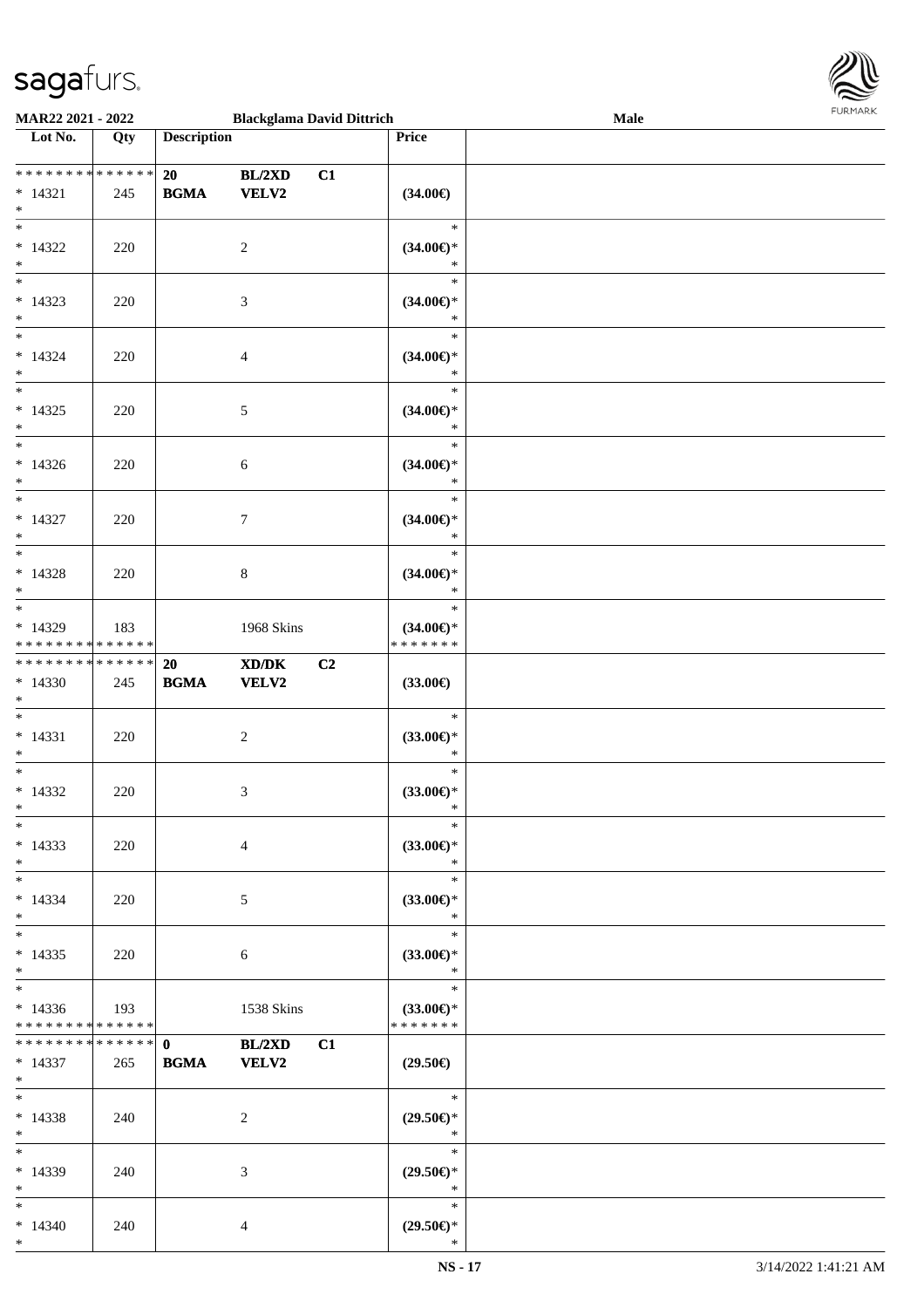

| MAR22 2021 - 2022                       |     |                             | <b>Blackglama David Dittrich</b> |                |                                                | Male | <b>FURMARK</b> |
|-----------------------------------------|-----|-----------------------------|----------------------------------|----------------|------------------------------------------------|------|----------------|
| Lot No.                                 | Qty | <b>Description</b>          |                                  |                | <b>Price</b>                                   |      |                |
| $*$<br>$* 14341$                        | 136 | $\bf{0}$<br><b>BGMA</b>     | BL/2XD<br>VELV2                  | C1             | $\ast$<br>$(29.50\epsilon)$ *                  |      |                |
| **************<br>14342                 | 288 | $\mathbf{0}$<br><b>BGMA</b> | 2XD/XD<br><b>VELV2</b>           | C1/C2          | * * * * * * *<br>$(29.00\epsilon)$             |      |                |
| ************** 0<br>$* 14343$<br>$\ast$ | 265 | <b>BGMA</b>                 | XD/DK<br><b>VELV2</b>            | C <sub>2</sub> | $(28.50\epsilon)$                              |      |                |
| $*$<br>$* 14344$<br>$\ast$              | 240 |                             | 2                                |                | $\ast$<br>$(28.50\epsilon)$ *<br>$\ast$        |      |                |
| $\ast$<br>$* 14345$<br>$\ast$           | 240 |                             | $\mathfrak{Z}$                   |                | $\ast$<br>$(28.50\epsilon)$ *<br>∗             |      |                |
| $\ast$<br>$*14346$<br>$\ast$            | 240 |                             | 4                                |                | $\ast$<br>$(28.50\epsilon)$ *<br>*             |      |                |
| $*$<br>$* 14347$<br>**************      | 37  |                             | 1022 Skins                       |                | $\ast$<br>$(28.50\epsilon)$ *<br>* * * * * * * |      |                |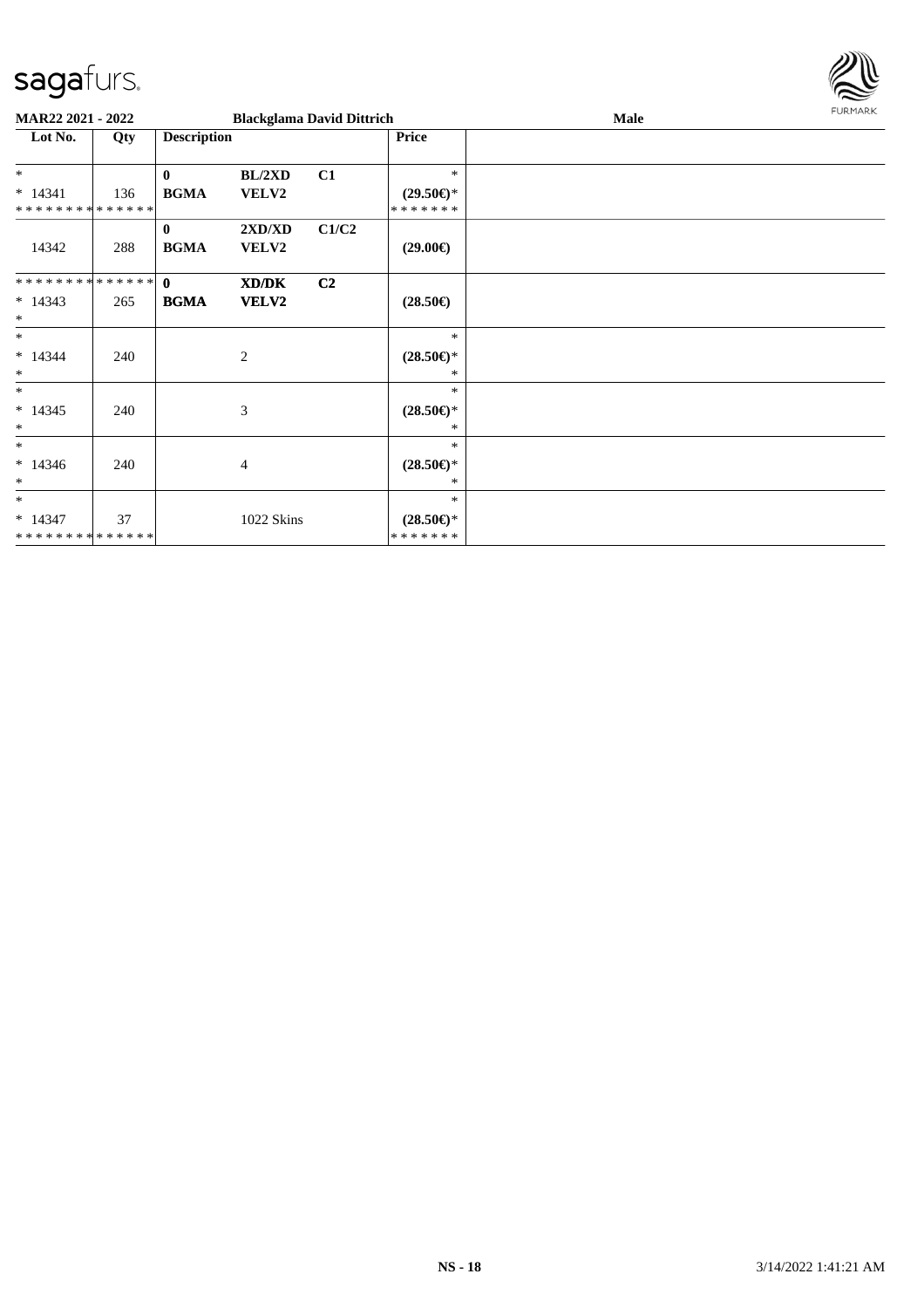

| MAR22 2021 - 2022            |             |                    |                                             | <b>Blackglama E&amp;M Dittrich</b> |                     | Male |  |
|------------------------------|-------------|--------------------|---------------------------------------------|------------------------------------|---------------------|------|--|
| Lot No.                      | Qty         | <b>Description</b> |                                             |                                    | Price               |      |  |
|                              |             |                    |                                             |                                    |                     |      |  |
| ******** <mark>******</mark> |             | 50                 | 2XD/XD                                      | C1/C2                              |                     |      |  |
| $* 14361$                    | 185         | <b>BGMA</b>        | VELV2                                       |                                    | $(56.00\epsilon)$   |      |  |
| $\ast$                       |             |                    |                                             |                                    |                     |      |  |
| $\ast$                       |             |                    |                                             |                                    | $\ast$              |      |  |
| $*14362$                     | 86          |                    | 271 Skins                                   |                                    | $(56.00\epsilon)$ * |      |  |
| * * * * * * * * * * * * * *  |             |                    |                                             |                                    | * * * * * * *       |      |  |
| * * * * * * * * * * * * * *  |             | 40                 | <b>Black</b>                                | C1                                 |                     |      |  |
| $*14363$                     | 205         | <b>BGMA</b>        | <b>VELV2</b>                                |                                    | $(55.00\epsilon)$   |      |  |
| $\ast$                       |             |                    |                                             |                                    |                     |      |  |
| $\overline{\ast}$            |             |                    |                                             |                                    | $\ast$              |      |  |
| $*14364$                     | 180         |                    | $\sqrt{2}$                                  |                                    | $(55.00ε)$ *        |      |  |
| $\ast$                       |             |                    |                                             |                                    | $\ast$              |      |  |
| $\overline{\phantom{a}^*}$   |             |                    |                                             |                                    | $\ast$              |      |  |
| $*14365$                     | 180         |                    | $\mathfrak{Z}$                              |                                    | $(55.00\epsilon)$ * |      |  |
| $\ast$                       |             |                    |                                             |                                    | $\ast$              |      |  |
| $\ast$                       |             |                    |                                             |                                    | $\ast$              |      |  |
| $*14366$                     | 193         |                    | 758 Skins                                   |                                    | $(55.00\epsilon)$ * |      |  |
| * * * * * * * * * * * * * *  |             |                    |                                             |                                    | * * * * * * *       |      |  |
| * * * * * * * * * * * * * *  |             | 40                 | $2\mathbf{X}\mathbf{D}$                     | C1                                 |                     |      |  |
| $*14367$                     | 205         | <b>BGMA</b>        | VELV2                                       |                                    | $(55.00\epsilon)$   |      |  |
| $\ast$                       |             |                    |                                             |                                    |                     |      |  |
| $\ast$                       |             |                    |                                             |                                    | $\ast$              |      |  |
| $*14368$                     | 180         |                    | $\overline{c}$                              |                                    | $(55.00\epsilon)$ * |      |  |
| $\ast$                       |             |                    |                                             |                                    | $\ast$              |      |  |
| $\ast$                       |             |                    |                                             |                                    | $\ast$              |      |  |
| $*14369$                     | 180         |                    | 3                                           |                                    | $(55.00\epsilon)$ * |      |  |
| $\ast$                       |             |                    |                                             |                                    | $\ast$              |      |  |
| $\ast$                       |             |                    |                                             |                                    | $\ast$              |      |  |
| $* 14370$                    | 181         |                    | 746 Skins                                   |                                    | $(55.00\epsilon)$ * |      |  |
| * * * * * * * * * * * * * *  |             |                    |                                             |                                    | * * * * * * *       |      |  |
| ******** <mark>******</mark> |             | 40                 | $\mathbf{X}\mathbf{D}/\mathbf{D}\mathbf{K}$ | C2                                 |                     |      |  |
| $* 14371$                    | 205         | <b>BGMA</b>        | VELV2                                       |                                    | $(55.00\epsilon)$   |      |  |
| $\ast$                       |             |                    |                                             |                                    |                     |      |  |
| $\ast$                       |             |                    |                                             |                                    | $\ast$              |      |  |
| $* 14372$                    | 180         |                    | $\sqrt{2}$                                  |                                    | $(55.00ε)$ *        |      |  |
| $*$                          |             |                    |                                             |                                    | $\ast$              |      |  |
| $\ast$                       |             |                    |                                             |                                    | $\ast$              |      |  |
| $* 14373$                    | 180         |                    | $\mathfrak{Z}$                              |                                    | $(55.00\epsilon)$ * |      |  |
| $\ast$                       |             |                    |                                             |                                    | $\ast$              |      |  |
| $\ast$                       |             |                    |                                             |                                    | $\ast$              |      |  |
| $* 14374$                    | 84          |                    | 649 Skins                                   |                                    | $(55.00\epsilon)$ * |      |  |
| * * * * * * * * * * * * * *  |             |                    |                                             |                                    | * * * * * * *       |      |  |
| * * * * * * * *              | * * * * * * | 30                 | <b>Black</b>                                | C1                                 |                     |      |  |
| $* 14375$                    | 205         | <b>BGMA</b>        | <b>VELV2</b>                                |                                    | $(50.00\in)$        |      |  |
| $*$                          |             |                    |                                             |                                    |                     |      |  |
| $\overline{\phantom{1}}$     |             |                    |                                             |                                    | $\ast$              |      |  |
| $* 14376$                    | 180         |                    | 2                                           |                                    | (50.00)             |      |  |
| $*$                          |             |                    |                                             |                                    | $\ast$              |      |  |
| $\ast$                       |             |                    |                                             |                                    | $\ast$              |      |  |
| $* 14377$                    | 180         |                    | $\mathfrak{Z}$                              |                                    | $(50.00\in)^\ast$   |      |  |
| $\ast$                       |             |                    |                                             |                                    | $\ast$              |      |  |
| $\ast$                       |             |                    |                                             |                                    | $\ast$              |      |  |
| $* 14378$                    | 180         |                    | 4                                           |                                    | $(50.00ε)$ *        |      |  |
| $\ast$                       |             |                    |                                             |                                    | $\ast$              |      |  |
| $\ast$                       |             |                    |                                             |                                    | $\ast$              |      |  |
| $*14379$                     | 180         |                    | 5                                           |                                    | $(50.00ε)$ *        |      |  |
| $*$                          |             |                    |                                             |                                    | $\ast$              |      |  |
| $\ast$                       |             |                    |                                             |                                    | $\ast$              |      |  |
| $*14380$                     | 180         |                    | 6                                           |                                    | $(50.00ε)$ *        |      |  |
| $*$                          |             |                    |                                             |                                    | $\ast$              |      |  |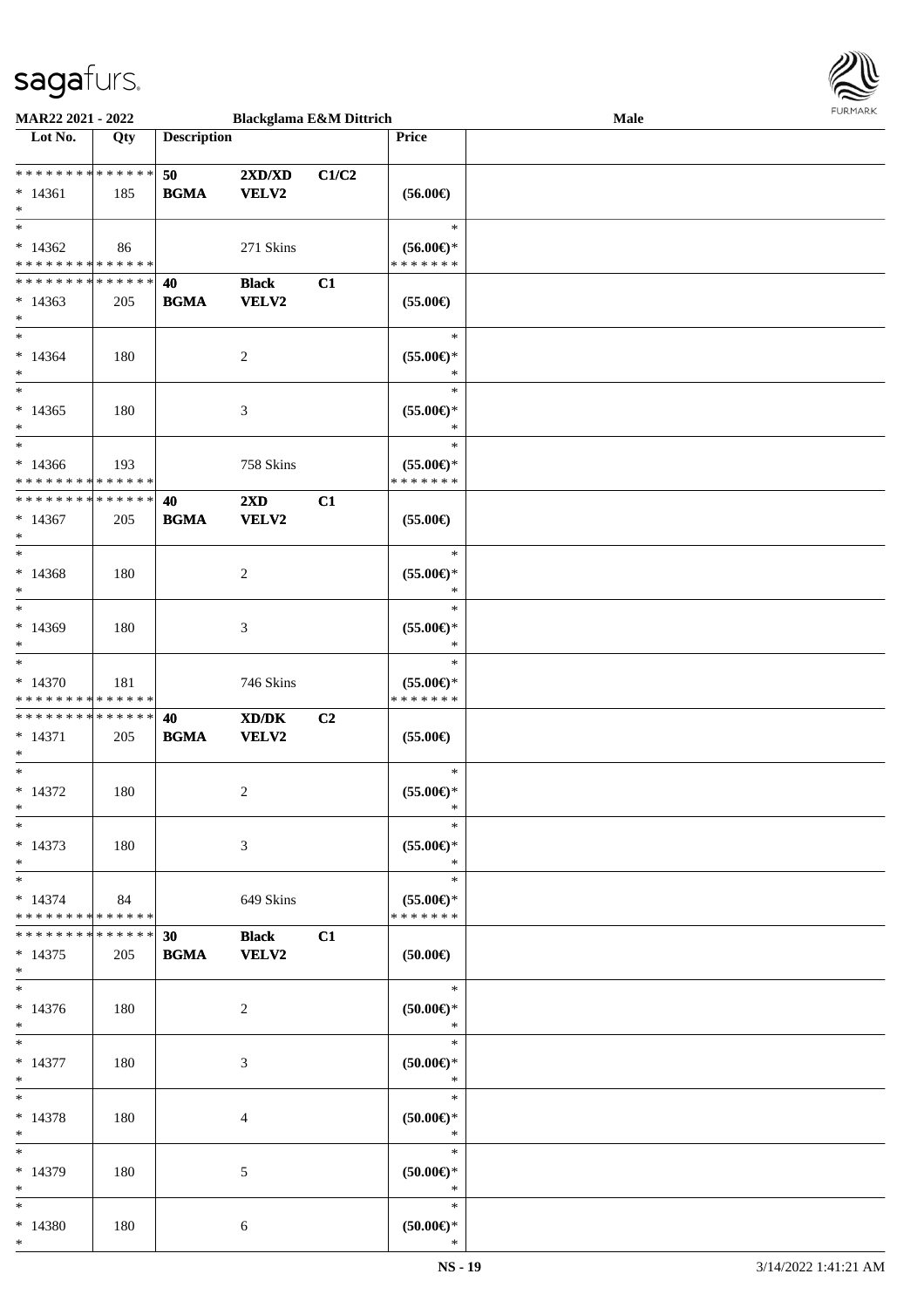

| MAR22 2021 - 2022                                            |     |                    | <b>Blackglama E&amp;M Dittrich</b>      |    |                                                | Male |  |
|--------------------------------------------------------------|-----|--------------------|-----------------------------------------|----|------------------------------------------------|------|--|
| Lot No.                                                      | Qty | <b>Description</b> |                                         |    | Price                                          |      |  |
| $\ast$<br>$* 14381$<br>$\ast$                                | 180 | 30<br><b>BGMA</b>  | <b>Black</b><br>VELV2                   | C1 | $\ast$<br>$(50.00\in)^\ast$<br>$\ast$          |      |  |
| $\overline{\phantom{0}}$<br>$* 14382$<br>$\ast$<br>$_{\ast}$ | 180 |                    | $8\,$                                   |    | $\ast$<br>$(50.00\in)^\ast$<br>$\ast$          |      |  |
| $* 14383$<br>$\ast$<br>$\overline{\phantom{1}}$              | 180 |                    | $\overline{9}$                          |    | $\ast$<br>$(50.00 \in )^*$<br>$\ast$<br>$\ast$ |      |  |
| $* 14384$<br>* * * * * * * * * * * * * *                     | 114 |                    | 1759 Skins                              |    | $(50.00\in)^\ast$<br>* * * * * * *             |      |  |
| * * * * * * * * * * * * * *<br>$* 14385$<br>$\ast$           | 205 | 30<br><b>BGMA</b>  | $2\mathbf{X}\mathbf{D}$<br><b>VELV2</b> | C1 | (50.00)                                        |      |  |
| $\ast$<br>$*14386$<br>$\ast$                                 | 180 |                    | $\sqrt{2}$                              |    | $\ast$<br>$(50.00 \in )^*$<br>$\ast$           |      |  |
| $_{\ast}$<br>$* 14387$<br>$\ast$                             | 180 |                    | $\mathfrak{Z}$                          |    | $\ast$<br>$(50.00ε)$ *<br>$\ast$               |      |  |
| $\ast$<br>$* 14388$<br>$\ast$                                | 180 |                    | $\overline{4}$                          |    | $\ast$<br>$(50.00ε)$ *<br>$\ast$               |      |  |
| $\ast$<br>$* 14389$<br>$\ast$                                | 180 |                    | $5\,$                                   |    | $\ast$<br>$(50.00 \in )^*$<br>$\ast$           |      |  |
| $\overline{\ast}$<br>$*14390$<br>$\ast$                      | 180 |                    | $\sqrt{6}$                              |    | $\ast$<br>$(50.00\in)^\ast$<br>$\ast$          |      |  |
| $\ast$<br>$* 14391$<br>$\ast$                                | 180 |                    | $\tau$                                  |    | $\ast$<br>$(50.00\in)^\ast$<br>$\ast$          |      |  |
| $\ast$<br>$*14392$<br>$*$                                    | 180 |                    | $\,8\,$                                 |    | $\ast$<br>$(50.00 \in )^*$<br>$\ast$           |      |  |
| $*$<br>$*14393$<br>* * * * * * * * * * * * * *               | 129 |                    | 1594 Skins                              |    | $\ast$<br>$(50.00\epsilon)$ *<br>* * * * * * * |      |  |
| * * * * * * * * * * * * * * *<br>$*14394$<br>$*$             | 205 | 30                 | XD/DK<br><b>BGMA</b> VELV2              | C2 | $(48.00\epsilon)$                              |      |  |
| $\ast$<br>$*14395$<br>$*$                                    | 180 |                    | $\overline{2}$                          |    | $\ast$<br>$(48.00\epsilon)$ *<br>$\ast$        |      |  |
| $*$<br>$*14396$<br>$*$                                       | 180 |                    | 3                                       |    | $\ast$<br>$(48.00\epsilon)$ *<br>$\ast$        |      |  |
| $*$<br>* 14397<br>$*$                                        | 180 |                    | $\overline{4}$                          |    | $\ast$<br>$(48.00\epsilon)$ *<br>$\ast$        |      |  |
| $\ast$<br>* 14398<br>$*$                                     | 180 |                    | $\mathfrak{S}$                          |    | $\ast$<br>$(48.00\epsilon)$ *<br>$\ast$        |      |  |
| $\ast$<br>* 14399<br>$\ast$                                  | 180 |                    | 6                                       |    | $\ast$<br>$(48.00\epsilon)$ *<br>$\ast$        |      |  |
| $*$<br>$*14400$<br>* * * * * * * * * * * * * *               | 159 |                    | 1264 Skins                              |    | $\ast$<br>$(48.00\epsilon)$ *<br>* * * * * * * |      |  |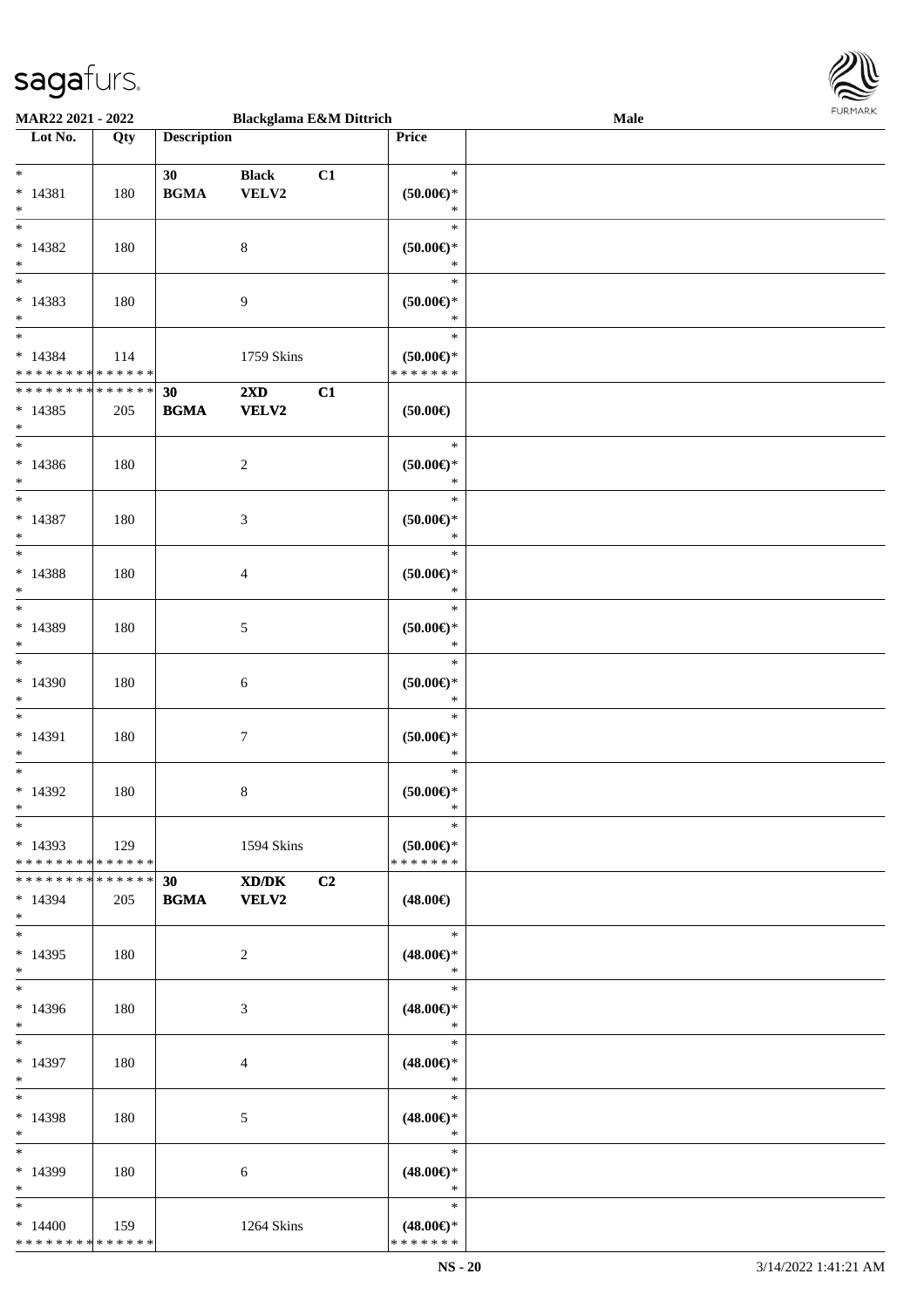

| MAR22 2021 - 2022                                   |     |                             | <b>Blackglama E&amp;M Dittrich</b>           |       |                                                | Male | FURMARK |
|-----------------------------------------------------|-----|-----------------------------|----------------------------------------------|-------|------------------------------------------------|------|---------|
| $\overline{\phantom{1}}$ Lot No.                    | Qty | <b>Description</b>          |                                              |       | <b>Price</b>                                   |      |         |
| * * * * * * * * * * * * * *<br>$* 14401$<br>$*$     | 245 | 20<br><b>BGMA</b>           | BL/2XD<br>VELV2                              | C1    | $(43.00\epsilon)$                              |      |         |
| $\ast$<br>$*14402$<br>$\ast$                        | 220 |                             | $\overline{2}$                               |       | $\ast$<br>$(43.00\epsilon)$ *<br>$\ast$        |      |         |
| $\ast$<br>$*14403$<br>$\ast$                        | 220 |                             | 3                                            |       | $\ast$<br>$(43.00\epsilon)$ *<br>$\ast$        |      |         |
| $\overline{\phantom{0}}$<br>$*14404$<br>$\ast$      | 220 |                             | 4                                            |       | $\ast$<br>$(43.00\epsilon)$ *<br>$\ast$        |      |         |
| $\ast$<br>$*14405$<br>$*$                           | 220 |                             | $\sqrt{5}$                                   |       | $\ast$<br>$(43.00\epsilon)$ *<br>$\ast$        |      |         |
| $\ast$<br>$*14406$<br>* * * * * * * * * * * * * *   | 76  |                             | 1201 Skins                                   |       | $\ast$<br>$(43.00\epsilon)$ *<br>* * * * * * * |      |         |
| * * * * * * * * * * * * * * *<br>$*14407$<br>$\ast$ | 245 | 20<br><b>BGMA</b>           | $\bold{X}\bold{D}/\bold{D}\bold{K}$<br>VELV2 | C2    | $(43.00\epsilon)$                              |      |         |
| $\ast$<br>$*14408$<br>$\ast$                        | 220 |                             | 2                                            |       | $\ast$<br>$(43.00\epsilon)$ *<br>$\ast$        |      |         |
| $*$<br>$*14409$<br>* * * * * * * * * * * * * *      | 244 |                             | 709 Skins                                    |       | $\ast$<br>$(43.00\epsilon)$ *<br>* * * * * * * |      |         |
| * * * * * * * * * * * * * *<br>$* 14410$<br>$\ast$  | 265 | $\mathbf{0}$<br><b>BGMA</b> | 2XD/XD<br>VELV2                              | C1/C2 | $(35.00\epsilon)$                              |      |         |
| $*$<br>$* 14411$<br>* * * * * * * * * * * * * *     | 37  |                             | 302 Skins                                    |       | $\ast$<br>$(35.00\epsilon)$ *<br>* * * * * * * |      |         |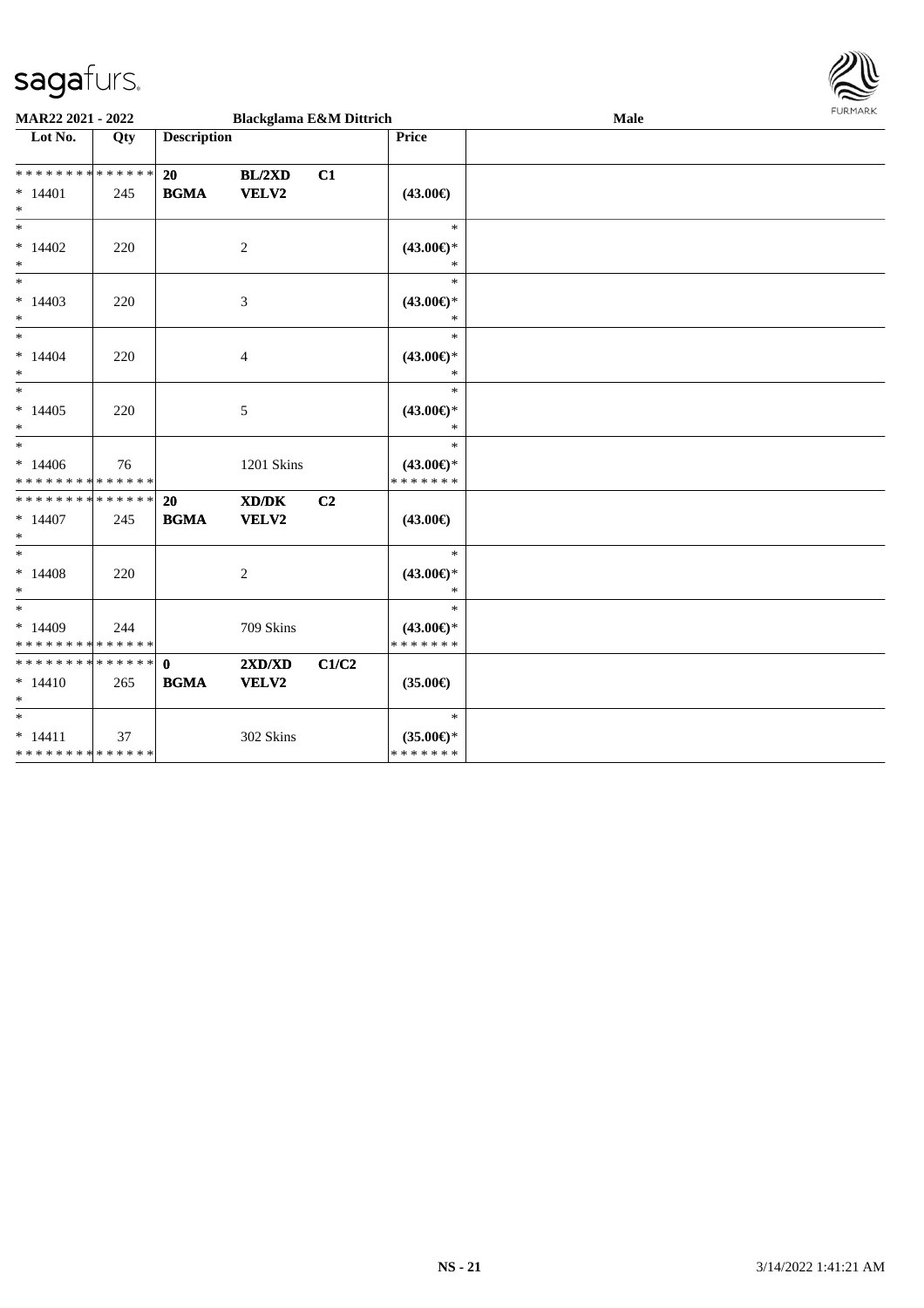

| MAR22 2021 - 2022                                               |     |                                                  | <b>Blackglama Patrick</b>    |    |                                                                       | <b>Male</b> |  |
|-----------------------------------------------------------------|-----|--------------------------------------------------|------------------------------|----|-----------------------------------------------------------------------|-------------|--|
| $\overline{\phantom{1}}$ Lot No.                                | Qty | <b>Description</b>                               |                              |    | Price                                                                 |             |  |
| **************<br>$* 14421$<br>$\ast$                           | 245 | 20<br>$\mathbf{B}\mathbf{G}\mathbf{M}\mathbf{A}$ | <b>Black</b><br><b>VELV2</b> | C1 | $(35.00\epsilon)$                                                     |             |  |
| $\overline{\phantom{a}}$<br>$* 14422$<br>$\ast$                 | 220 |                                                  | $\sqrt{2}$                   |    | $\ast$<br>$(35.00\epsilon)$ *<br>$\ast$                               |             |  |
| $\overline{\phantom{0}}$<br>$* 14423$<br>$\ast$                 | 220 |                                                  | $\mathfrak{Z}$               |    | $\ast$<br>$(35.00\epsilon)$ *<br>$\ast$                               |             |  |
| $\overline{\phantom{0}}$<br>$* 14424$<br>$\ast$                 | 220 |                                                  | $\overline{4}$               |    | $\ast$<br>$(35.00\epsilon)$ *<br>$\ast$                               |             |  |
| $_{\ast}^{-}$<br>$*14425$<br>$\ast$                             | 220 |                                                  | $\sqrt{5}$                   |    | $\ast$<br>$(35.00\epsilon)$ *<br>$\ast$                               |             |  |
| $\overline{\phantom{1}}$<br>$*14426$<br>$\ast$<br>$_{\ast}^{-}$ | 220 |                                                  | $\sqrt{6}$                   |    | $\ast$<br>$(35.00\epsilon)$ *<br>$\ast$                               |             |  |
| $* 14427$<br>$\ast$<br>$\overline{\phantom{a}^*}$               | 220 |                                                  | $\boldsymbol{7}$             |    | $\ast$<br>$(35.00\epsilon)$ *<br>$\ast$                               |             |  |
| $* 14428$<br>$\ast$<br>$\overline{\ast}$                        | 220 |                                                  | $\,8\,$                      |    | $\ast$<br>$(35.00\epsilon)$ *<br>$\ast$                               |             |  |
| $*14429$<br>$\ast$<br>$\overline{\phantom{0}}$                  | 220 |                                                  | 9                            |    | $\ast$<br>$(35.00\epsilon)$ *<br>$\ast$                               |             |  |
| $*14430$<br>$\ast$                                              | 220 |                                                  | $10\,$                       |    | $\ast$<br>$(35.00\epsilon)$ *<br>$\ast$                               |             |  |
| $\ast$<br>$* 14431$<br>$\ast$                                   | 220 |                                                  | $11\,$                       |    | $\ast$<br>$(35.00\in)\!\!^*$<br>$\ast$                                |             |  |
| $\ast$<br>$*14432$<br>$*$                                       | 220 |                                                  | $12\,$                       |    | $\ast$<br>$(35.00\epsilon)$ *<br>$\ast$                               |             |  |
| $*$<br>$*14433$<br>$*$<br>$\overline{\phantom{0}}$              | 220 |                                                  | 13                           |    | $\ast$<br>$(35.00\epsilon)$ *<br>$\ast$                               |             |  |
| $* 14434$<br>$*$<br>$\overline{\ast}$                           | 220 |                                                  | 14                           |    | $\ast$<br>$(35.00\epsilon)$ *<br>$\ast$                               |             |  |
| $*14435$<br>$*$<br>$*$                                          | 220 |                                                  | 15                           |    | $\ast$<br>$(35.00\epsilon)$ *<br>$\ast$<br>$\overline{\phantom{0}}$ * |             |  |
| $*14436$<br>$*$ $*$<br>$\overline{\ast}$                        | 220 |                                                  | 16                           |    | $(35.00\epsilon)$ *<br>$\ast$                                         |             |  |
| $* 14437$<br>$*$ $*$                                            | 220 |                                                  | 17                           |    | $\ast$<br>$(35.00\epsilon)$ *<br>$\ast$<br>$\ast$                     |             |  |
| $*$ and $*$<br>$* 14438$<br>$*$<br>$*$                          | 220 |                                                  | 18                           |    | $(35.00\epsilon)$ *<br>$\ddot{x}$<br>$\ast$                           |             |  |
| $*14439$<br>$*$                                                 | 220 |                                                  | 19                           |    | $(35.00\epsilon)$ *<br>$\ast$                                         |             |  |
| $*$<br>$*14440$<br>$*$                                          | 220 |                                                  | $20\,$                       |    | $\ast$<br>$(35.00\epsilon)$ *<br>$\ast$                               |             |  |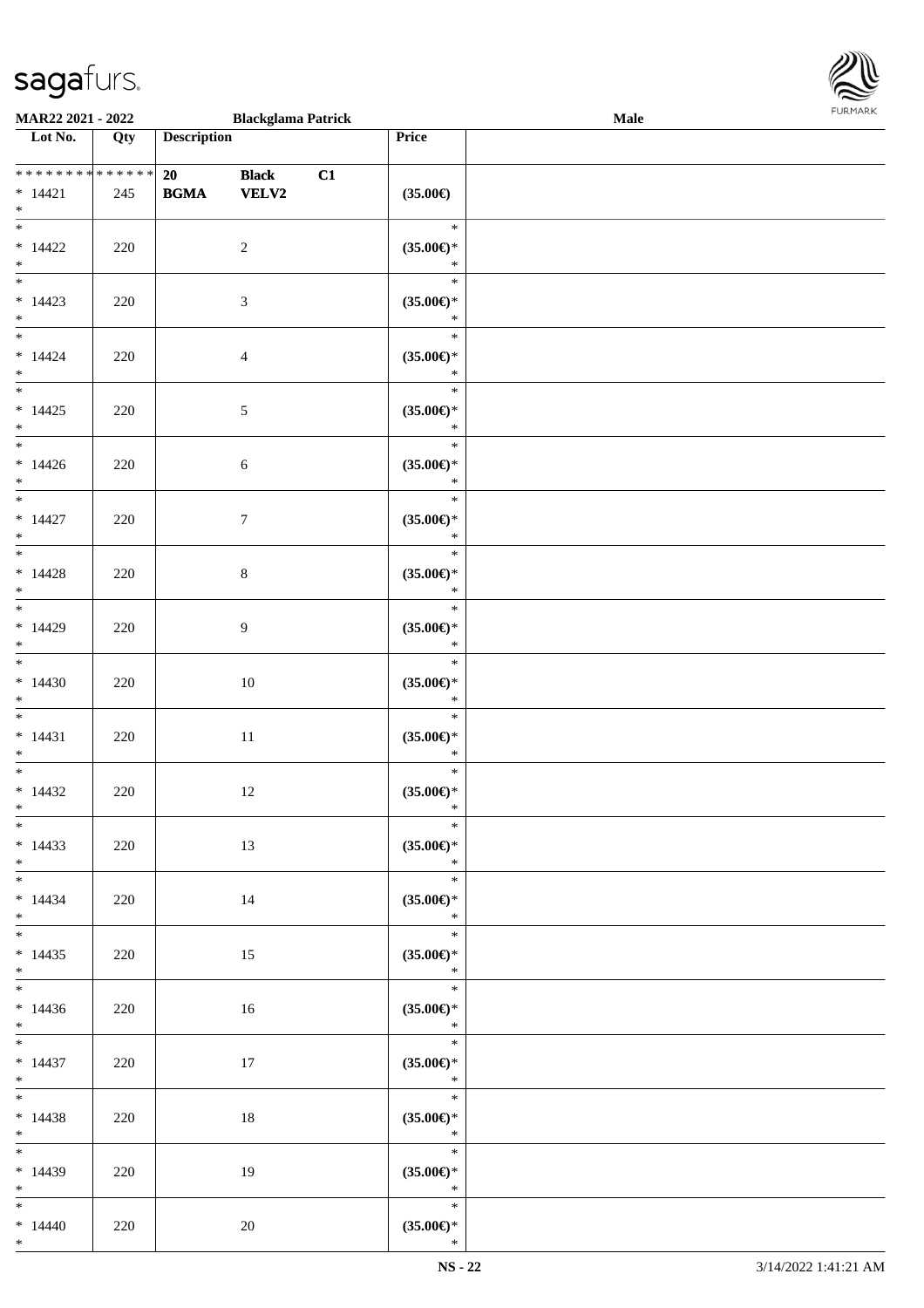| MAR22 2021 - 2022                                 |     |                    | <b>Blackglama Patrick</b>    |    |                                                | FURMARK<br>Male |  |  |
|---------------------------------------------------|-----|--------------------|------------------------------|----|------------------------------------------------|-----------------|--|--|
| $\overline{\phantom{1}}$ Lot No.                  | Qty | <b>Description</b> |                              |    | Price                                          |                 |  |  |
| $\ast$<br>$* 14441$<br>$\ast$                     | 220 | 20<br><b>BGMA</b>  | <b>Black</b><br>VELV2        | C1 | $\ast$<br>$(35.00\epsilon)$ *<br>$\ast$        |                 |  |  |
| $\frac{1}{*}$<br>$*14442$<br>$*$                  | 220 |                    | 22                           |    | $\ast$<br>$(35.00\epsilon)$ *<br>$\ast$        |                 |  |  |
| $\overline{\phantom{a}^*}$<br>$*14443$<br>$*$     | 220 |                    | $23\,$                       |    | $\ast$<br>$(35.00\epsilon)$ *<br>$\ast$        |                 |  |  |
| $\ast$<br>$* 14444$<br>$\ast$                     | 220 |                    | $24\,$                       |    | $\ast$<br>$(35.00\epsilon)$ *<br>$\ast$        |                 |  |  |
| $\overline{\phantom{a}^*}$<br>$*14445$<br>$\ast$  | 220 |                    | $25\,$                       |    | $\ast$<br>$(35.00\epsilon)$ *<br>$\ast$        |                 |  |  |
| $\overline{\phantom{a}^*}$<br>$*14446$<br>$\ast$  | 220 |                    | $26\,$                       |    | $\ast$<br>$(35.00\epsilon)$ *<br>$\ast$        |                 |  |  |
| $\overline{\phantom{a}^*}$<br>$* 14447$<br>$\ast$ | 220 |                    | $27\,$                       |    | $\ast$<br>$(35.00\epsilon)$ *<br>$\ast$        |                 |  |  |
| $\overline{\phantom{0}}$<br>$* 14448$<br>$\ast$   | 220 |                    | $28\,$                       |    | $\ast$<br>$(35.00\epsilon)$ *<br>$\ast$        |                 |  |  |
| $\overline{\phantom{1}}$<br>$*14449$<br>$\ast$    | 220 |                    | $29\,$                       |    | $\ast$<br>$(35.00\epsilon)$ *<br>$\ast$        |                 |  |  |
| $\overline{\ast}$<br>$*14450$<br>$\ast$           | 220 |                    | 30                           |    | $\ast$<br>$(35.00\epsilon)$ *<br>$\ast$        |                 |  |  |
| $\overline{\phantom{a}}$<br>$* 14451$<br>$\ast$   | 220 |                    | 31                           |    | $\ast$<br>$(35.00\epsilon)$ *<br>$\ast$        |                 |  |  |
| $\overline{\phantom{1}}$<br>$*14452$<br>$*$       | 220 |                    | $32\,$                       |    | $\ast$<br>$(35.00\epsilon)$ *<br>$\ast$        |                 |  |  |
| $_{\ast}$<br>$*14453$<br>$*$                      | 220 |                    | 33                           |    | $\ast$<br>$(35.00\epsilon)$ *<br>$\ast$        |                 |  |  |
| $\overline{\phantom{0}}$<br>$* 14454$<br>$*$      | 220 |                    | 34                           |    | $\ast$<br>$(35.00\epsilon)$ *<br>$\ast$        |                 |  |  |
| $_{\ast}$<br>$*14455$<br>$\ast$                   | 220 |                    | 35                           |    | $\ast$<br>$(35.00\epsilon)$ *<br>$\ast$        |                 |  |  |
| $\overline{\ast}$<br>$*14456$<br>$*$              | 220 |                    | 36                           |    | $\ast$<br>$(35.00\epsilon)$ *<br>$\ast$        |                 |  |  |
| $\ast$<br>$* 14457$<br>$*$                        | 220 |                    | 37                           |    | $\ast$<br>35.00€*<br>$\ast$                    |                 |  |  |
| $\ast$<br>$*14458$<br>* * * * * * * * * * * * * * | 206 |                    | 8371 Skins                   |    | $\ast$<br>$(35.00\epsilon)$ *<br>* * * * * * * |                 |  |  |
| **************<br>$*14459$<br>$\ast$              | 220 | 20<br><b>BGMA</b>  | <b>Black</b><br><b>VELV2</b> | C1 | $(35.00\epsilon)$                              |                 |  |  |
| $\ast$<br>$*14460$                                | 220 |                    | 2                            |    | $\ast$<br>$(35.00\epsilon)$ *                  |                 |  |  |

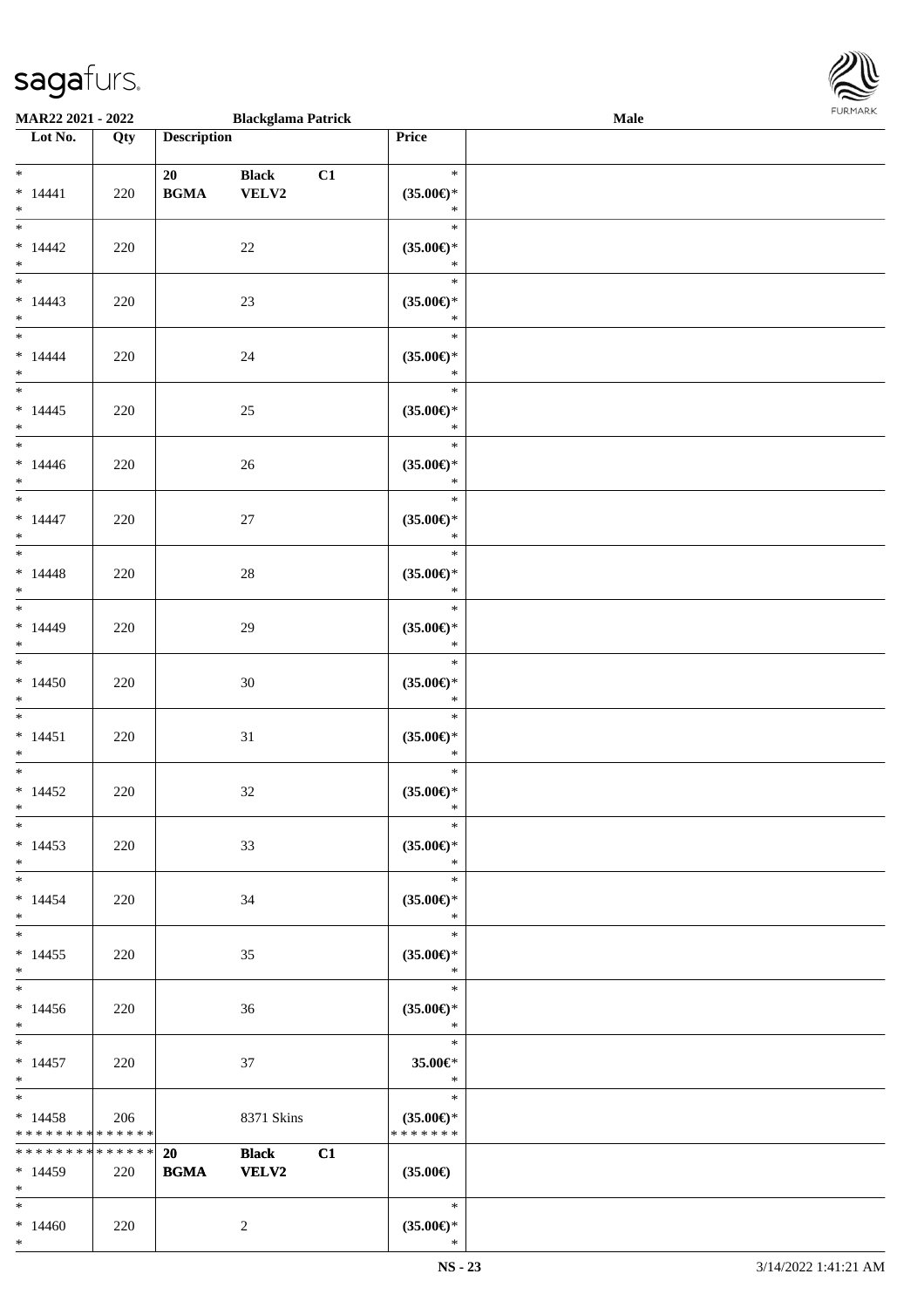

| MAR22 2021 - 2022                                 |     |                    | <b>Blackglama Patrick</b> |    |                                                | Male | <b>FURMARK</b> |
|---------------------------------------------------|-----|--------------------|---------------------------|----|------------------------------------------------|------|----------------|
| Lot No.                                           | Qty | <b>Description</b> |                           |    | Price                                          |      |                |
| $*$                                               |     | 20                 | <b>Black</b>              | C1 | $\ast$                                         |      |                |
| $*14461$<br>$\ast$                                | 220 | <b>BGMA</b>        | VELV2                     |    | $(35.00\epsilon)$ *<br>*                       |      |                |
| $*$                                               |     |                    |                           |    | $\ast$                                         |      |                |
| $*14462$<br>$\ast$                                | 220 |                    | $\overline{4}$            |    | $(35.00\epsilon)$ *<br>*                       |      |                |
| $\ast$                                            |     |                    |                           |    | $\ast$                                         |      |                |
| $*14463$<br>$\ast$                                | 220 |                    | 5                         |    | $(35.00\epsilon)$ *<br>*                       |      |                |
| $\ast$<br>$*14464$<br>$\ast$                      | 220 |                    | 6                         |    | $\ast$<br>$(35.00\epsilon)$ *<br>$*$           |      |                |
| $\ast$<br>$*14465$<br>$\ast$                      | 220 |                    | $\overline{7}$            |    | $\ast$<br>$(35.00\epsilon)$ *<br>*             |      |                |
| $\ast$<br>$*14466$<br>$\ast$                      | 220 |                    | $8\,$                     |    | $\ast$<br>$(35.00\epsilon)$ *<br>*             |      |                |
| $\ast$<br>$*14467$<br>* * * * * * * * * * * * * * | 220 |                    | 1980 Skins                |    | $\ast$<br>$(35.00\epsilon)$ *<br>* * * * * * * |      |                |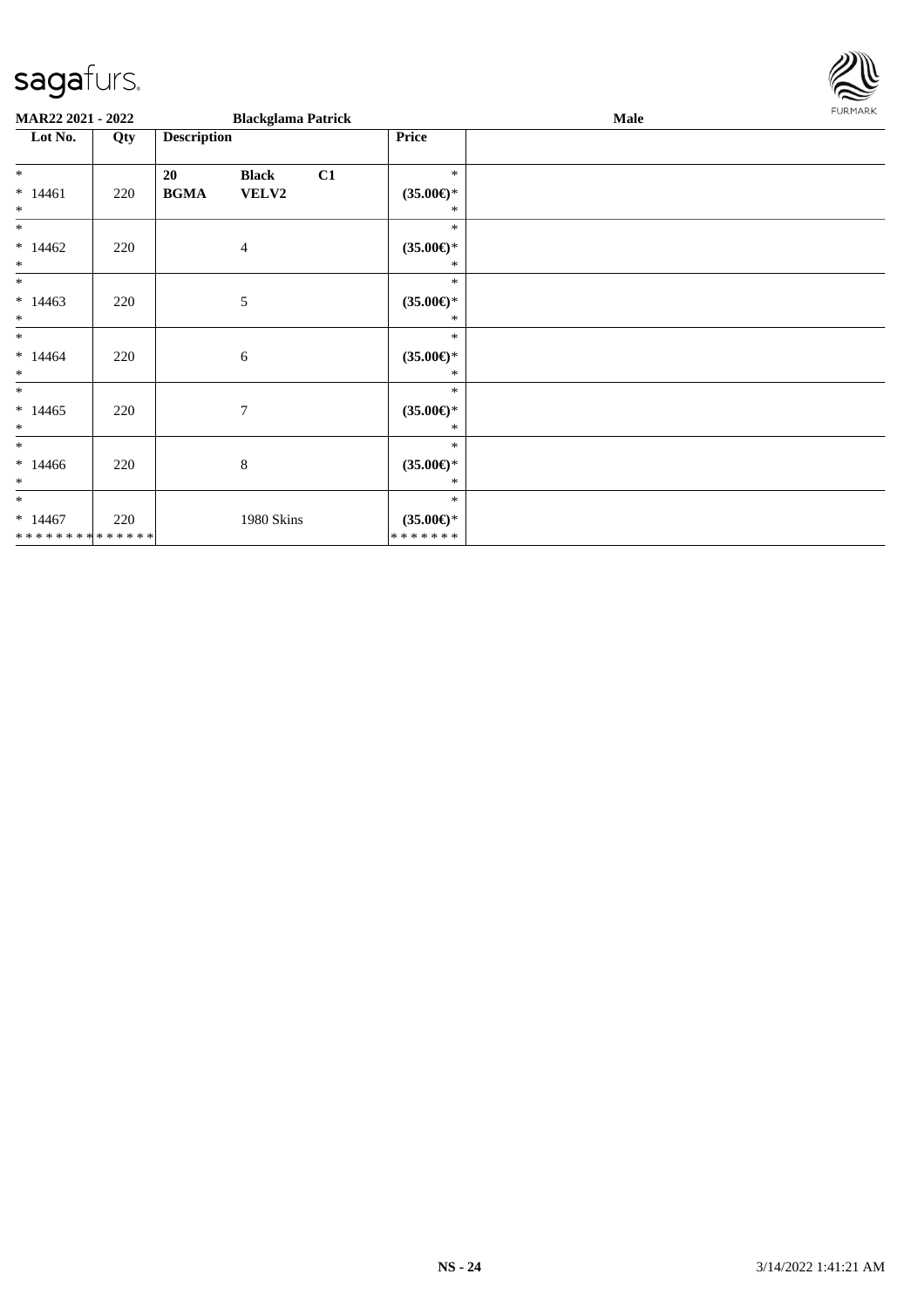

| <b>MAR22 2021 - 2022</b> |     |                               | <b>Blackglama Sundry owners</b> |                |                   | Female | FURMARK |
|--------------------------|-----|-------------------------------|---------------------------------|----------------|-------------------|--------|---------|
| Lot No.                  | Qty | <b>Description</b>            |                                 |                | <b>Price</b>      |        |         |
| 24001                    | 32  | $\bf{0}$<br><b>BGMA</b>       | BL/2XD<br><b>VELV1</b>          | C1             | $(24.50\epsilon)$ |        |         |
| 24002                    | 57  | $\bf{0}$<br><b>BGMA</b>       | <b>XD</b><br><b>VELV1</b>       | C <sub>2</sub> | $(23.50\epsilon)$ |        |         |
| 24003                    | 322 | $\mathbf{1}$<br><b>BGMA</b>   | <b>Black</b><br>VELV2           | C1             | 22.50€            |        |         |
| 24004                    | 200 | $\mathbf{1}$<br><b>BGMA</b>   | <b>XD</b><br>VELV2              | C2             | 20.50€            |        |         |
| 24005                    | 291 | $\mathbf{1}$<br><b>BGMA</b>   | <b>Dark</b><br>VELV2            | C3             | 20.00€            |        |         |
| 24006                    | 68  | $\overline{2}$<br><b>BGMA</b> | <b>Dark</b><br><b>VELV1</b>     | C3             | $(13.50\epsilon)$ |        |         |
| 24007                    | 200 | $\mathbf{2}$<br><b>BGMA</b>   | <b>Black</b><br>VELV2           | C1             | 18.00€            |        |         |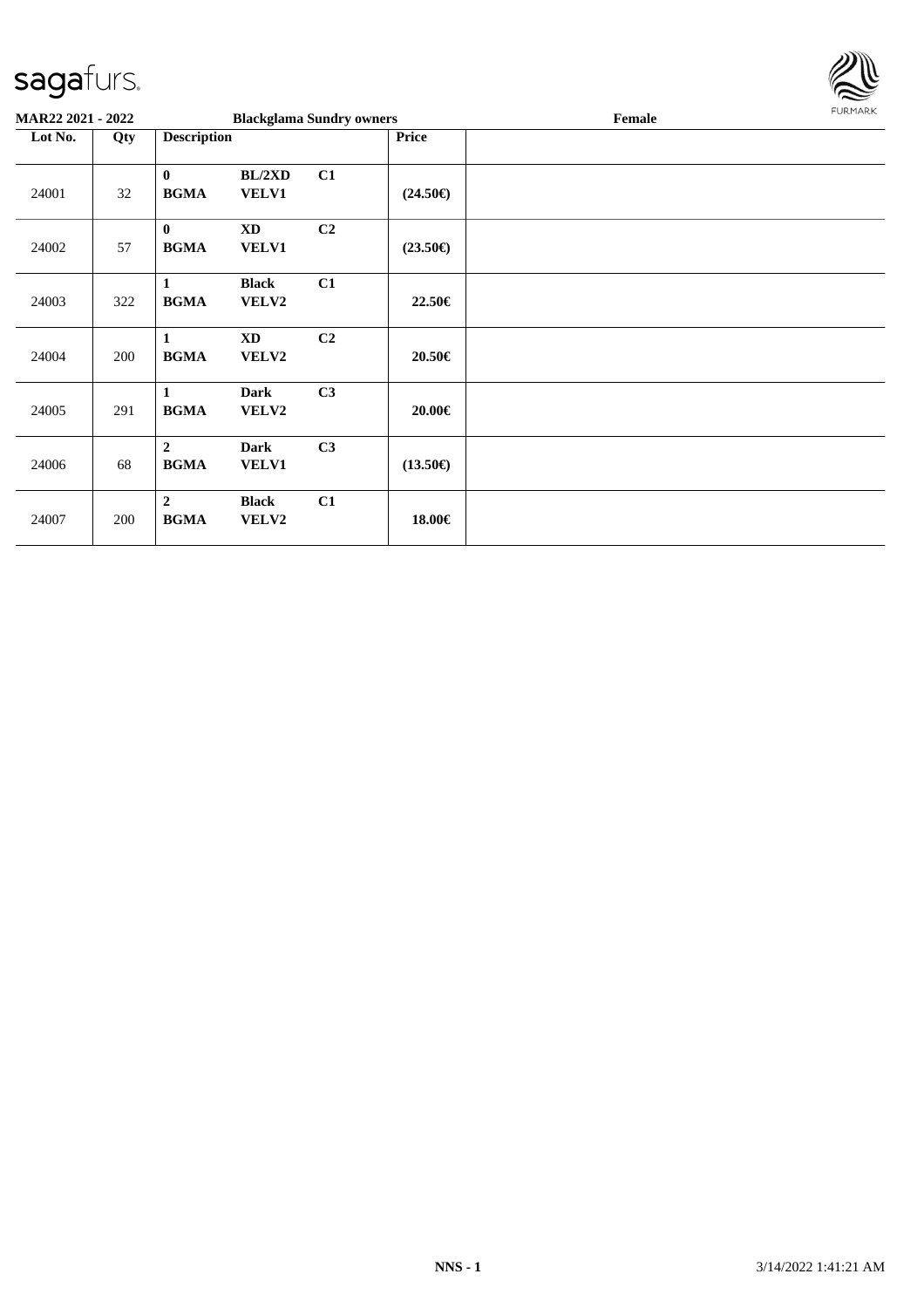

| <b>MAR22 2021 - 2022</b> |     |                         |                        | <b>Blackglama Cherry Grove</b> |                   | Female | <b>FURMARK</b> |
|--------------------------|-----|-------------------------|------------------------|--------------------------------|-------------------|--------|----------------|
| Lot No.                  | Qty | <b>Description</b>      |                        |                                | <b>Price</b>      |        |                |
| 24021                    | 68  | $\bf{0}$<br><b>BGMA</b> | 2XD/XD<br><b>VELV1</b> | C1/C2                          | $(23.50\epsilon)$ |        |                |
| 24022                    | 389 | <b>BGMA</b>             | 2XD/XD<br><b>VELV1</b> | C1/C2                          | 19.00€            |        |                |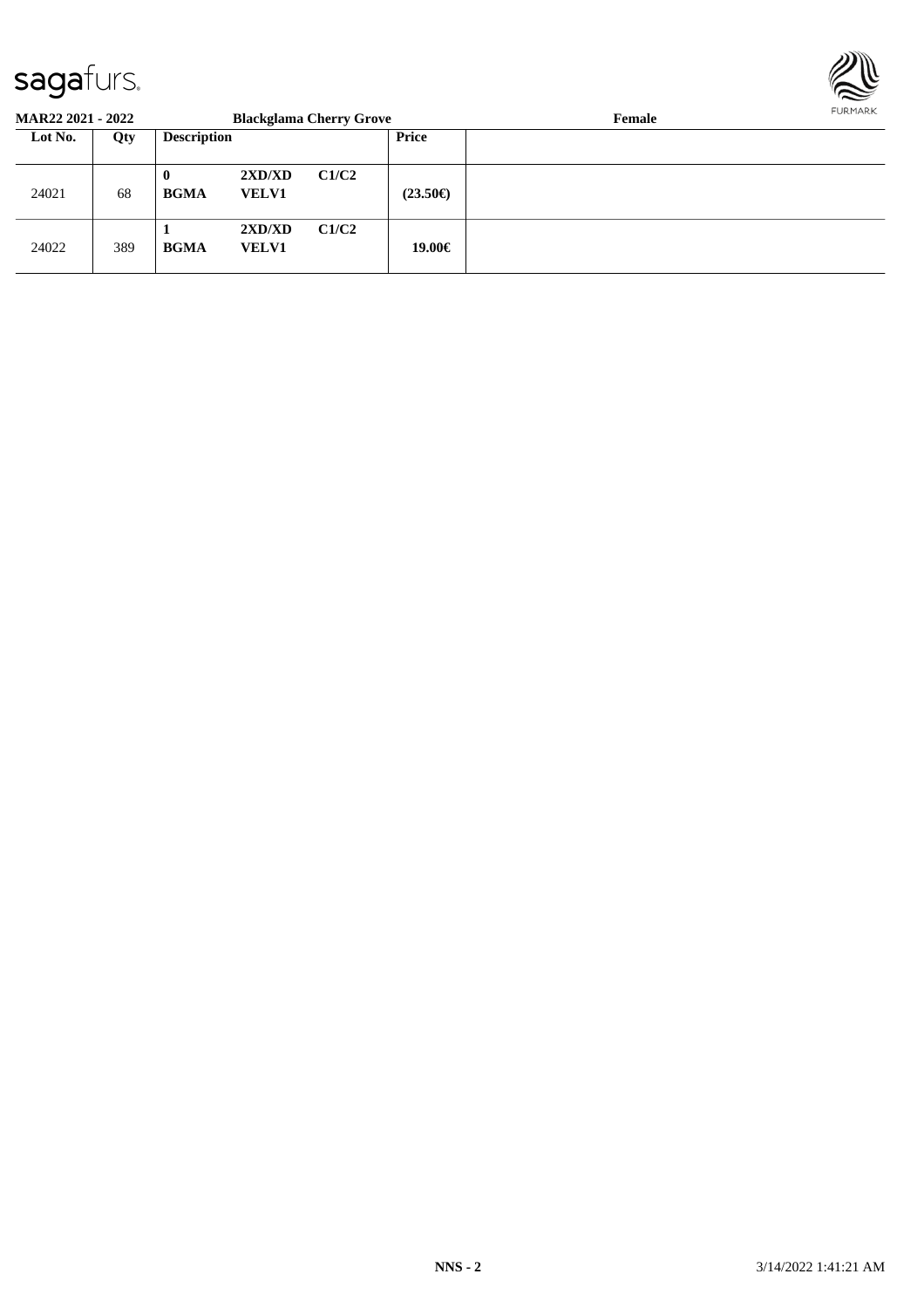

| <b>MAR22 2021 - 2022</b> |     |                             | <b>Blackglama Woodmont</b> |       |                   | Female | FURMARK |
|--------------------------|-----|-----------------------------|----------------------------|-------|-------------------|--------|---------|
| Lot No.                  | Qty | <b>Description</b>          |                            |       | Price             |        |         |
| 24041                    | 155 | <b>BGMA</b>                 | 2XD/XD<br><b>VELV3</b>     | C1/C2 | $(21.50\epsilon)$ |        |         |
| 24042                    | 315 | $\mathbf{2}$<br><b>BGMA</b> | 2XD/XD<br><b>VELV3</b>     | C1/C2 | $(17.00\epsilon)$ |        |         |
| 24043                    | 91  | 3<br><b>BGMA</b>            | 2XD/XD<br><b>VELV3</b>     | C1/C2 | $(12.50\epsilon)$ |        |         |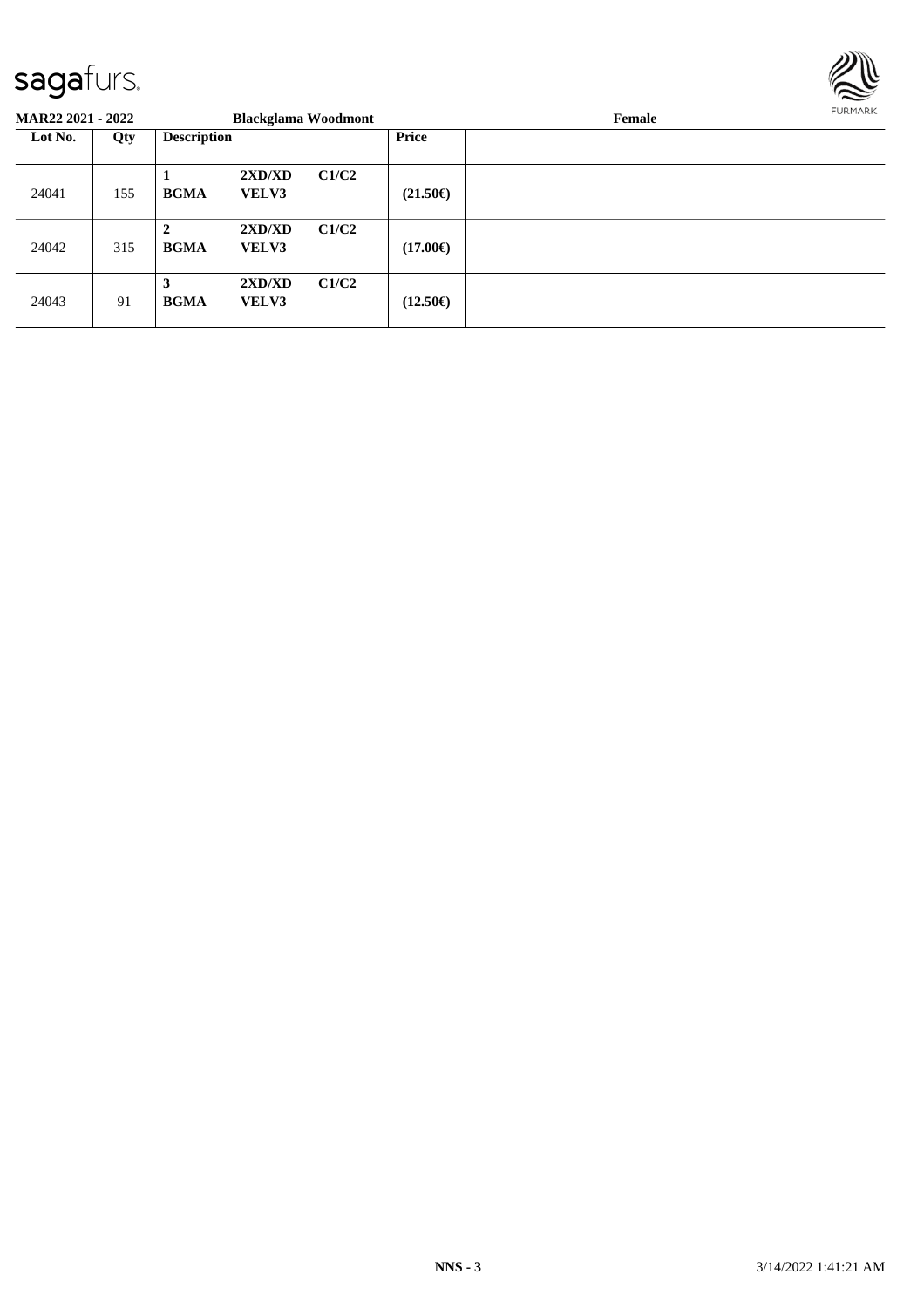

| <b>MAR22 2021 - 2022</b>                   |     |                         | <b>Blackglama Ames Black Satin</b>           |       |                   | Female |  |
|--------------------------------------------|-----|-------------------------|----------------------------------------------|-------|-------------------|--------|--|
| Lot No.                                    | Qty | <b>Description</b>      |                                              |       | Price             |        |  |
|                                            |     |                         |                                              |       |                   |        |  |
|                                            |     | $\mathbf{0}$            | 2XD/XD                                       | C1/C2 |                   |        |  |
| 24061                                      | 284 | <b>BGMA</b>             | VELV2                                        |       | $(25.00\epsilon)$ |        |  |
|                                            |     |                         |                                              |       |                   |        |  |
|                                            |     |                         | <b>BL/2XD</b>                                | C1    |                   |        |  |
|                                            |     |                         |                                              |       |                   |        |  |
| $* 24062$                                  | 465 | <b>BGMA</b>             | VELV2                                        |       | 22.50€            |        |  |
| $\ast$                                     |     |                         |                                              |       |                   |        |  |
| $*$                                        |     |                         |                                              |       | $\ast$            |        |  |
| $* 24063$                                  | 122 |                         | 587 Skins                                    |       | 22.50 $\in$ *     |        |  |
| * * * * * * * * <mark>* * * * * * *</mark> |     |                         |                                              |       | * * * * * * *     |        |  |
|                                            |     |                         | 2XD/XD                                       | C1/C2 |                   |        |  |
| $* 24064$                                  | 465 | <b>BGMA</b>             | VELV2                                        |       | 22.00€            |        |  |
| $\ast$                                     |     |                         |                                              |       |                   |        |  |
| $\ast$                                     |     |                         |                                              |       | $\ast$            |        |  |
| $* 24065$                                  |     |                         |                                              |       |                   |        |  |
|                                            | 79  |                         | 544 Skins                                    |       | 22.00 $\in$ *     |        |  |
| * * * * * * * * * * * * * * *              |     |                         |                                              |       | * * * * * * *     |        |  |
|                                            |     |                         | XD/DK                                        | C2    |                   |        |  |
| $* 24066$                                  | 465 | <b>BGMA</b>             | <b>VELV2</b>                                 |       | 21.50€            |        |  |
| $\ast$                                     |     |                         |                                              |       |                   |        |  |
| $\ast$                                     |     |                         |                                              |       | $\ast$            |        |  |
| $* 24067$                                  | 474 |                         | 939 Skins                                    |       | 21.50 $\in$ *     |        |  |
| * * * * * * * * <mark>* * * * * *</mark>   |     |                         |                                              |       | * * * * * * *     |        |  |
| ************** 2                           |     |                         | BL/2XD                                       | C1    |                   |        |  |
| $* 24068$                                  | 465 | <b>BGMA</b>             | VELV2                                        |       | 18.00€            |        |  |
| $\ast$                                     |     |                         |                                              |       |                   |        |  |
| $\ast$                                     |     |                         |                                              |       | $\ast$            |        |  |
|                                            |     |                         |                                              |       |                   |        |  |
| $* 24069$                                  | 440 |                         | 2                                            |       | $18.00 \in$ *     |        |  |
| $\ast$                                     |     |                         |                                              |       | $\ast$            |        |  |
| $\ast$                                     |     |                         |                                              |       | $\ast$            |        |  |
| $* 24070$                                  | 214 |                         | 1119 Skins                                   |       | 18.00€*           |        |  |
| * * * * * * * * * * * * * *                |     |                         |                                              |       | * * * * * * *     |        |  |
|                                            |     |                         | $2\mathbf{X}\mathbf{D}/\mathbf{X}\mathbf{D}$ | C1/C2 |                   |        |  |
| $* 24071$                                  | 465 | <b>BGMA</b>             | VELV2                                        |       | 17.50€            |        |  |
| $\ast$                                     |     |                         |                                              |       |                   |        |  |
| $\ast$                                     |     |                         |                                              |       | $\ast$            |        |  |
| $* 24072$                                  | 206 |                         | 671 Skins                                    |       | 17.50€*           |        |  |
| * * * * * * * * * * * * * * *              |     |                         |                                              |       | * * * * * * *     |        |  |
| * * * * * * * * * * * * * * <mark>*</mark> |     | $\overline{\mathbf{2}}$ |                                              |       |                   |        |  |
|                                            |     |                         | XD/DK                                        | C2    |                   |        |  |
| $*24073$                                   | 465 | <b>BGMA</b>             | <b>VELV2</b>                                 |       | 17.00€            |        |  |
| $\ast$                                     |     |                         |                                              |       |                   |        |  |
| $\ast$                                     |     |                         |                                              |       | $\ast$            |        |  |
| $* 24074$                                  | 440 |                         | 2                                            |       | 17.00€*           |        |  |
| $\ast$                                     |     |                         |                                              |       | $\ast$            |        |  |
| $\ast$                                     |     |                         |                                              |       | $\ast$            |        |  |
| $* 24075$                                  | 440 |                         | 3                                            |       | 17.00€*           |        |  |
| $\ast$                                     |     |                         |                                              |       | $*$               |        |  |
| $\ast$                                     |     |                         |                                              |       | $\ast$            |        |  |
|                                            |     |                         |                                              |       |                   |        |  |
| $* 24076$                                  | 377 |                         | 1722 Skins                                   |       | 17.00€*           |        |  |
| * * * * * * * * <mark>* * * * * *</mark>   |     |                         |                                              |       | * * * * * * *     |        |  |
|                                            |     |                         | 2XD/XD                                       | C1/C2 |                   |        |  |
| $* 24077$                                  | 525 | <b>BGMA</b>             | VELV2                                        |       | 12.50€            |        |  |
| $\ast$                                     |     |                         |                                              |       |                   |        |  |
| $*$ $*$                                    |     |                         |                                              |       | $\ast$            |        |  |
| $* 24078$                                  | 500 |                         | 2                                            |       | 12.50 $\in$ *     |        |  |
| $\ast$                                     |     |                         |                                              |       | $*$               |        |  |
| $\ast$                                     |     |                         |                                              |       | $\ast$            |        |  |
| $* 24079$                                  | 128 |                         | 1153 Skins                                   |       | 12.50 $\in$ *     |        |  |
| * * * * * * * * * * * * * * *              |     |                         |                                              |       | * * * * * * *     |        |  |
|                                            |     |                         |                                              |       |                   |        |  |
|                                            |     | $3 \quad \text{ }$      | 2XD/XD                                       | C1/C2 |                   |        |  |
| 24080                                      | 75  | <b>BGMA</b>             | <b>VELV2</b>                                 |       | $(12.50\epsilon)$ |        |  |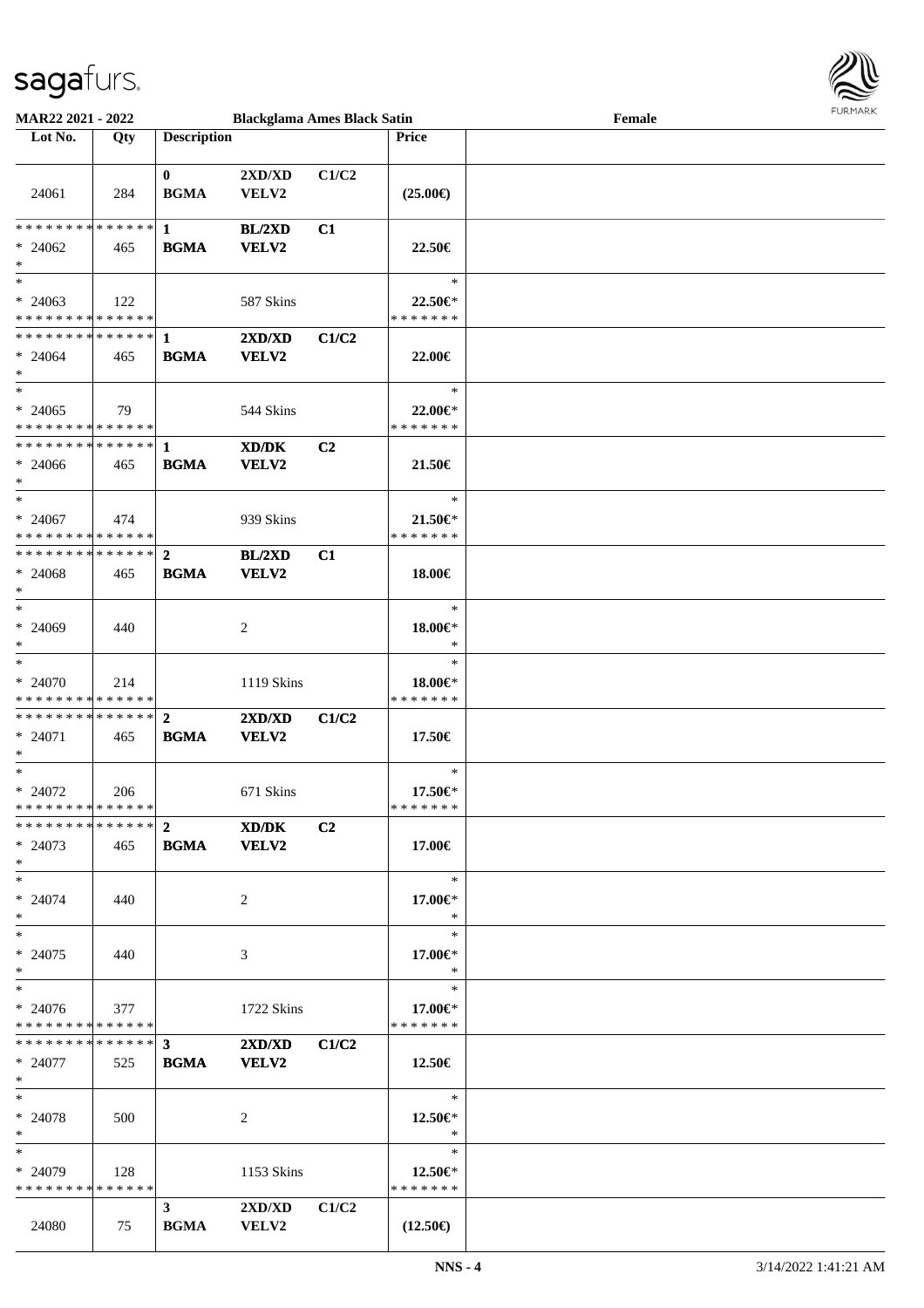

| MAR22 2021 - 2022             |     |                                            | <b>Blackglama Springbrook</b>               |       |                     | Female | <b>FUNITANN</b> |
|-------------------------------|-----|--------------------------------------------|---------------------------------------------|-------|---------------------|--------|-----------------|
| Lot No.                       | Qty | <b>Description</b>                         |                                             |       | Price               |        |                 |
|                               |     |                                            |                                             |       |                     |        |                 |
| * * * * * * * * * * * * * * * |     | $\mathbf{0}$                               | 2XD/XD                                      | C1/C2 |                     |        |                 |
| $* 24081$                     | 425 | $\mathbf{B}\mathbf{G}\mathbf{M}\mathbf{A}$ | <b>VELV2</b>                                |       | 27.00€              |        |                 |
| $\ast$                        |     |                                            |                                             |       |                     |        |                 |
| $\ast$                        |     |                                            |                                             |       | $\ast$              |        |                 |
| $* 24082$                     | 407 |                                            | 832 Skins                                   |       | 27.00€*             |        |                 |
| * * * * * * * * * * * * * *   |     |                                            |                                             |       | * * * * * * *       |        |                 |
|                               |     |                                            | BL/2XD                                      | C1    |                     |        |                 |
| $* 24083$                     | 465 | <b>BGMA</b>                                | <b>VELV2</b>                                |       | 23.00€              |        |                 |
| $\ast$                        |     |                                            |                                             |       |                     |        |                 |
| $*$                           |     |                                            |                                             |       | $\ast$              |        |                 |
|                               |     |                                            |                                             |       |                     |        |                 |
| $* 24084$<br>$\ast$           | 440 |                                            | 2                                           |       | 23.00€*<br>$\ast$   |        |                 |
| $\ast$                        |     |                                            |                                             |       | $\ast$              |        |                 |
|                               |     |                                            |                                             |       |                     |        |                 |
| $* 24085$                     | 405 |                                            | 1310 Skins                                  |       | 23.00€*             |        |                 |
| * * * * * * * * * * * * * *   |     |                                            |                                             |       | * * * * * * *       |        |                 |
| ******** <mark>******</mark>  |     | $\mathbf{1}$                               | $\mathbf{X}\mathbf{D}/\mathbf{D}\mathbf{K}$ | C2    |                     |        |                 |
| $* 24086$                     | 465 | <b>BGMA</b>                                | VELV2                                       |       | 22.50€              |        |                 |
| $\ast$                        |     |                                            |                                             |       |                     |        |                 |
| $\ast$                        |     |                                            |                                             |       | $\ast$              |        |                 |
| $*$ 24087                     | 440 |                                            | $\overline{c}$                              |       | 22.50€*             |        |                 |
| $\ast$                        |     |                                            |                                             |       | $\ast$              |        |                 |
| $\ast$                        |     |                                            |                                             |       | $\ast$              |        |                 |
| * 24088                       | 378 |                                            | 1283 Skins                                  |       | 22.50€*             |        |                 |
| * * * * * * * * * * * * * *   |     |                                            |                                             |       | * * * * * * *       |        |                 |
| * * * * * * * * * * * * * * * |     | $\overline{2}$                             | <b>Black</b>                                | C1    |                     |        |                 |
| * 24089                       | 440 | <b>BGMA</b>                                | <b>VELV2</b>                                |       | $(19.00\epsilon)$   |        |                 |
| $\ast$                        |     |                                            |                                             |       |                     |        |                 |
| $\ast$                        |     |                                            |                                             |       | $\ast$              |        |                 |
| * 24090                       | 440 |                                            | 2                                           |       | $(19.00\epsilon)$ * |        |                 |
| $\ast$                        |     |                                            |                                             |       | $\ast$              |        |                 |
| $\ast$                        |     |                                            |                                             |       | $\ast$              |        |                 |
| * 24091                       | 371 |                                            | 3                                           |       | $(19.00\epsilon)$ * |        |                 |
| $\ast$                        |     |                                            |                                             |       | $\ast$              |        |                 |
| $\ast$                        |     |                                            |                                             |       | $\ast$              |        |                 |
| $* 24092$                     | 209 |                                            | 4                                           |       | $(19.00\epsilon)$ * |        |                 |
| $*$                           |     |                                            |                                             |       |                     |        |                 |
| $\ast$                        |     |                                            |                                             |       | $\ast$              |        |                 |
| $* 24093$                     | 185 |                                            | 1645 Skins                                  |       | $(19.00\epsilon)$ * |        |                 |
| * * * * * * * * * * * * * *   |     |                                            |                                             |       | * * * * * * *       |        |                 |
| * * * * * * * * * * * * * *   |     | $\mathbf{2}$                               | BL/2XD                                      | C1    |                     |        |                 |
| $* 24094$                     | 465 | <b>BGMA</b>                                | VELV2                                       |       | $(18.50\epsilon)$   |        |                 |
| $*$                           |     |                                            |                                             |       |                     |        |                 |
| $\ast$                        |     |                                            |                                             |       | $\ast$              |        |                 |
| $* 24095$                     | 440 |                                            | 2                                           |       | $(18.50\epsilon)$ * |        |                 |
| $*$                           |     |                                            |                                             |       | $\ast$              |        |                 |
| $\ast$                        |     |                                            |                                             |       | $\ast$              |        |                 |
| $* 24096$                     | 495 |                                            | 1400 Skins                                  |       | $(18.50\epsilon)$ * |        |                 |
| * * * * * * * * * * * * * *   |     |                                            |                                             |       | * * * * * * *       |        |                 |
| * * * * * * * * * * * * * * * |     | $\mathbf{2}$                               | XD/DK                                       | C2    |                     |        |                 |
| * 24097                       | 465 | <b>BGMA</b>                                | VELV2                                       |       | 18.00€              |        |                 |
| $*$                           |     |                                            |                                             |       |                     |        |                 |
| $\ast$                        |     |                                            |                                             |       | $\ast$              |        |                 |
| * 24098                       | 440 |                                            | $\overline{c}$                              |       | 18.00€*             |        |                 |
| $*$                           |     |                                            |                                             |       | $\ast$              |        |                 |
| $\ast$                        |     |                                            |                                             |       | $\ast$              |        |                 |
| $* 24099$                     | 103 |                                            | 1008 Skins                                  |       | 18.00€*             |        |                 |
| * * * * * * * * * * * * * *   |     |                                            |                                             |       | * * * * * * *       |        |                 |
|                               |     | 3 <sup>1</sup>                             | $2{\bf X}{\bf D}/{\bf X}{\bf D}$            | C1/C2 |                     |        |                 |
| 24100                         | 186 | <b>BGMA</b>                                | VELV2                                       |       | 13.00€              |        |                 |
|                               |     |                                            |                                             |       |                     |        |                 |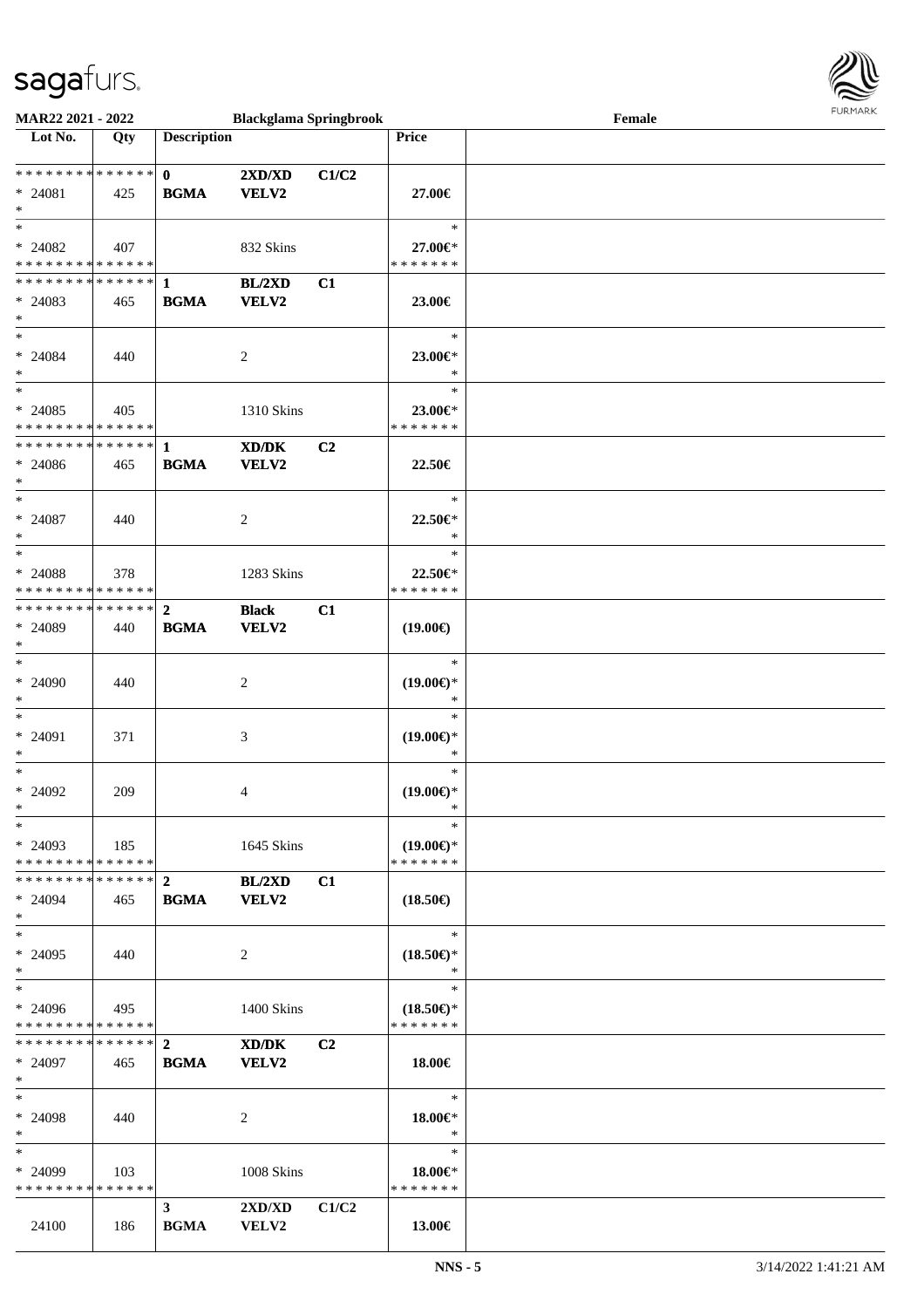

| <b>MAR22 2021 - 2022</b>                   |       |                    | <b>Blackglama Zimbal Mink</b> |                |                          | Female |  |
|--------------------------------------------|-------|--------------------|-------------------------------|----------------|--------------------------|--------|--|
| Lot No.                                    | Qty   | <b>Description</b> |                               |                | <b>Price</b>             |        |  |
|                                            |       |                    |                               |                |                          |        |  |
|                                            |       | 20                 | BL/2XD                        | C1             |                          |        |  |
| 24101                                      | 109   | <b>BGMA</b>        | VELV2                         |                | $(31.00\epsilon)$        |        |  |
|                                            |       |                    |                               |                |                          |        |  |
| ******** <mark>******</mark>               |       | $\mathbf{0}$       | <b>Black</b>                  | C1             |                          |        |  |
|                                            |       |                    |                               |                |                          |        |  |
| $* 24102$                                  | 420   | <b>BGMA</b>        | <b>VELV2</b>                  |                | 30.00€                   |        |  |
| $*$                                        |       |                    |                               |                |                          |        |  |
|                                            |       |                    |                               |                | $\ast$                   |        |  |
| $* 24103$                                  | 400   |                    | 2                             |                | 30.00€*                  |        |  |
| $*$                                        |       |                    |                               |                | $\ast$                   |        |  |
| $*$                                        |       |                    |                               |                | $\ast$                   |        |  |
| $* 24104$                                  | 187   |                    | 1007 Skins                    |                | $30.00 \in$ *            |        |  |
| * * * * * * * * * * * * * *                |       |                    |                               |                | * * * * * * *            |        |  |
| * * * * * * * * <mark>* * * * * * *</mark> |       | $\mathbf 0$        | $2\mathbf{X}\mathbf{D}$       | C1             |                          |        |  |
| $* 24105$                                  | 420   | <b>BGMA</b>        | <b>VELV2</b>                  |                | $(29.50\epsilon)$        |        |  |
| $\ast$                                     |       |                    |                               |                |                          |        |  |
| $*$                                        |       |                    |                               |                | $\ast$                   |        |  |
| $* 24106$                                  | 400   |                    | $\overline{c}$                |                | 29.50€*                  |        |  |
| $*$                                        |       |                    |                               |                | $\ast$                   |        |  |
| $*$                                        |       |                    |                               |                | $\ast$                   |        |  |
|                                            |       |                    |                               |                |                          |        |  |
| $* 24107$                                  | 400   |                    | 3                             |                | $(29.50\epsilon)$ *      |        |  |
| $\ast$                                     |       |                    |                               |                | $\ast$                   |        |  |
| $*$                                        |       |                    |                               |                | $\ast$                   |        |  |
| $* 24108$                                  | 400   |                    | $\overline{4}$                |                | $(29.50\epsilon)$ *      |        |  |
| $*$                                        |       |                    |                               |                | $\ast$                   |        |  |
| $\overline{\phantom{0}}$                   |       |                    |                               |                | $\ast$                   |        |  |
| * 24109                                    | 32    |                    | 1652 Skins                    |                | 29.50€*                  |        |  |
| * * * * * * * * <mark>* * * * * *</mark>   |       |                    |                               |                | * * * * * * *            |        |  |
| * * * * * * * * <mark>* * * * * * *</mark> |       | $\mathbf{0}$       | <b>XD</b>                     | C <sub>2</sub> |                          |        |  |
| $* 24110$                                  | 420   | <b>BGMA</b>        | <b>VELV2</b>                  |                | 29.00€                   |        |  |
| $*$                                        |       |                    |                               |                |                          |        |  |
| $*$                                        |       |                    |                               |                | $\ast$                   |        |  |
| $* 24111$                                  | 143   |                    | 563 Skins                     |                | 29.00€*                  |        |  |
| * * * * * * * * <mark>* * * * * * *</mark> |       |                    |                               |                | * * * * * * *            |        |  |
| ************** 1                           |       |                    | <b>Black</b>                  |                |                          |        |  |
|                                            |       |                    |                               | C1             |                          |        |  |
| $* 24112$                                  | 460   | <b>BGMA</b>        | <b>VELV2</b>                  |                | 24.50€                   |        |  |
| $*$                                        |       |                    |                               |                | $\ast$                   |        |  |
| $*$                                        |       |                    |                               |                |                          |        |  |
| $* 24113$                                  | 440   |                    | 2                             |                | 24.50€*                  |        |  |
| $*$                                        |       |                    |                               |                | $*$                      |        |  |
| $*$                                        |       |                    |                               |                | $\ast$                   |        |  |
| $* 24114$                                  | 440   |                    | 3                             |                | 24.50€*                  |        |  |
| $*$ $-$                                    |       |                    |                               |                | $\ast$                   |        |  |
| $*$ $-$                                    |       |                    |                               |                | $*$                      |        |  |
| $* 24115$                                  | 440   |                    | 4                             |                | 24.50€*                  |        |  |
| $*$                                        |       |                    |                               |                | $\ast$                   |        |  |
| $*$                                        |       |                    |                               |                | $\overline{\phantom{a}}$ |        |  |
| $* 24116$                                  | 440   |                    | 5 <sup>5</sup>                |                | 24.50€*                  |        |  |
| $*$                                        |       |                    |                               |                | $\ast$                   |        |  |
|                                            |       |                    |                               |                | $\overline{\phantom{a}}$ |        |  |
| $* 24117$                                  | 440   |                    |                               |                | 24.50€*                  |        |  |
| $*$                                        |       |                    | 6                             |                | $\ddot{x}$               |        |  |
| $*$ $-$                                    |       |                    |                               |                | $\overline{\phantom{a}}$ |        |  |
|                                            |       |                    |                               |                |                          |        |  |
| $* 24118$                                  | - 440 |                    | $7\phantom{.0}$               |                | 24.50€*                  |        |  |
| $*$ $-$                                    |       |                    |                               |                | $\ast$                   |        |  |
| $*$ and $*$                                |       |                    |                               |                | $\overline{\mathbf{r}}$  |        |  |
| $* 24119$                                  | 440   |                    | 8                             |                | 24.50 $\in$ *            |        |  |
| $*$                                        |       |                    |                               |                | $\ast$                   |        |  |
| $*$                                        |       |                    |                               |                | $\ast$                   |        |  |
| $* 24120$                                  | 440   |                    | 9                             |                | 24.50€*                  |        |  |
| $*$                                        |       |                    |                               |                | $\ast$                   |        |  |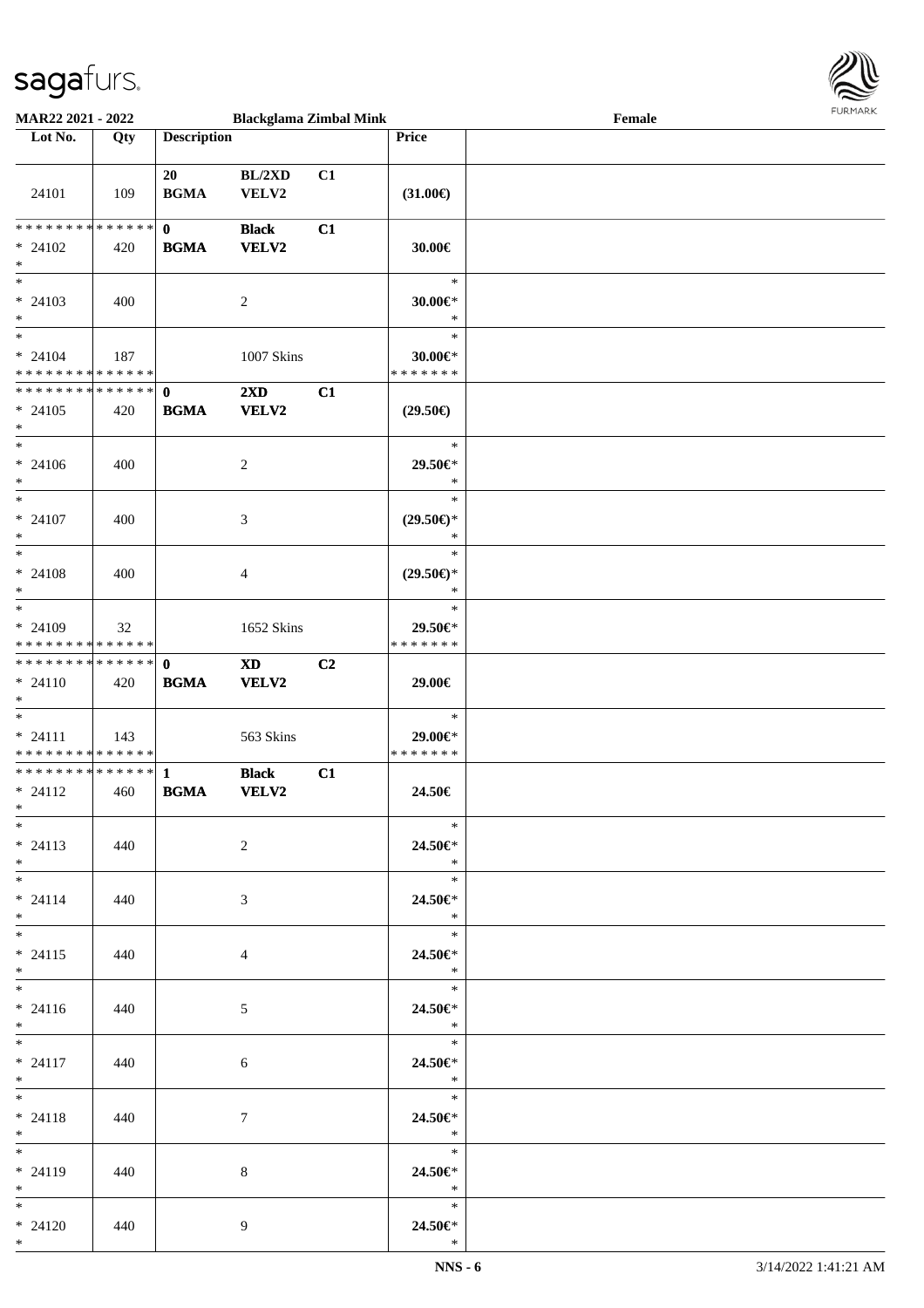

| MAR22 2021 - 2022                          |     |                                            | <b>Blackglama Zimbal Mink</b> |    |                                                                                                                                                                                                                                                                                                                                                                                                                             | Female | <b>FURMARK</b> |
|--------------------------------------------|-----|--------------------------------------------|-------------------------------|----|-----------------------------------------------------------------------------------------------------------------------------------------------------------------------------------------------------------------------------------------------------------------------------------------------------------------------------------------------------------------------------------------------------------------------------|--------|----------------|
| $\overline{\phantom{a}}$ Lot No.           | Qty | <b>Description</b>                         |                               |    | Price                                                                                                                                                                                                                                                                                                                                                                                                                       |        |                |
|                                            |     |                                            |                               |    |                                                                                                                                                                                                                                                                                                                                                                                                                             |        |                |
| $*$                                        |     | $1 \qquad \qquad$                          | <b>Black</b>                  | C1 | $\ast$                                                                                                                                                                                                                                                                                                                                                                                                                      |        |                |
| $* 24121$                                  | 440 | <b>BGMA</b>                                | VELV2                         |    | 24.50€*                                                                                                                                                                                                                                                                                                                                                                                                                     |        |                |
| $*$                                        |     |                                            |                               |    | $\ast$                                                                                                                                                                                                                                                                                                                                                                                                                      |        |                |
| $\overline{\ast}$                          |     |                                            |                               |    | $\ast$                                                                                                                                                                                                                                                                                                                                                                                                                      |        |                |
| $* 24122$                                  | 440 |                                            | 11                            |    | 24.50€*                                                                                                                                                                                                                                                                                                                                                                                                                     |        |                |
| $*$                                        |     |                                            |                               |    | $\ast$                                                                                                                                                                                                                                                                                                                                                                                                                      |        |                |
| $\overline{\ast}$                          |     |                                            |                               |    | $\ast$                                                                                                                                                                                                                                                                                                                                                                                                                      |        |                |
| $* 24123$                                  | 423 |                                            | 5283 Skins                    |    | 24.50€*                                                                                                                                                                                                                                                                                                                                                                                                                     |        |                |
| * * * * * * * * <mark>* * * * * * *</mark> |     |                                            |                               |    | *******                                                                                                                                                                                                                                                                                                                                                                                                                     |        |                |
|                                            |     |                                            | $2\mathbf{X}\mathbf{D}$       | C1 |                                                                                                                                                                                                                                                                                                                                                                                                                             |        |                |
| $* 24124$                                  | 460 | $\mathbf{B}\mathbf{G}\mathbf{M}\mathbf{A}$ | <b>VELV2</b>                  |    | 24.00€                                                                                                                                                                                                                                                                                                                                                                                                                      |        |                |
| $*$ $*$                                    |     |                                            |                               |    |                                                                                                                                                                                                                                                                                                                                                                                                                             |        |                |
| $*$ and $*$                                |     |                                            |                               |    | $\ast$                                                                                                                                                                                                                                                                                                                                                                                                                      |        |                |
| $* 24125$                                  | 440 |                                            | $\overline{2}$                |    | 24.00€*                                                                                                                                                                                                                                                                                                                                                                                                                     |        |                |
| $*$                                        |     |                                            |                               |    | $\ast$                                                                                                                                                                                                                                                                                                                                                                                                                      |        |                |
| $*$ and $*$                                |     |                                            |                               |    | $\ast$                                                                                                                                                                                                                                                                                                                                                                                                                      |        |                |
| $* 24126$                                  | 440 |                                            | 3                             |    | 24.00€*                                                                                                                                                                                                                                                                                                                                                                                                                     |        |                |
| $*$                                        |     |                                            |                               |    | $\ast$                                                                                                                                                                                                                                                                                                                                                                                                                      |        |                |
| $\overline{\mathbf{r}^*}$                  |     |                                            |                               |    | $\ast$                                                                                                                                                                                                                                                                                                                                                                                                                      |        |                |
| $* 24127$                                  | 440 |                                            | $\overline{4}$                |    | 24.00€*                                                                                                                                                                                                                                                                                                                                                                                                                     |        |                |
| $*$                                        |     |                                            |                               |    | $\ast$                                                                                                                                                                                                                                                                                                                                                                                                                      |        |                |
|                                            |     |                                            |                               |    | $\ast$                                                                                                                                                                                                                                                                                                                                                                                                                      |        |                |
| $* 24128$                                  | 440 |                                            | 5                             |    | 24.00€*                                                                                                                                                                                                                                                                                                                                                                                                                     |        |                |
| $*$                                        |     |                                            |                               |    | $\ast$                                                                                                                                                                                                                                                                                                                                                                                                                      |        |                |
| $\overline{\ast}$                          |     |                                            |                               |    | $\ast$                                                                                                                                                                                                                                                                                                                                                                                                                      |        |                |
| $* 24129$                                  | 440 |                                            | 6                             |    | 24.00€*                                                                                                                                                                                                                                                                                                                                                                                                                     |        |                |
| $*$                                        |     |                                            |                               |    | $\ast$                                                                                                                                                                                                                                                                                                                                                                                                                      |        |                |
| $*$                                        |     |                                            |                               |    | $\ast$                                                                                                                                                                                                                                                                                                                                                                                                                      |        |                |
| $* 24130$                                  | 440 |                                            | $\tau$                        |    | 24.00€*                                                                                                                                                                                                                                                                                                                                                                                                                     |        |                |
| $*$                                        |     |                                            |                               |    | $*$                                                                                                                                                                                                                                                                                                                                                                                                                         |        |                |
| $*$                                        |     |                                            |                               |    | $\ast$                                                                                                                                                                                                                                                                                                                                                                                                                      |        |                |
| $* 24131$                                  | 440 |                                            | $\,8\,$                       |    | 24.00€*                                                                                                                                                                                                                                                                                                                                                                                                                     |        |                |
| $*$                                        |     |                                            |                               |    | $*$                                                                                                                                                                                                                                                                                                                                                                                                                         |        |                |
| $*$                                        |     |                                            |                               |    | $\ast$                                                                                                                                                                                                                                                                                                                                                                                                                      |        |                |
| $* 24132$                                  | 440 |                                            | 9                             |    | 24.00€*                                                                                                                                                                                                                                                                                                                                                                                                                     |        |                |
| $*$                                        |     |                                            |                               |    | $*$                                                                                                                                                                                                                                                                                                                                                                                                                         |        |                |
| $*$                                        |     |                                            |                               |    | $\ast$                                                                                                                                                                                                                                                                                                                                                                                                                      |        |                |
| $* 24133$                                  | 440 |                                            | - 10                          |    | 24.00€*                                                                                                                                                                                                                                                                                                                                                                                                                     |        |                |
| $*$                                        |     |                                            |                               |    | $\ast$                                                                                                                                                                                                                                                                                                                                                                                                                      |        |                |
| $*$ $*$                                    |     |                                            |                               |    | $\ast$                                                                                                                                                                                                                                                                                                                                                                                                                      |        |                |
| $* 24134$                                  | 440 |                                            | -11                           |    | 24.00€*                                                                                                                                                                                                                                                                                                                                                                                                                     |        |                |
| $*$                                        |     |                                            |                               |    | $\ast$                                                                                                                                                                                                                                                                                                                                                                                                                      |        |                |
|                                            |     |                                            |                               |    | $\overline{\phantom{a}}$                                                                                                                                                                                                                                                                                                                                                                                                    |        |                |
| $* 24135$                                  | 440 |                                            | 12                            |    | 24.00€*                                                                                                                                                                                                                                                                                                                                                                                                                     |        |                |
| $*$                                        |     |                                            |                               |    | $*$                                                                                                                                                                                                                                                                                                                                                                                                                         |        |                |
|                                            |     |                                            |                               |    | $\frac{1}{1 + \frac{1}{1 + \frac{1}{1 + \frac{1}{1 + \frac{1}{1 + \frac{1}{1 + \frac{1}{1 + \frac{1}{1 + \frac{1}{1 + \frac{1}{1 + \frac{1}{1 + \frac{1}{1 + \frac{1}{1 + \frac{1}{1 + \frac{1}{1 + \frac{1}{1 + \frac{1}{1 + \frac{1}{1 + \frac{1}{1 + \frac{1}{1 + \frac{1}{1 + \frac{1}{1 + \frac{1}{1 + \frac{1}{1 + \frac{1}{1 + \frac{1}{1 + \frac{1}{1 + \frac{1}{1 + \frac{1}{1 + \frac{1}{1 + \frac{1}{1 + \frac{$ |        |                |
| $* 24136$                                  | 440 |                                            | 13                            |    | 24.00€*                                                                                                                                                                                                                                                                                                                                                                                                                     |        |                |
| $*$                                        |     |                                            |                               |    | $\ast$                                                                                                                                                                                                                                                                                                                                                                                                                      |        |                |
| $*$                                        |     |                                            |                               |    | $\ast$                                                                                                                                                                                                                                                                                                                                                                                                                      |        |                |
| $* 24137$                                  | 440 |                                            | 14                            |    | 24.00€*                                                                                                                                                                                                                                                                                                                                                                                                                     |        |                |
| $*$                                        |     |                                            |                               |    | $*$                                                                                                                                                                                                                                                                                                                                                                                                                         |        |                |
| $*$                                        |     |                                            |                               |    | $\ast$                                                                                                                                                                                                                                                                                                                                                                                                                      |        |                |
| $* 24138$                                  | 440 |                                            | 15                            |    | 24.00€*                                                                                                                                                                                                                                                                                                                                                                                                                     |        |                |
| $*$                                        |     |                                            |                               |    | $\ast$                                                                                                                                                                                                                                                                                                                                                                                                                      |        |                |
|                                            |     |                                            |                               |    | $\ast$                                                                                                                                                                                                                                                                                                                                                                                                                      |        |                |
| $* 24139$                                  | 440 |                                            | 16                            |    | 24.00€*                                                                                                                                                                                                                                                                                                                                                                                                                     |        |                |
| $*$                                        |     |                                            |                               |    | $\ast$                                                                                                                                                                                                                                                                                                                                                                                                                      |        |                |
| $*$                                        |     |                                            |                               |    | $\ast$                                                                                                                                                                                                                                                                                                                                                                                                                      |        |                |
| $* 24140$                                  | 440 |                                            | 17                            |    | 24.00€*                                                                                                                                                                                                                                                                                                                                                                                                                     |        |                |
| $*$                                        |     |                                            |                               |    | $\ast$                                                                                                                                                                                                                                                                                                                                                                                                                      |        |                |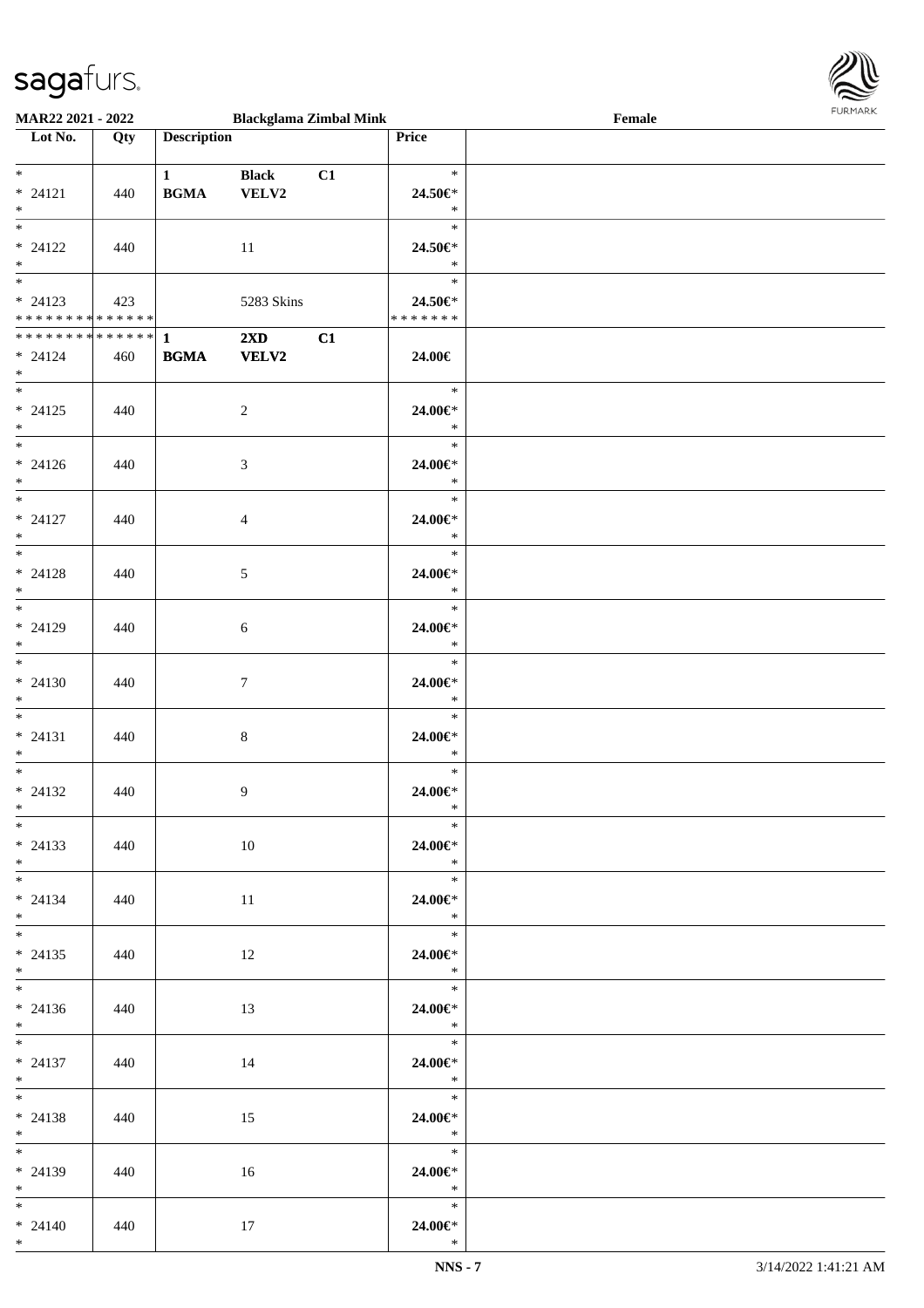

| <b>MAR22 2021 - 2022</b>                   |     |                        | <b>Blackglama Zimbal Mink</b> |    |                     | Female |  |
|--------------------------------------------|-----|------------------------|-------------------------------|----|---------------------|--------|--|
| Lot No.                                    | Qty | <b>Description</b>     |                               |    | Price               |        |  |
|                                            |     |                        |                               |    |                     |        |  |
| $*$                                        |     | $1 \quad \blacksquare$ | $2\mathbf{X}\mathbf{D}$       | C1 | $\rightarrow$       |        |  |
| $* 24141$                                  | 190 | <b>BGMA</b>            | <b>VELV2</b>                  |    | 24.00€*             |        |  |
| * * * * * * * * * * * * * * *              |     |                        |                               |    | * * * * * * *       |        |  |
|                                            |     |                        |                               |    |                     |        |  |
|                                            |     |                        | $\mathbf{X}\mathbf{D}$        | C2 |                     |        |  |
| $* 24142$                                  | 460 | <b>BGMA</b>            | <b>VELV2</b>                  |    | 23.50€              |        |  |
| $*$                                        |     |                        |                               |    |                     |        |  |
| $\overline{\ast}$                          |     |                        |                               |    | $\ast$              |        |  |
| $* 24143$                                  | 440 |                        | 2                             |    | 23.50€*             |        |  |
| $*$                                        |     |                        |                               |    | $\ast$              |        |  |
| $\ddot{x}$                                 |     |                        |                               |    | $\ast$              |        |  |
| $* 24144$                                  | 440 |                        | 3                             |    | 23.50€*             |        |  |
|                                            |     |                        |                               |    | $\ast$              |        |  |
| $*$<br>$\overline{\ast}$                   |     |                        |                               |    |                     |        |  |
|                                            |     |                        |                               |    | $\ast$              |        |  |
| $* 24145$                                  | 440 |                        | $\overline{4}$                |    | 23.50€*             |        |  |
| $*$                                        |     |                        |                               |    | $\ast$              |        |  |
| $\ddot{x}$                                 |     |                        |                               |    | $\ast$              |        |  |
| $* 24146$                                  | 440 |                        | 5                             |    | 23.50€*             |        |  |
| $*$                                        |     |                        |                               |    | $\ast$              |        |  |
| $\overline{\ast}$                          |     |                        |                               |    | $\ast$              |        |  |
|                                            |     |                        |                               |    |                     |        |  |
| $* 24147$                                  | 440 |                        | 6                             |    | 23.50 $\in$ *       |        |  |
| $*$                                        |     |                        |                               |    | $\ast$              |        |  |
| $\overline{\phantom{0}}$                   |     |                        |                               |    | $\ast$              |        |  |
| $* 24148$                                  | 147 |                        | 2807 Skins                    |    | 23.50€*             |        |  |
| * * * * * * * * <mark>* * * * * *</mark>   |     |                        |                               |    | * * * * * * *       |        |  |
|                                            |     |                        | <b>Black</b>                  | C1 |                     |        |  |
| $* 24149$                                  | 460 | <b>BGMA</b>            | <b>VELV2</b>                  |    | 20.00€              |        |  |
| $*$                                        |     |                        |                               |    |                     |        |  |
| $\ast$                                     |     |                        |                               |    | $\ast$              |        |  |
|                                            |     |                        |                               |    |                     |        |  |
| $* 24150$                                  | 440 |                        | 2                             |    | $20.00 \in$ *       |        |  |
| $*$                                        |     |                        |                               |    | $\ast$              |        |  |
| $*$                                        |     |                        |                               |    | $\ast$              |        |  |
| $* 24151$                                  | 440 |                        | 3                             |    | $(20.00\epsilon)$ * |        |  |
| $\ast$                                     |     |                        |                               |    | $\ast$              |        |  |
| $\ast$                                     |     |                        |                               |    | $\ast$              |        |  |
| $* 24152$                                  | 440 |                        | 4                             |    | $(20.00\epsilon)$ * |        |  |
| $*$                                        |     |                        |                               |    | $\ast$              |        |  |
| $\ast$                                     |     |                        |                               |    | —<br>*              |        |  |
|                                            |     |                        |                               |    |                     |        |  |
| $* 24153$ 468                              |     |                        | 2248 Skins                    |    | $(20.00\epsilon)$ * |        |  |
| * * * * * * * * * * * * * * <mark>*</mark> |     |                        |                               |    | * * * * * * *       |        |  |
|                                            |     |                        | $2\mathbf{X}\mathbf{D}$       | C1 |                     |        |  |
| $* 24154$                                  | 460 | <b>BGMA</b> VELV2      |                               |    | 19.50€              |        |  |
| $\ast$                                     |     |                        |                               |    |                     |        |  |
| $*$                                        |     |                        |                               |    | $\ast$              |        |  |
| $* 24155$                                  | 440 |                        | 2                             |    | 19.50€*             |        |  |
| $\ddot{x}$                                 |     |                        |                               |    | $\ast$              |        |  |
| $*$ $*$                                    |     |                        |                               |    | $\ast$              |        |  |
|                                            |     |                        |                               |    |                     |        |  |
| $* 24156$                                  | 440 |                        | 3                             |    | $(19.50\epsilon)$ * |        |  |
| $*$                                        |     |                        |                               |    | $\ast$              |        |  |
| $\ast$                                     |     |                        |                               |    | $\ast$              |        |  |
| $* 24157$                                  | 440 |                        | $\overline{4}$                |    | $(19.50\epsilon)$ * |        |  |
| $*$                                        |     |                        |                               |    | $\ast$              |        |  |
| $*$ $*$                                    |     |                        |                               |    | $*$                 |        |  |
| $* 24158$                                  | 440 |                        | 5                             |    | $(19.50\epsilon)$ * |        |  |
| $*$ $-$                                    |     |                        |                               |    | $\mathbb{R}^n$      |        |  |
|                                            |     |                        |                               |    | $\ddot{x}$          |        |  |
|                                            |     |                        |                               |    |                     |        |  |
| $* 24159$                                  | 440 |                        | 6                             |    | $(19.50\epsilon)$ * |        |  |
| $*$ $-$                                    |     |                        |                               |    | $\ast$              |        |  |
| $*$                                        |     |                        |                               |    | $\ast$              |        |  |
| $* 24160$                                  | 440 |                        | $7\phantom{.0}$               |    | $(19.50\epsilon)$ * |        |  |
| $\ast$                                     |     |                        |                               |    | $\ast$              |        |  |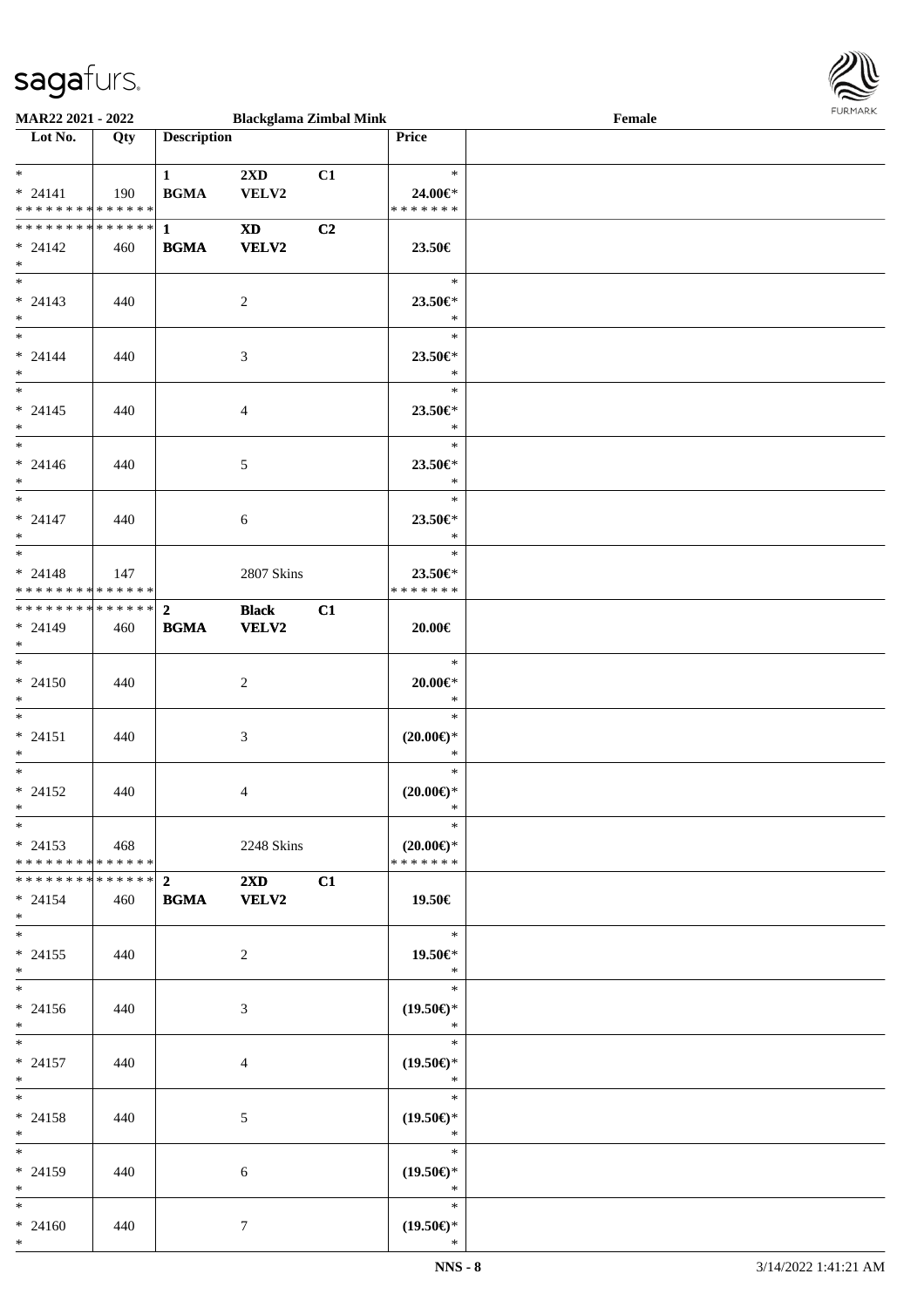

| <b>MAR22 2021 - 2022</b> |     |                    | <b>Blackglama Zimbal Mink</b> |                |                     | Female | FURMARK |
|--------------------------|-----|--------------------|-------------------------------|----------------|---------------------|--------|---------|
| Lot No.                  | Qty | <b>Description</b> |                               |                | Price               |        |         |
| $\ast$                   |     | 2                  | $2\mathbf{X}\mathbf{D}$       | C1             | $*$                 |        |         |
| $* 24161$                | 348 | <b>BGMA</b>        | <b>VELV2</b>                  |                | $(19.50\epsilon)$ * |        |         |
| **************           |     |                    |                               |                | * * * * * * *       |        |         |
| ************** 2         |     |                    | <b>XD</b>                     | C <sub>2</sub> |                     |        |         |
| $* 24162$                | 460 | <b>BGMA</b>        | <b>VELV2</b>                  |                | $(19.00\epsilon)$   |        |         |
| $*$                      |     |                    |                               |                |                     |        |         |
| $\ast$                   |     |                    |                               |                | $\ast$              |        |         |
| $* 24163$                | 440 |                    | $\mathbf{2}$                  |                | $(19.00\epsilon)$ * |        |         |
| $\ast$                   |     |                    |                               |                | *                   |        |         |
| $\ast$                   |     |                    |                               |                | $\ast$              |        |         |
| $* 24164$                | 249 |                    | 1149 Skins                    |                | $(19.00\epsilon)$ * |        |         |
| **************           |     |                    |                               |                | *******             |        |         |
|                          |     | 3                  | BL/2XD                        | C <sub>1</sub> |                     |        |         |
| 24165                    | 315 | <b>BGMA</b>        | <b>VELV2</b>                  |                | 13.50€              |        |         |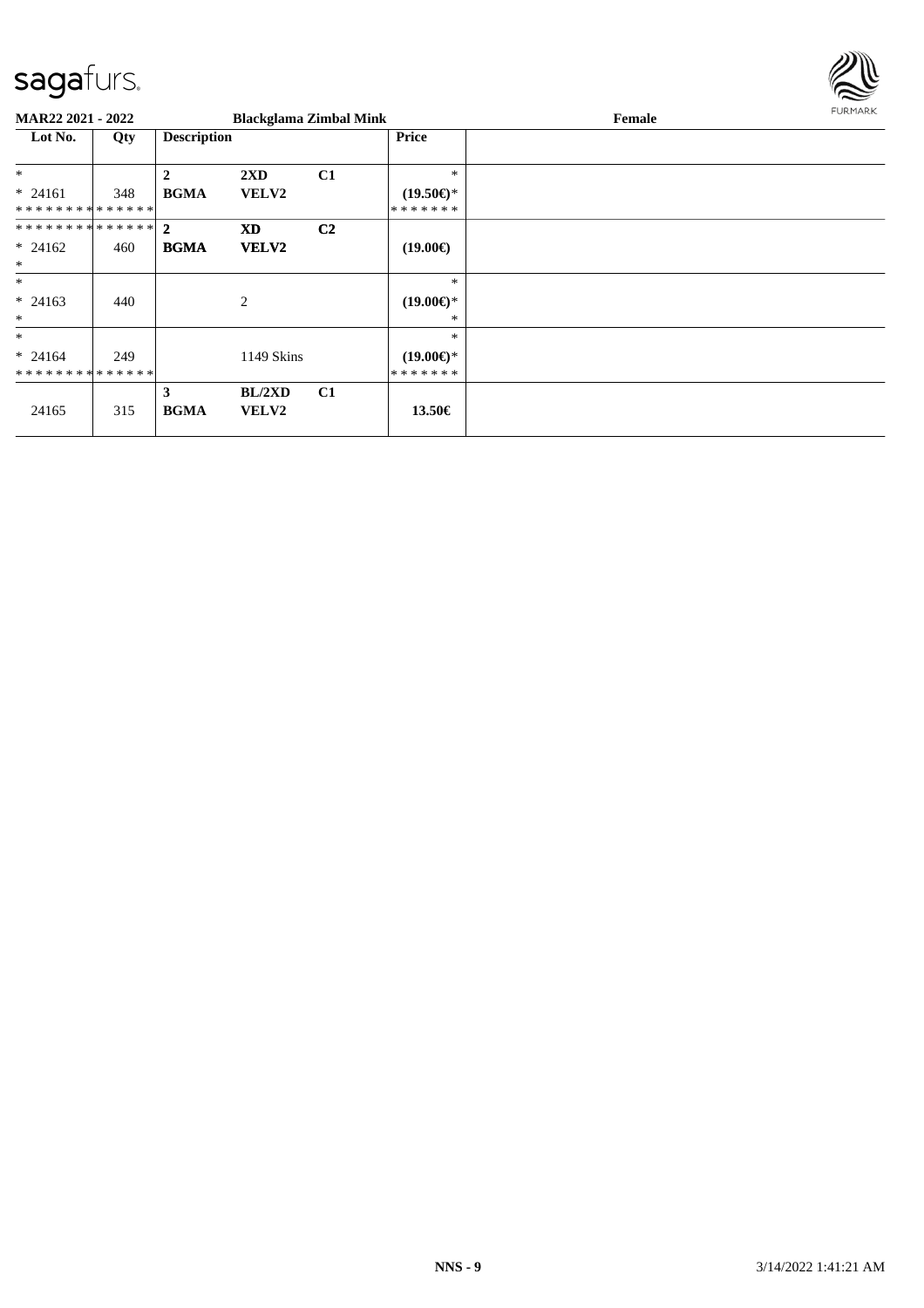

| MAR22 2021 - 2022                                        |       |                             | <b>Blackglama David Dittrich</b> |                   |                                         | Female | <b>FURPIARA</b> |
|----------------------------------------------------------|-------|-----------------------------|----------------------------------|-------------------|-----------------------------------------|--------|-----------------|
| Lot No.                                                  | Qty   | <b>Description</b>          |                                  |                   | <b>Price</b>                            |        |                 |
| * * * * * * * * * * * * * * *<br>$* 24181$<br>$*$        | 425   | $\mathbf{0}$<br><b>BGMA</b> | 2XD/XD<br><b>VELV2</b>           | C1/C2             | 29.00€                                  |        |                 |
| $*$<br>$* 24182$<br>$*$                                  | 400   |                             | 2                                |                   | $\ast$<br>29.00€*<br>$\ast$             |        |                 |
| $*$<br>$* 24183$<br>* * * * * * * * * * * * * * *        | 50    |                             | 875 Skins                        |                   | $\ast$<br>29.50€*<br>* * * * * * *      |        |                 |
| 24184                                                    | 30    | $\mathbf{1}$<br><b>BGMA</b> | <b>Black</b><br>VELV2            | C1<br><b>CAND</b> | 31.00€                                  |        |                 |
| * * * * * * * * * * * * * * *<br>$* 24185$<br>$*$<br>$*$ | 440   | $\mathbf{1}$<br><b>BGMA</b> | <b>Black</b><br><b>VELV2</b>     | C1                | 24.50€<br>$\ast$                        |        |                 |
| $* 24186$<br>$*$<br>$*$                                  | 440   |                             | 2                                |                   | 24.50€*<br>$\ast$<br>$\ast$             |        |                 |
| $* 24187$<br>* * * * * * * * * * * * * *                 | 440   |                             | 1320 Skins                       |                   | 24.50€*<br>* * * * * * *                |        |                 |
| * * * * * * * * * * * * * * *<br>$* 24188$<br>$*$<br>$*$ | 465   | $\mathbf{1}$<br><b>BGMA</b> | BL/2XD<br><b>VELV2</b>           | C1                | 24.00€<br>$\ast$                        |        |                 |
| $* 24189$<br>$*$<br>$*$                                  | 440   |                             | 2                                |                   | 24.00€*<br>$\ast$<br>$\ast$             |        |                 |
| * 24190<br>* * * * * * * * * * * * * *                   | 425   |                             | 1330 Skins                       |                   | 24.00€*<br>* * * * * * *                |        |                 |
| 24191                                                    | 465   | $\mathbf{1}$<br><b>BGMA</b> | 2XD/XD<br>VELV2                  | C1/C2             | 23.50€                                  |        |                 |
| * * * * * * * * * * * * * * *<br>* 24192<br>$x =$<br>$*$ | 465   | $\mathbf{1}$<br><b>BGMA</b> | XD/DK<br><b>VELV2</b>            | C <sub>2</sub>    | 23.00€<br>$\ast$                        |        |                 |
| * 24193<br>$*$<br>$*$                                    | 440   |                             | 2                                |                   | 23.00€*<br>$\ast$<br>$\ast$             |        |                 |
| * 24194<br>$*$ $-$<br>$*$                                | - 440 |                             | 3                                |                   | 23.00€*<br>$*$<br>$\ast$                |        |                 |
| $* 24195$<br>* * * * * * * * * * * * * * *               | 429   |                             | 1774 Skins                       |                   | 23.00€*<br>* * * * * * *                |        |                 |
| ************** 2<br>$* 24196$<br>$*$<br>$*$              | 465   | <b>BGMA</b> VELV2           | <b>Black</b>                     | C1                | $(20.00\epsilon)$<br>$\ast$             |        |                 |
| * 24197<br>$*$<br>$*$                                    | 440   |                             | 2                                |                   | $(20.00\epsilon)$ *<br>$\ast$<br>$\ast$ |        |                 |
| * 24198<br>$*$<br>$*$ $*$                                | 440   |                             | 3                                |                   | $(20.00\epsilon)$ *<br>$\ast$<br>$\ast$ |        |                 |
| * 24199<br>$*$<br>$*$                                    | 440   |                             | 4                                |                   | $(20.00\epsilon)$ *<br>$\ast$<br>$\ast$ |        |                 |
| $* 24200$<br>$*$                                         | 440   |                             | 5                                |                   | $(20.00\epsilon)$ *<br>$\ast$           |        |                 |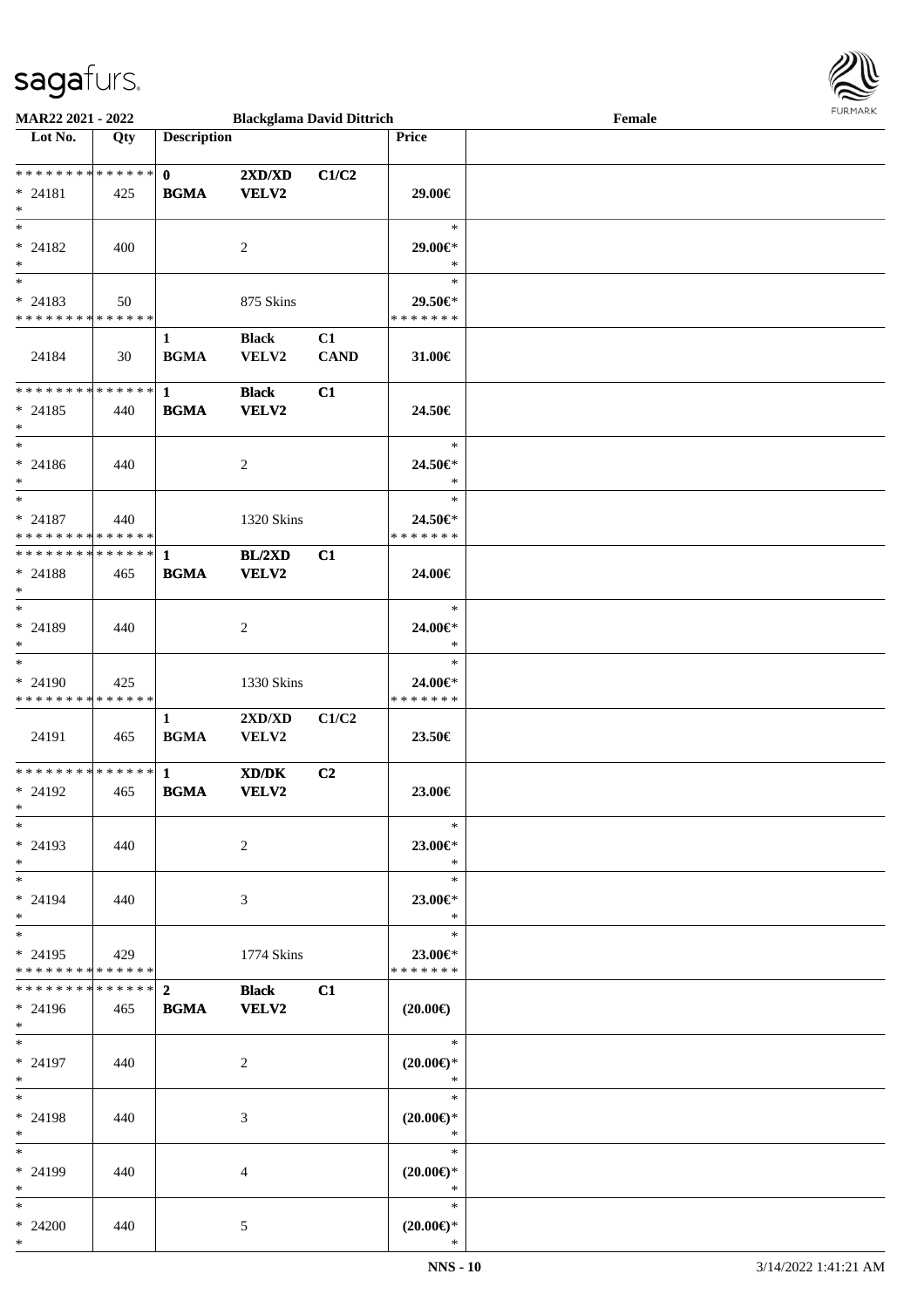

| MAR22 2021 - 2022             |     |                    | <b>Blackglama David Dittrich</b> |       |                     | Female |  |
|-------------------------------|-----|--------------------|----------------------------------|-------|---------------------|--------|--|
| Lot No.                       | Qty | <b>Description</b> |                                  |       | <b>Price</b>        |        |  |
|                               |     |                    |                                  |       |                     |        |  |
| $\ast$                        |     | $\overline{2}$     | <b>Black</b>                     | C1    | $\ast$              |        |  |
| * 24201                       | 440 | <b>BGMA</b>        | VELV2                            |       | $(20.00\epsilon)$ * |        |  |
| $\ast$                        |     |                    |                                  |       | $\ast$              |        |  |
| $\overline{\ast}$             |     |                    |                                  |       | $\ast$              |        |  |
| $* 24202$                     | 440 |                    | 7                                |       | $(20.00\epsilon)$ * |        |  |
| $\ast$                        |     |                    |                                  |       | $\ast$              |        |  |
| $_{\ast}^{-}$                 |     |                    |                                  |       | $\ast$              |        |  |
| $* 24203$                     | 440 |                    | $\,8\,$                          |       | $(20.00\epsilon)$ * |        |  |
| $\ast$                        |     |                    |                                  |       | $\ast$              |        |  |
| $\overline{\phantom{a}^*}$    |     |                    |                                  |       | $\ast$              |        |  |
| $* 24204$                     | 446 |                    | 3991 Skins                       |       | $(20.00\epsilon)$ * |        |  |
| * * * * * * * * * * * * * *   |     |                    |                                  |       | * * * * * * *       |        |  |
| ******** <mark>******</mark>  |     | $\mathbf{2}$       | BL/2XD                           | C1    |                     |        |  |
| $* 24205$                     | 465 | <b>BGMA</b>        | <b>VELV2</b>                     |       | $(19.50\epsilon)$   |        |  |
| $\ast$                        |     |                    |                                  |       |                     |        |  |
| $\ast$                        |     |                    |                                  |       | $\ast$              |        |  |
| $* 24206$                     | 440 |                    | 2                                |       | $(19.50\epsilon)$ * |        |  |
| $\ast$                        |     |                    |                                  |       | *                   |        |  |
| $_{\ast}$                     |     |                    |                                  |       | $\ast$              |        |  |
| $* 24207$                     | 139 |                    | 1044 Skins                       |       | $(19.50\epsilon)$ * |        |  |
| * * * * * * * * * * * * * *   |     |                    |                                  |       | * * * * * * *       |        |  |
| **************                |     | $\overline{2}$     | $2\mathbf{X}\mathbf{D}$          | C1    |                     |        |  |
| $* 24208$                     | 465 | <b>BGMA</b>        | <b>VELV2</b>                     |       | $(19.00\epsilon)$   |        |  |
| $\ast$                        |     |                    |                                  |       |                     |        |  |
| $\overline{\phantom{a}^*}$    |     |                    |                                  |       | $\ast$              |        |  |
| * 24209                       | 440 |                    | $\overline{c}$                   |       | $(19.00\epsilon)$ * |        |  |
| $\ast$                        |     |                    |                                  |       | *                   |        |  |
| $\ast$                        |     |                    |                                  |       | $\ast$              |        |  |
| $* 24210$                     | 45  |                    | 950 Skins                        |       | $(19.00\epsilon)$ * |        |  |
| * * * * * * * * * * * * * *   |     |                    |                                  |       | * * * * * * *       |        |  |
| * * * * * * * * * * * * * * * |     | $\overline{2}$     | 2XD                              | C1    |                     |        |  |
| $* 24211$                     | 465 | <b>BGMA</b>        | VELV2                            |       | $(19.00\epsilon)$   |        |  |
| $\ast$                        |     |                    |                                  |       |                     |        |  |
| $\ast$                        |     |                    |                                  |       | $\ast$              |        |  |
| $* 24212$                     | 440 |                    | $\overline{c}$                   |       | $(19.00\epsilon)$ * |        |  |
| $*$                           |     |                    |                                  |       | $\ast$              |        |  |
| $\ast$                        |     |                    |                                  |       | $\ast$              |        |  |
| $* 24213$                     | 440 |                    | 3                                |       | $(19.00\epsilon)$ * |        |  |
| $\ast$                        |     |                    |                                  |       | $\ast$              |        |  |
| $\ast$                        |     |                    |                                  |       | $\ast$              |        |  |
| $* 24214$                     | 440 |                    | 4                                |       | $(19.00\epsilon)$ * |        |  |
| $\ast$                        |     |                    |                                  |       | $\ast$              |        |  |
| $\ast$                        |     |                    |                                  |       | $\ast$              |        |  |
| $* 24215$                     | 440 |                    | 5                                |       | $(19.00\epsilon)$ * |        |  |
| $*$                           |     |                    |                                  |       | $\ast$              |        |  |
| $\ast$                        |     |                    |                                  |       | $\ast$              |        |  |
| $* 24216$                     | 440 |                    | 6                                |       | $(19.00\epsilon)$ * |        |  |
| $*$                           |     |                    |                                  |       | $\ast$              |        |  |
| $*$                           |     |                    |                                  |       | $\ast$              |        |  |
| $* 24217$                     | 394 |                    | 3059 Skins                       |       | $(19.00\epsilon)$ * |        |  |
| * * * * * * * * * * * * * *   |     |                    |                                  |       | * * * * * * *       |        |  |
| * * * * * * * * * * * * * *   |     | $\overline{2}$     | 2XD/XD                           | C1/C2 |                     |        |  |
| $* 24218$                     | 465 | <b>BGMA</b>        | <b>VELV2</b>                     |       | $(18.50\epsilon)$   |        |  |
| $*$                           |     |                    |                                  |       |                     |        |  |
| $\ast$                        |     |                    |                                  |       | $\ast$              |        |  |
| $* 24219$                     | 440 |                    | 2                                |       | $(18.50\epsilon)$ * |        |  |
| $*$                           |     |                    |                                  |       | $\ast$              |        |  |
| $\ast$                        |     |                    |                                  |       | $\ast$              |        |  |
| $* 24220$                     | 482 |                    | 1387 Skins                       |       | $(18.50\epsilon)$ * |        |  |
| * * * * * * * * * * * * * *   |     |                    |                                  |       | * * * * * * *       |        |  |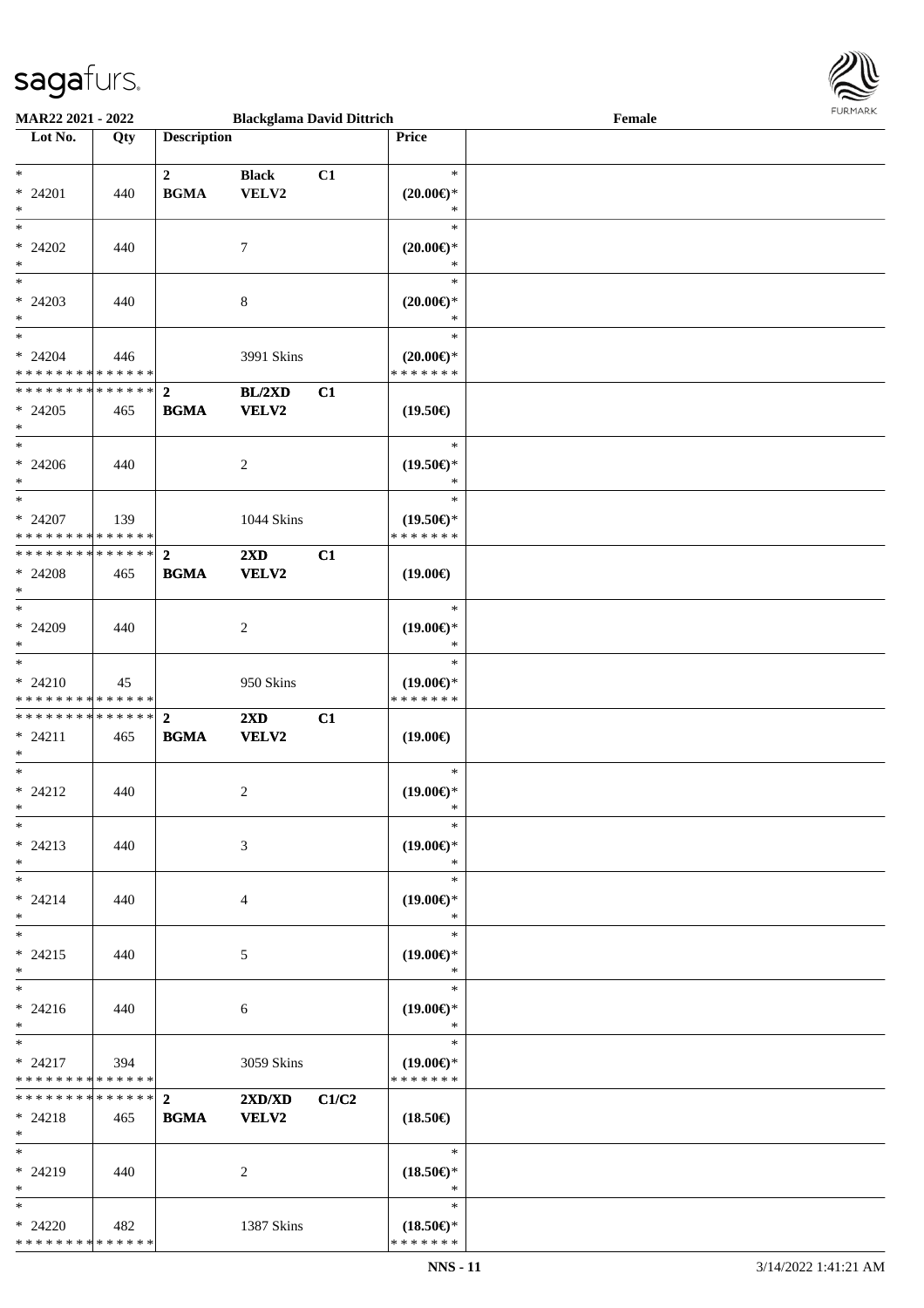

| <b>MAR22 2021 - 2022</b>                 |     |                         | <b>Blackglama David Dittrich</b> |                |                                      | Female | <b>FURMARK</b> |
|------------------------------------------|-----|-------------------------|----------------------------------|----------------|--------------------------------------|--------|----------------|
| Lot No.                                  | Qty | <b>Description</b>      |                                  |                | <b>Price</b>                         |        |                |
| **************                           |     | $\overline{2}$          | XD/DK                            | C <sub>2</sub> |                                      |        |                |
| $* 24221$<br>$\ast$                      | 465 | <b>BGMA</b>             | VELV2                            |                | $(18.00\epsilon)$                    |        |                |
| $\ast$                                   |     |                         |                                  |                | $\ast$                               |        |                |
| $* 24222$<br>$\ast$                      | 440 |                         | $\mathbf{2}$                     |                | $(18.00\epsilon)$ *<br>*             |        |                |
| $\ast$                                   |     |                         |                                  |                | $\ast$                               |        |                |
| $* 24223$<br>$\ast$                      | 440 |                         | $\mathfrak{Z}$                   |                | $(18.00\epsilon)$ *<br>*             |        |                |
| $\ast$                                   |     |                         |                                  |                | $\ast$                               |        |                |
| $* 24224$<br>$\ast$                      | 440 |                         | 4                                |                | $(18.00\epsilon)$ *<br>*             |        |                |
| $\ast$                                   |     |                         |                                  |                | $*$                                  |        |                |
| $* 24225$<br>* * * * * * * * * * * * * * | 281 |                         | 2066 Skins                       |                | $(18.00\epsilon)$ *<br>* * * * * * * |        |                |
| **************                           |     | $\mathbf{3}$            | 2XD/XD                           | C1/C2          |                                      |        |                |
| $* 24226$<br>$\ast$                      | 525 | <b>BGMA</b>             | VELV2                            |                | 13.50€                               |        |                |
| $*$                                      |     |                         |                                  |                | $\ast$                               |        |                |
| $* 24227$<br>* * * * * * * * * * * * * * | 530 |                         | 1055 Skins                       |                | 13.50€*<br>* * * * * * *             |        |                |
|                                          |     | $\overline{\mathbf{3}}$ | 2XD/XD                           | C1/C2          |                                      |        |                |
| 24228                                    | 274 | <b>BGMA</b>             | VELV2                            |                | 15.50€                               |        |                |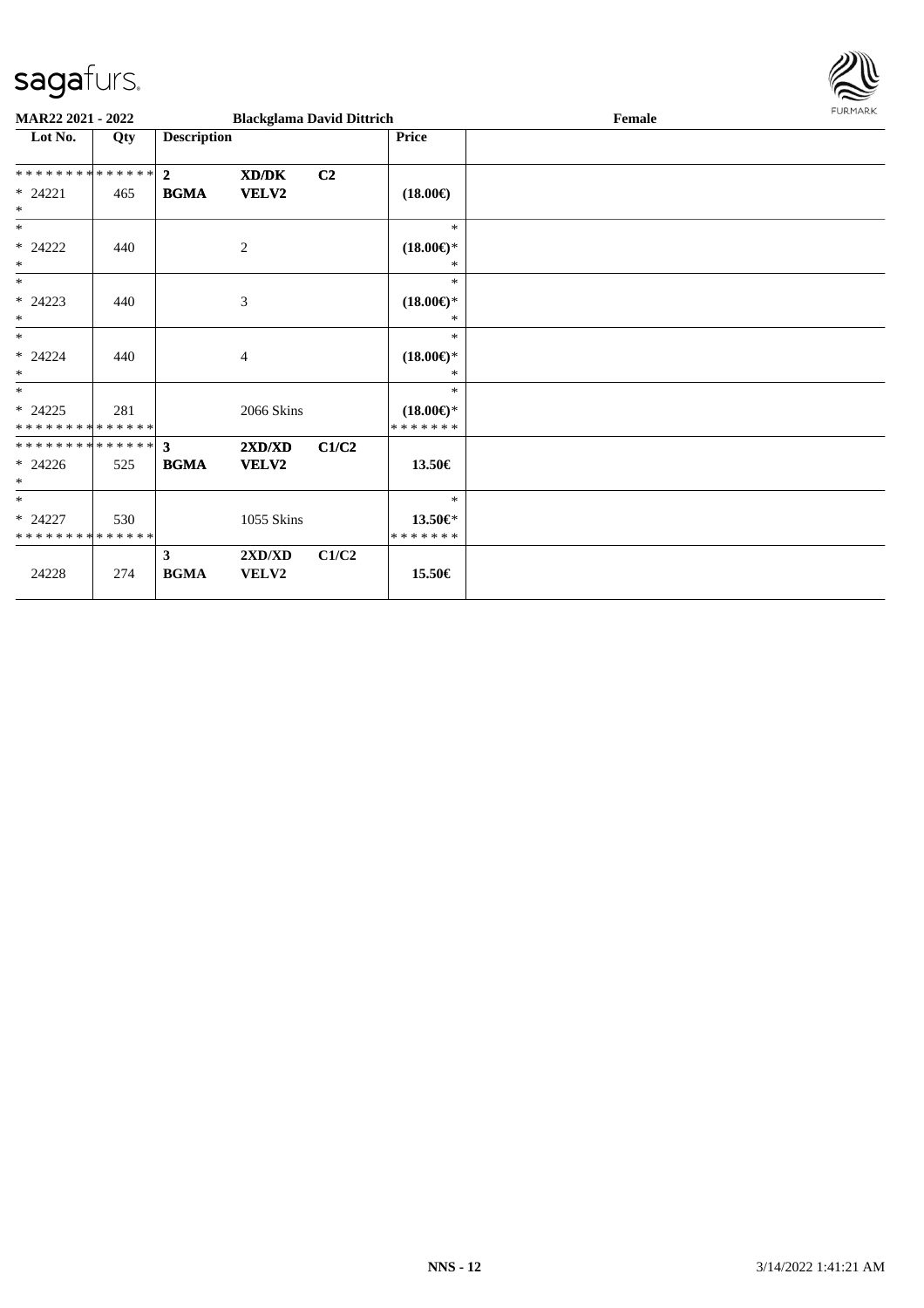

| <b>MAR22 2021 - 2022</b>                                       |     |                             | <b>Blackglama E&amp;M Dittrich</b>                                                                                   |                  |                                                   | Female |  |
|----------------------------------------------------------------|-----|-----------------------------|----------------------------------------------------------------------------------------------------------------------|------------------|---------------------------------------------------|--------|--|
| Lot No.                                                        | Qty | <b>Description</b>          |                                                                                                                      |                  | Price                                             |        |  |
| 24241                                                          | 81  | 20<br><b>BGMA</b>           | $2{\bf X}{\bf D}/{\bf X}{\bf D}$<br>VELV2                                                                            | C1/C2            | $(36.00\epsilon)$                                 |        |  |
| * * * * * * * * <mark>* * * * * * *</mark>                     |     | $\mathbf{0}$                | BL/2XD                                                                                                               | C1               |                                                   |        |  |
| $* 24242$<br>$*$<br>$*$                                        | 425 | <b>BGMA</b>                 | <b>VELV2</b>                                                                                                         |                  | $(34.00\epsilon)$<br>$\ast$                       |        |  |
| $* 24243$<br>$*$<br>$\overline{\phantom{0}}$                   | 400 |                             | 2                                                                                                                    |                  | 34.00€*<br>$\ast$<br>$\ast$                       |        |  |
| $* 24244$<br>* * * * * * * * * * * * * *                       | 160 |                             | 985 Skins                                                                                                            |                  | 34.00€*<br>* * * * * * *                          |        |  |
| * * * * * * * * * * * * * * <mark>*</mark><br>$* 24245$<br>$*$ | 425 | $\mathbf{0}$<br><b>BGMA</b> | $\boldsymbol{\text{X}}\boldsymbol{\text{D}}\boldsymbol{/}\boldsymbol{\text{D}}\boldsymbol{\text{K}}$<br><b>VELV2</b> | C2               | $(33.00\epsilon)$                                 |        |  |
| $*$<br>$* 24246$<br>* * * * * * * * * * * * * *                | 229 |                             | 654 Skins                                                                                                            |                  | $\ast$<br>$(33.00\epsilon)$ *<br>* * * * * * *    |        |  |
| 24247                                                          | 30  | $\mathbf{1}$<br><b>BGMA</b> | <b>Black</b><br>VELV2                                                                                                | C1<br><b>TOP</b> | 355.00€                                           |        |  |
| * * * * * * * * <mark>* * * * * * *</mark><br>$* 24248$<br>$*$ | 465 | $\mathbf{1}$<br><b>BGMA</b> | <b>Black</b><br><b>VELV2</b>                                                                                         | C1               | $(31.00\epsilon)$                                 |        |  |
| $*$<br>$* 24249$<br>$*$<br>$*$                                 | 440 |                             | 2                                                                                                                    |                  | $\ast$<br>$(31.00\epsilon)$ *<br>$\ast$<br>$\ast$ |        |  |
| $* 24250$<br>$\ast$<br>$*$                                     | 440 |                             | 3                                                                                                                    |                  | $(31.00\epsilon)$ *<br>$\ast$<br>$\ast$           |        |  |
| $* 24251$<br>$*$                                               | 440 |                             | 4                                                                                                                    |                  | $(31.00\epsilon)$ *<br>$\ast$<br>$\ast$           |        |  |
| $*$<br>$* 24252$<br>$*$                                        | 440 |                             | 5                                                                                                                    |                  | $(31.00\epsilon)$ *<br>$\ast$                     |        |  |
| $*$<br>$*$ 24253<br>* * * * * * * * * * * * * * <mark>*</mark> | 178 |                             | 2403 Skins                                                                                                           |                  | $\ast$<br>$(31.00 \in )^*$<br>* * * * * * *       |        |  |
| $* 24254$<br>$*$                                               | 465 | <b>BGMA</b>                 | $2\mathbf{X}\mathbf{D}$<br><b>VELV2</b>                                                                              | C1               | $(31.00\epsilon)$                                 |        |  |
| $*$ $-$<br>$* 24255$<br>$*$                                    | 440 |                             | 2                                                                                                                    |                  | $\ast$<br>$(31.00\epsilon)$ *<br>$\ast$           |        |  |
| $*$ $-$<br>$* 24256$<br>$*$                                    | 440 |                             | 3                                                                                                                    |                  | $\ast$<br>$(31.00\epsilon)$ *<br>$\ast$           |        |  |
| $*$<br>$* 24257$<br>$*$                                        | 440 |                             | 4                                                                                                                    |                  | $\ast$<br>$(31.00\mathbb{E})^*$<br>$\ast$         |        |  |
| $*$ $-$<br>$* 24258$<br>$*$ $-$                                | 440 |                             | 5                                                                                                                    |                  | $\ast$<br>$(31.00\epsilon)$ *<br>$\ast$           |        |  |
| $*$ $-$<br>$*24259$<br>* * * * * * * * * * * * * * *           | 297 |                             | 2522 Skins                                                                                                           |                  | $\ast$<br>$(31.00\epsilon)$ *<br>* * * * * * *    |        |  |
|                                                                |     |                             | XD/DK                                                                                                                | C <sub>2</sub>   |                                                   |        |  |
| $* 24260$                                                      | 465 | <b>BGMA</b>                 | <b>VELV2</b>                                                                                                         |                  | $(28.50\epsilon)$                                 |        |  |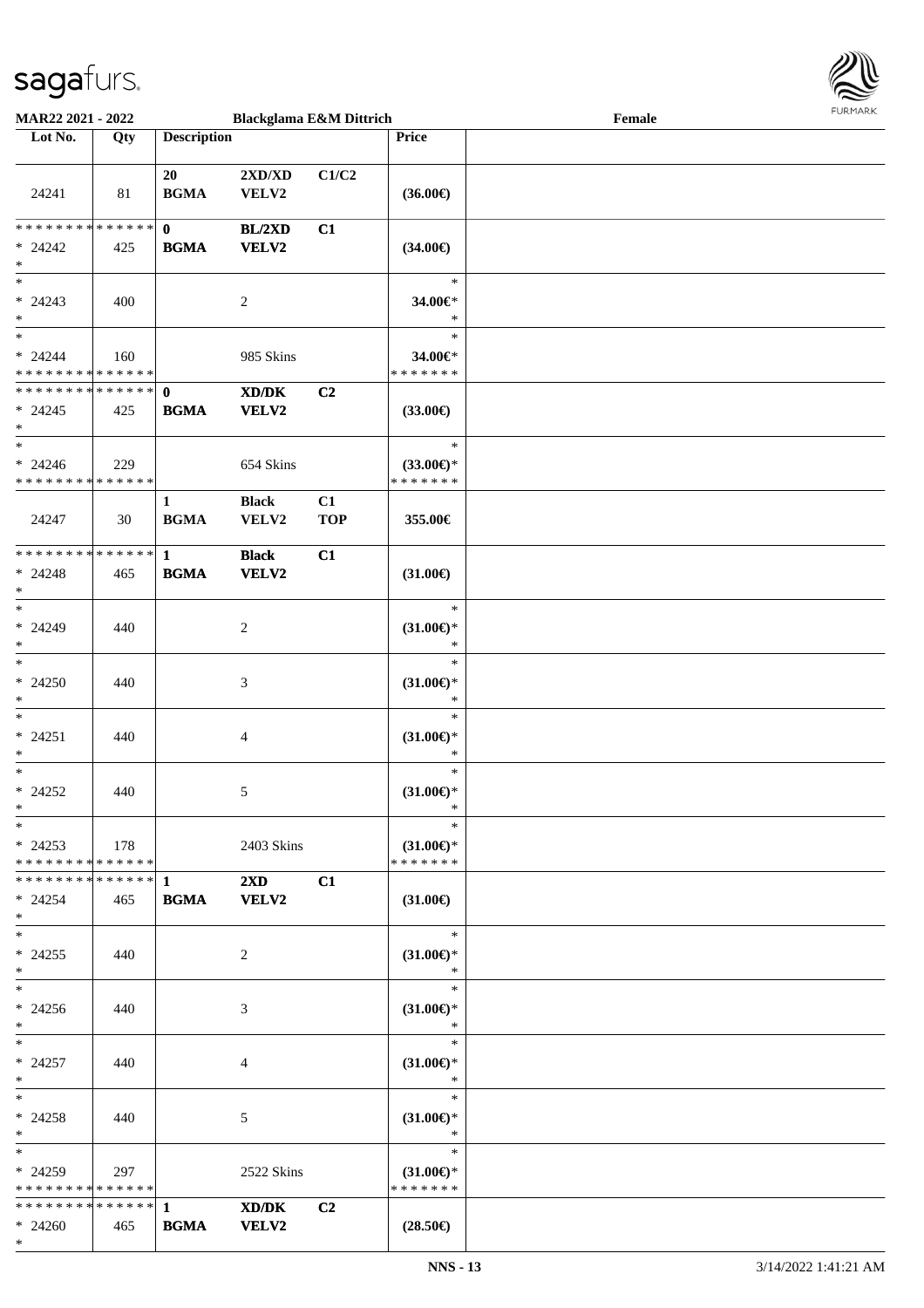

| <b>MAR22 2021 - 2022</b>                                                    |     |                               | <b>Blackglama E&amp;M Dittrich</b>               |                |                                                | Female | 1.911171777 |
|-----------------------------------------------------------------------------|-----|-------------------------------|--------------------------------------------------|----------------|------------------------------------------------|--------|-------------|
| Lot No.                                                                     | Qty | <b>Description</b>            |                                                  |                | Price                                          |        |             |
| $\ast$<br>$* 24261$<br>$\ast$                                               | 440 | $\mathbf{1}$<br><b>BGMA</b>   | XD/DK<br>VELV2                                   | C <sub>2</sub> | $\ast$<br>$(28.50\epsilon)$ *<br>$\ast$        |        |             |
| $\overline{\cdot}$<br>$* 24262$<br>* * * * * * * * <mark>* * * * * *</mark> | 176 |                               | 1081 Skins                                       |                | $\ast$<br>$(28.50\epsilon)$ *<br>* * * * * * * |        |             |
| $* 24263$<br>$\ast$                                                         | 465 | <b>BGMA</b>                   | <b>Black</b><br>VELV2                            | C1             | $(24.00\epsilon)$                              |        |             |
| $*$<br>$* 24264$<br>$\ast$                                                  | 440 |                               | 2                                                |                | $\ast$<br>$(24.00\epsilon)$ *<br>$\ast$        |        |             |
| $\overline{\ast}$<br>$* 24265$<br>* * * * * * * * <mark>* * * * * *</mark>  | 440 |                               | 1345 Skins                                       |                | $\ast$<br>$(24.00\epsilon)$ *<br>* * * * * * * |        |             |
| * * * * * * * * <mark>* * * * * * *</mark><br>$* 24266$<br>$\ast$           | 465 | $\overline{2}$<br><b>BGMA</b> | BL/2XD<br>VELV2                                  | C1             | 23.50€                                         |        |             |
| $\ast$<br>$* 24267$<br>$\ast$                                               | 440 |                               | 2                                                |                | $\ast$<br>$(23.50\epsilon)$ *<br>$\ast$        |        |             |
| $\ast$<br>$* 24268$<br>$*$                                                  | 440 |                               | 3                                                |                | $\ast$<br>$(23.50\epsilon)$ *<br>$\ast$        |        |             |
| $\ddot{x}$<br>$* 24269$<br>$\ast$                                           | 440 |                               | $\overline{4}$                                   |                | $\ast$<br>$(23.50\epsilon)$ *<br>$\ast$        |        |             |
| $* 24270$<br>* * * * * * * * <mark>* * * * * * *</mark>                     | 298 |                               | 2083 Skins                                       |                | $\ast$<br>$(23.50\epsilon)$ *<br>* * * * * * * |        |             |
| * * * * * * * * <mark>* * * * * * *</mark><br>$* 24271$<br>$*$              | 465 | $\overline{2}$<br><b>BGMA</b> | $2\mathbf{X}\mathbf{D}$<br><b>VELV2</b>          | C1             | $(23.50\epsilon)$                              |        |             |
| $*$ $-$<br>$* 24272$<br>$\ddot{\ast}$                                       | 440 |                               | 2                                                |                | $\ast$<br>$(23.50\epsilon)$ *<br>$\ast$        |        |             |
| $\ast$<br>$* 24273$<br>$*$ $-$                                              | 440 |                               | 3                                                |                | $\ast$<br>$(23.50\epsilon)$ *<br>$\ast$        |        |             |
| $\ast$<br>$* 24274$<br>* * * * * * * * * * * * * * <mark>*</mark>           | 207 |                               | 1552 Skins                                       |                | $\ast$<br>$(23.50\epsilon)$ *<br>* * * * * * * |        |             |
| ******** <mark>******</mark> 2<br>$*24275$<br>$\ast$                        | 465 | <b>BGMA</b>                   | XD/DK<br><b>VELV2</b>                            | C2             | $(23.00\epsilon)$                              |        |             |
| $*$<br>$* 24276$<br>$\ast$                                                  | 440 |                               | 2                                                |                | $\ast$<br>$(23.00\epsilon)$ *<br>$\ast$        |        |             |
| $\ast$<br>* 24277<br>* * * * * * * * * * * * * *                            | 130 |                               | 1035 Skins                                       |                | $\ast$<br>$(23.00\epsilon)$ *<br>* * * * * * * |        |             |
| 24278                                                                       | 295 | 3 <sup>1</sup><br><b>BGMA</b> | $2{\bf X}{\bf D}/{\bf X}{\bf D}$<br><b>VELV2</b> | C1/C2          | $(19.50\epsilon)$                              |        |             |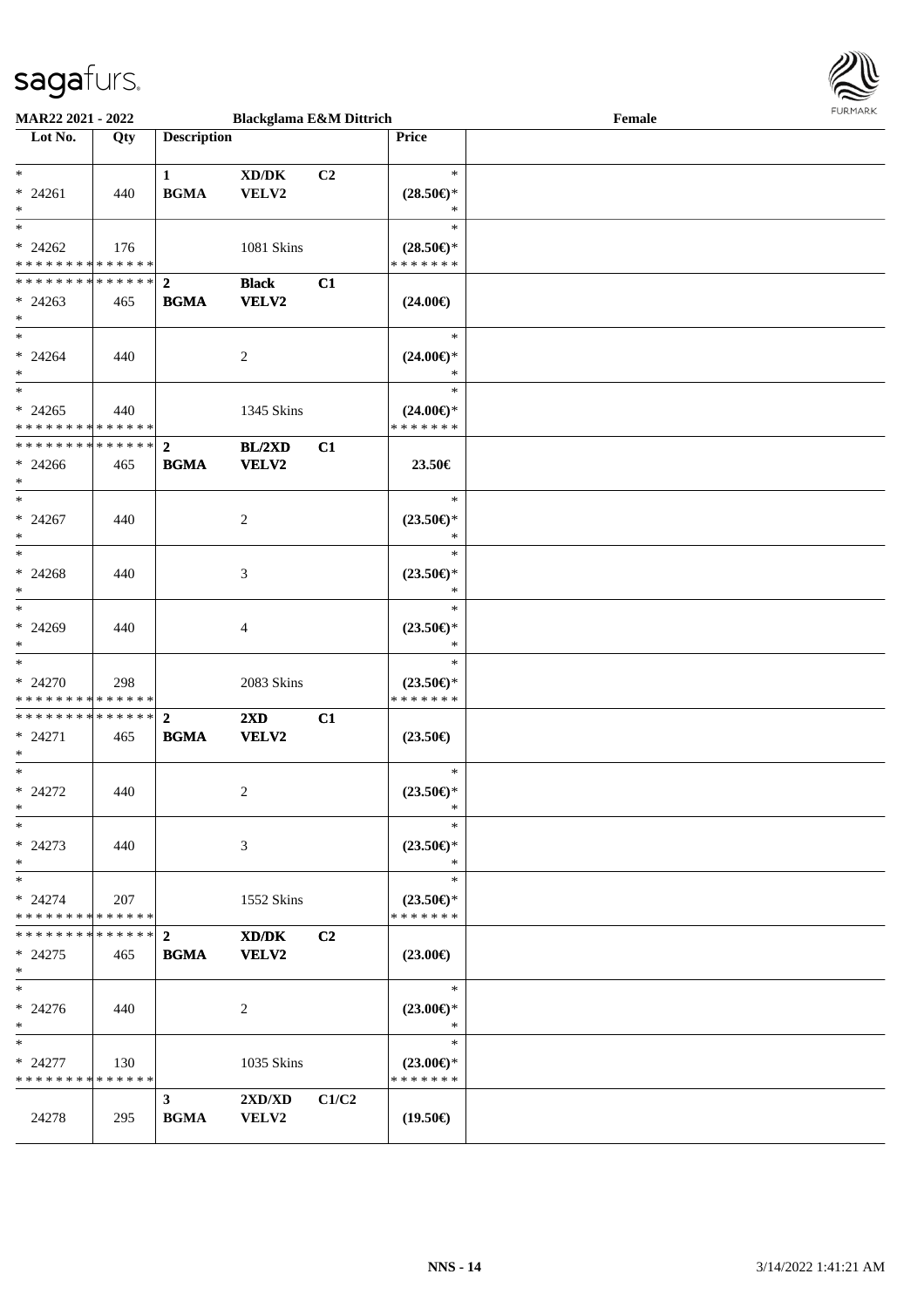

| MAR22 2021 - 2022                                       |     |                                                           | <b>Blackglama Patrick</b>    |                   |                                     | Female | <b>I ORI IMPORT</b> |
|---------------------------------------------------------|-----|-----------------------------------------------------------|------------------------------|-------------------|-------------------------------------|--------|---------------------|
| $\overline{\phantom{1}}$ Lot No.                        | Qty | <b>Description</b>                                        |                              |                   | Price                               |        |                     |
| 24281                                                   | 30  | $1$ and $1$<br>$\mathbf{B}\mathbf{G}\mathbf{M}\mathbf{A}$ | <b>Black</b><br>VELV2        | C1<br><b>CAND</b> | 32.00€                              |        |                     |
| ************** 1<br>$* 24282$<br>$*$                    | 440 | <b>BGMA</b>                                               | <b>Black</b><br><b>VELV2</b> | C1                | 24.50€                              |        |                     |
| $*$<br>$* 24283$<br>$*$                                 | 440 |                                                           | $\overline{c}$               |                   | $\ast$<br>24.50€*<br>$\ast$         |        |                     |
| $*$<br>$* 24284$<br>$*$                                 | 440 |                                                           | 3                            |                   | $\ast$<br>24.50€*<br>$\ast$         |        |                     |
| $* 24285$<br>$*$                                        | 440 |                                                           | $\overline{4}$               |                   | $\ast$<br>24.50€*<br>$\ast$         |        |                     |
| $* 24286$<br>$*$                                        | 440 |                                                           | $\sqrt{5}$                   |                   | $\ast$<br>24.50€*<br>$\ast$         |        |                     |
| $* 24287$<br>$*$                                        | 440 |                                                           | $\sqrt{6}$                   |                   | $\ast$<br>24.50€*<br>$\ast$         |        |                     |
| $* 24288$<br>$*$                                        | 440 |                                                           | 7                            |                   | $\ast$<br>24.50€*<br>$\ast$         |        |                     |
| * 24289<br>$*$                                          | 440 |                                                           | $8\,$                        |                   | $\ast$<br>24.50€*<br>$\ast$         |        |                     |
| $*$<br>* 24290<br>$*$                                   | 440 |                                                           | $\overline{9}$               |                   | $\ast$<br>24.50€*<br>$\ast$         |        |                     |
| $* 24291$<br>$*$ $-$                                    | 440 |                                                           | 10                           |                   | $\ast$<br>24.50€*<br>$\ast$         |        |                     |
| $*$<br>$* 24292$<br>$*$                                 | 440 |                                                           | $11\,$                       |                   | $\ast$<br>24.50€*<br>$\sim$ $\star$ |        |                     |
| $*$<br>$* 24293$<br>$*$                                 | 440 |                                                           | 12                           |                   | $\ast$<br>24.50€*<br>$\ast$         |        |                     |
| $\overline{\phantom{0}}$<br>* 24294<br>$*$              | 440 |                                                           | 13                           |                   | $\ast$<br>24.50€*<br>$\ast$         |        |                     |
| $*$<br>$* 24295$<br>$*$                                 | 440 |                                                           | 14                           |                   | $\ast$<br>24.50€*<br>$\ast$         |        |                     |
| $*$<br>* 24296<br>$*$                                   | 440 |                                                           | 15                           |                   | $\ast$<br>24.50€*<br>$\rightarrow$  |        |                     |
| $*$<br>$* 24297$<br>$*$ $*$                             | 410 |                                                           | 16                           |                   | $\ast$<br>24.50€*<br>$\ast$         |        |                     |
| $*$<br>* 24298<br>* * * * * * * * * * * * * * *         | 161 |                                                           | 7171 Skins                   |                   | $\ast$<br>24.50€*<br>* * * * * * *  |        |                     |
| * * * * * * * * * * * * * * *<br>* 24299<br>$*$ and $*$ | 465 | $\overline{2}$<br><b>BGMA</b>                             | <b>Black</b><br><b>VELV2</b> | C1                | $(20.00\epsilon)$                   |        |                     |
| $*$ and $*$<br>* 24300<br>$*$                           | 440 |                                                           | 2                            |                   | $\ast$<br>$20.00 \in$ *<br>$\ast$   |        |                     |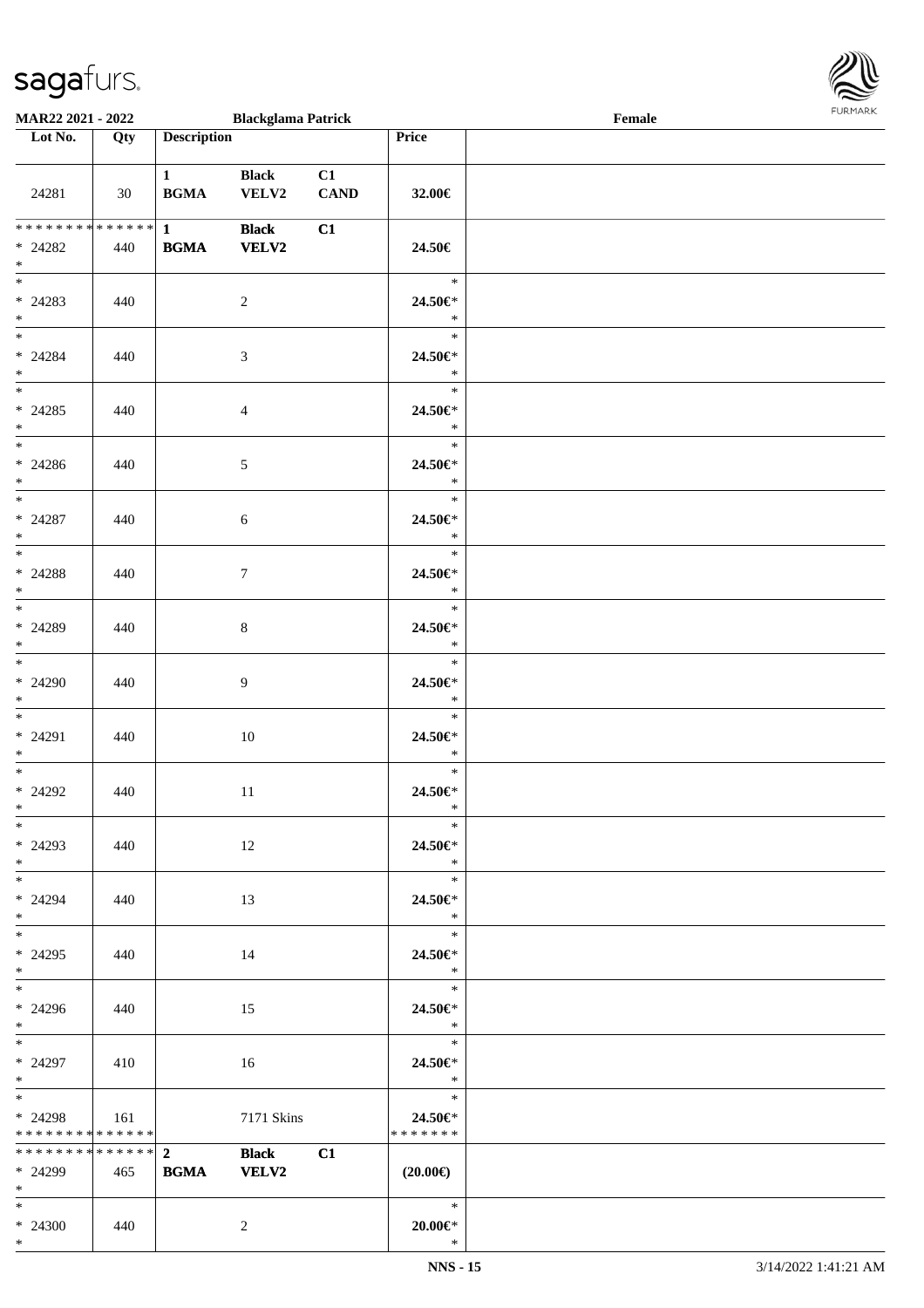

| MAR22 2021 - 2022                            |     |                             | <b>Blackglama Patrick</b>     |    |                                                      | Female |  |
|----------------------------------------------|-----|-----------------------------|-------------------------------|----|------------------------------------------------------|--------|--|
| Lot No.                                      | Qty | <b>Description</b>          |                               |    | Price                                                |        |  |
| $*$<br>* 24301<br>$*$                        | 440 | $\mathbf{2}$<br><b>BGMA</b> | <b>Black</b><br>${\bf VELV2}$ | C1 | $\ast$<br>$20.00 \in$ *<br>$\ast$                    |        |  |
| $* 24302$<br>$*$                             | 440 |                             | $\overline{4}$                |    | $\ast$<br>$20.00 \in$ *<br>$\ast$                    |        |  |
| $* 24303$<br>$*$                             | 440 |                             | $\sqrt{5}$                    |    | $\ast$<br>$20.00 \in$ *<br>$\ast$                    |        |  |
| $*$<br>$* 24304$<br>$*$                      | 440 |                             | 6                             |    | $\ast$<br>$20.00 \in$ *<br>$\ast$                    |        |  |
| $* 24305$<br>$*$<br>$\overline{\phantom{0}}$ | 440 |                             | $\tau$                        |    | $\ast$<br>$(20.00\epsilon)$ *<br>$\ast$              |        |  |
| $* 24306$<br>$*$<br>$*$                      | 440 |                             | 8                             |    | $\ast$<br>$(20.00\epsilon)$ *<br>$\ast$              |        |  |
| $* 24307$<br>$*$                             | 440 |                             | 9                             |    | $\ast$<br>$(20.00\epsilon)$ *<br>$\ast$              |        |  |
| $* 24308$<br>$*$<br>$*$                      | 440 |                             | 10                            |    | $\ast$<br>$(20.00\epsilon)$ *<br>$\ast$              |        |  |
| * 24309<br>$*$<br>$\overline{\phantom{0}}$   | 440 |                             | $11\,$                        |    | $\ast$<br>$(20.00\varepsilon)$ *<br>$\ast$<br>$\ast$ |        |  |
| $* 24310$<br>$*$                             | 440 |                             | 12                            |    | $(20.00\varepsilon)$ *<br>$\ast$                     |        |  |
| $*$<br>$* 24311$<br>$*$                      | 440 |                             | 13                            |    | $\ast$<br>$(20.00\epsilon)$ *<br>$\ast$              |        |  |
| $*$<br>$* 24312$<br>$*$                      | 440 |                             | 14                            |    | $\ast$<br>$(20.00\varepsilon)$ *<br>$\ast$           |        |  |
| $*$<br>$* 24313$<br>$*$                      | 440 |                             | 15                            |    | $\ast$<br>$(20.00\epsilon)$ *<br>$*$                 |        |  |
| $*$<br>$* 24314$<br>$*$<br>$*$               | 440 |                             | 16                            |    | $\ast$<br>$(20.00\epsilon)$ *<br>$\ast$<br>$\ast$    |        |  |
| $* 24315$<br>$*$<br>$*$                      | 440 |                             | 17                            |    | $(20.00\epsilon)$ *<br>$\ast$<br>$\ast$              |        |  |
| * 24316<br>$*$ $-$                           | 440 |                             | 18                            |    | $(20.00\epsilon)$ *<br>$\ast$                        |        |  |
| $*$ $*$<br>* 24317<br>$*$ $-$                | 440 |                             | 19                            |    | $\ast$<br>$(20.00\epsilon)$ *<br>$\ast$              |        |  |
| $*$<br>$* 24318$<br>$*$<br>$*$ $*$           | 440 |                             | 20                            |    | $\ast$<br>$(20.00\epsilon)$ *<br>$\ast$<br>$\ast$    |        |  |
| * 24319<br>$*$                               | 440 |                             | 21                            |    | $(20.00\epsilon)$ *<br>$\ast$                        |        |  |
| $*$ $*$<br>$* 24320$<br>$*$                  | 440 |                             | $22\,$                        |    | $\ast$<br>$(20.00\epsilon)$ *<br>$\ast$              |        |  |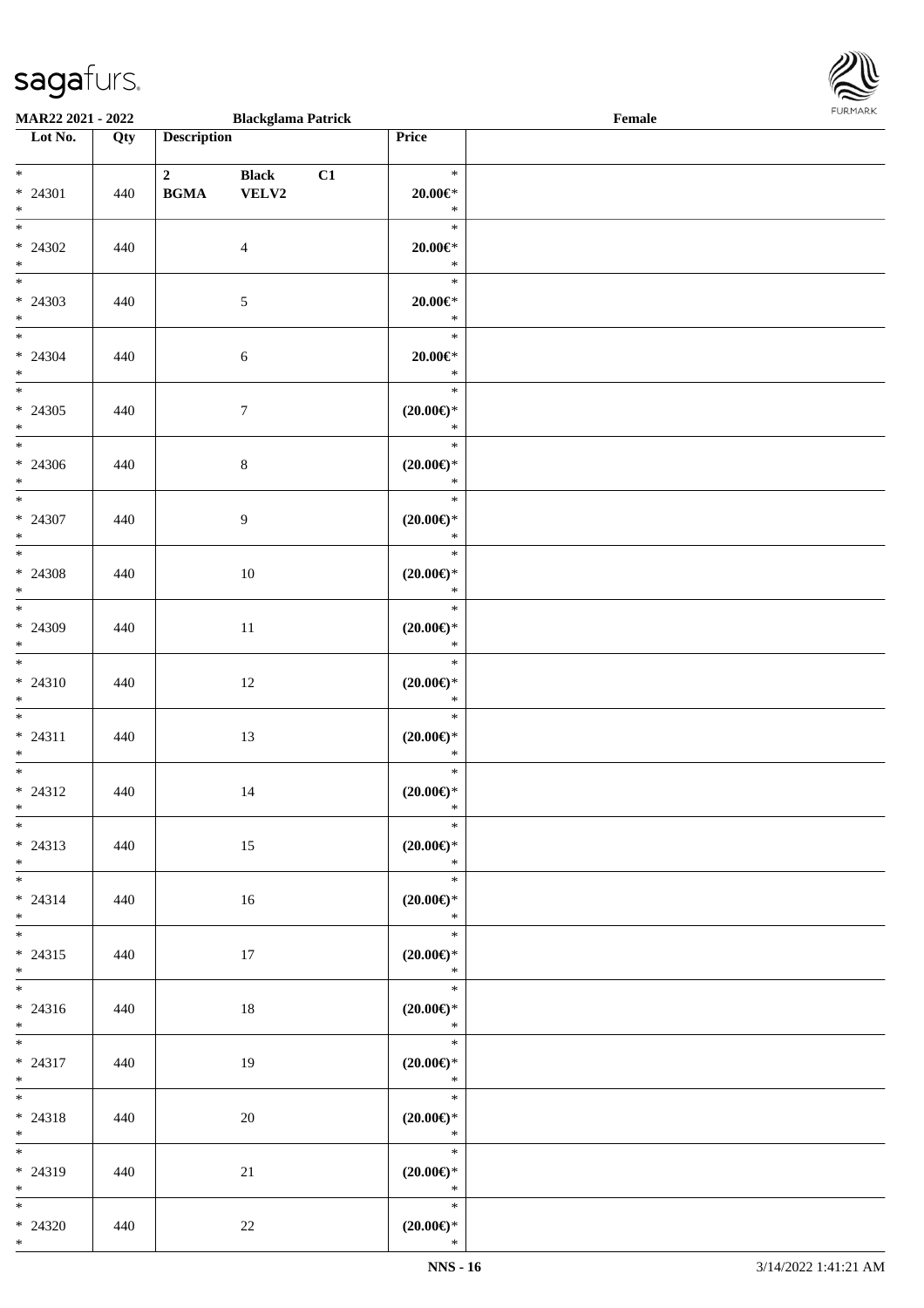\*

\*

\*

\*

\*

\*

\*

\*

\*

\*

\*

\*

\*

\*

\*

\*

\*

\*

\*

\*

\*

\*

\*

\*

\*

\*

\*

\*

\*

\*

\*

\*

\*

\*

\*

\* 24338 440 8

\* 24339 440 9

\* 24340 | 440 | 10

| MAR22 2021 - 2022                                                   |     |                                        | <b>Blackglama Patrick</b>               |                                                            | <b>LOKIJUKK</b><br>Female |  |  |  |
|---------------------------------------------------------------------|-----|----------------------------------------|-----------------------------------------|------------------------------------------------------------|---------------------------|--|--|--|
| Lot No.                                                             | Qty | <b>Description</b>                     |                                         | Price                                                      |                           |  |  |  |
| $\ddot{x}$<br>$* 24321$<br>$\ast$                                   | 440 | $\overline{\mathbf{2}}$<br><b>BGMA</b> | <b>Black</b><br>VELV2                   | $\mathbb{R}$<br>C1<br>$(20.00\epsilon)$ *<br>$\ast$        |                           |  |  |  |
| $\overline{\ast}$<br>$* 24322$<br>$*$                               | 440 |                                        | 24                                      | $\ast$<br>$(20.00\epsilon)$ *<br>$\ast$                    |                           |  |  |  |
| $\overline{\mathbf{r}}$<br>$* 24323$<br>$*$                         | 440 |                                        | 25                                      | $\ast$<br>$(20.00\epsilon)$ *<br>$\ast$                    |                           |  |  |  |
| $\ddot{x}$<br>$* 24324$<br>$\ast$                                   | 440 |                                        | 26                                      | $\ast$<br>$(20.00\epsilon)$ *<br>$\ast$                    |                           |  |  |  |
| $\overline{\ast}$<br>$* 24325$<br>$*$                               | 440 |                                        | 27                                      | $\ast$<br>$(20.00\epsilon)$ *<br>$\ast$                    |                           |  |  |  |
| $*$<br>$* 24326$<br>$*$                                             | 440 |                                        | 28                                      | $\ast$<br>$(20.00\epsilon)$ *<br>$\ast$                    |                           |  |  |  |
| $\ddot{x}$<br>$* 24327$<br>$\ast$<br>$\overline{\phantom{0}}$       | 440 |                                        | 29                                      | $\ast$<br>$(20.00\epsilon)$ *<br>$\ast$                    |                           |  |  |  |
| $* 24328$<br>$*$                                                    | 440 |                                        | 30                                      | $\ast$<br>$(20.00\epsilon)$ *<br>$\ast$                    |                           |  |  |  |
| $* 24329$<br>$*$<br>$*$                                             | 440 |                                        | 31                                      | $\ast$<br>$(20.00\epsilon)$ *<br>$\ast$<br>$\ast$          |                           |  |  |  |
| $* 24330$<br>* * * * * * * * <mark>* * * * * * *</mark>             | 148 |                                        | 13813 Skins                             | $20.00 \in$ *<br>* * * * * * *                             |                           |  |  |  |
| ******** <mark>******</mark> 2<br>$* 24331$<br>$\ddot{x}$<br>$\ast$ | 465 | <b>BGMA</b>                            | $2\mathbf{X}\mathbf{D}$<br><b>VELV2</b> | C1<br>$(19.50\epsilon)$<br>$*$                             |                           |  |  |  |
| $* 24332$<br>$*$ $-$                                                | 440 |                                        | $\overline{2}$                          | $(19.50\epsilon)$ *<br>$\mathbf{r}$ $\mathbf{r}$<br>$\ast$ |                           |  |  |  |
| $\ast$<br>$* 24333$<br>$*$<br>$\overline{\mathbf{r}}$               | 440 |                                        | $\mathfrak{Z}$                          | $(19.50\epsilon)$ *<br>$\ast$<br>$\ddot{x}$                |                           |  |  |  |
| $* 24334$<br>$*$<br>$\ddot{x}$                                      | 440 |                                        | $\overline{4}$                          | $(19.50\epsilon)$ *<br>$\ast$<br>$\ast$                    |                           |  |  |  |
| $* 24335$<br>$\ast$<br>$*$ $-$                                      | 440 |                                        | 5                                       | $(19.50\epsilon)$ *<br>$\ast$<br>$*$                       |                           |  |  |  |
| $* 24336$<br>$\ast$<br>$*$                                          | 440 |                                        | 6                                       | $(19.50\epsilon)$ *<br>$\ast$<br>$\ast$                    |                           |  |  |  |
| $* 24337$                                                           | 440 |                                        | $7\overline{ }$                         | $(19.50\epsilon)$ *                                        |                           |  |  |  |

\*

\*

\*

\*

\* **(19.50€)** \*

\* **(19.50€)** \*

\* **(19.50€)**\*